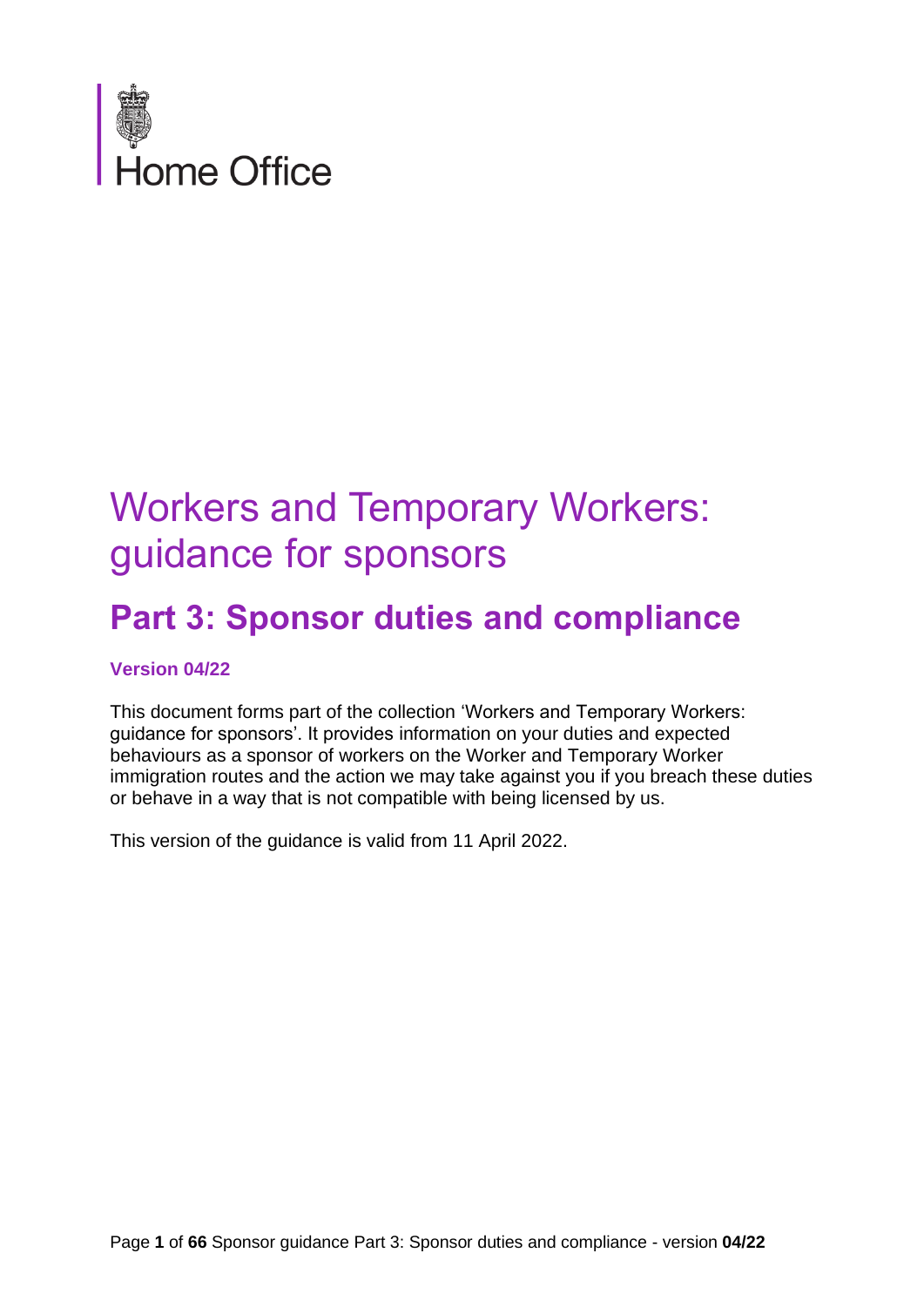<span id="page-1-0"></span>

| ATAS condition for non-sponsored visiting academic researchers13 |  |
|------------------------------------------------------------------|--|
|                                                                  |  |
|                                                                  |  |
|                                                                  |  |
|                                                                  |  |
|                                                                  |  |
|                                                                  |  |
|                                                                  |  |
|                                                                  |  |
|                                                                  |  |
| Company voluntary arrangement or debt arrangement scheme 20      |  |
|                                                                  |  |
|                                                                  |  |
|                                                                  |  |
|                                                                  |  |
|                                                                  |  |
|                                                                  |  |
|                                                                  |  |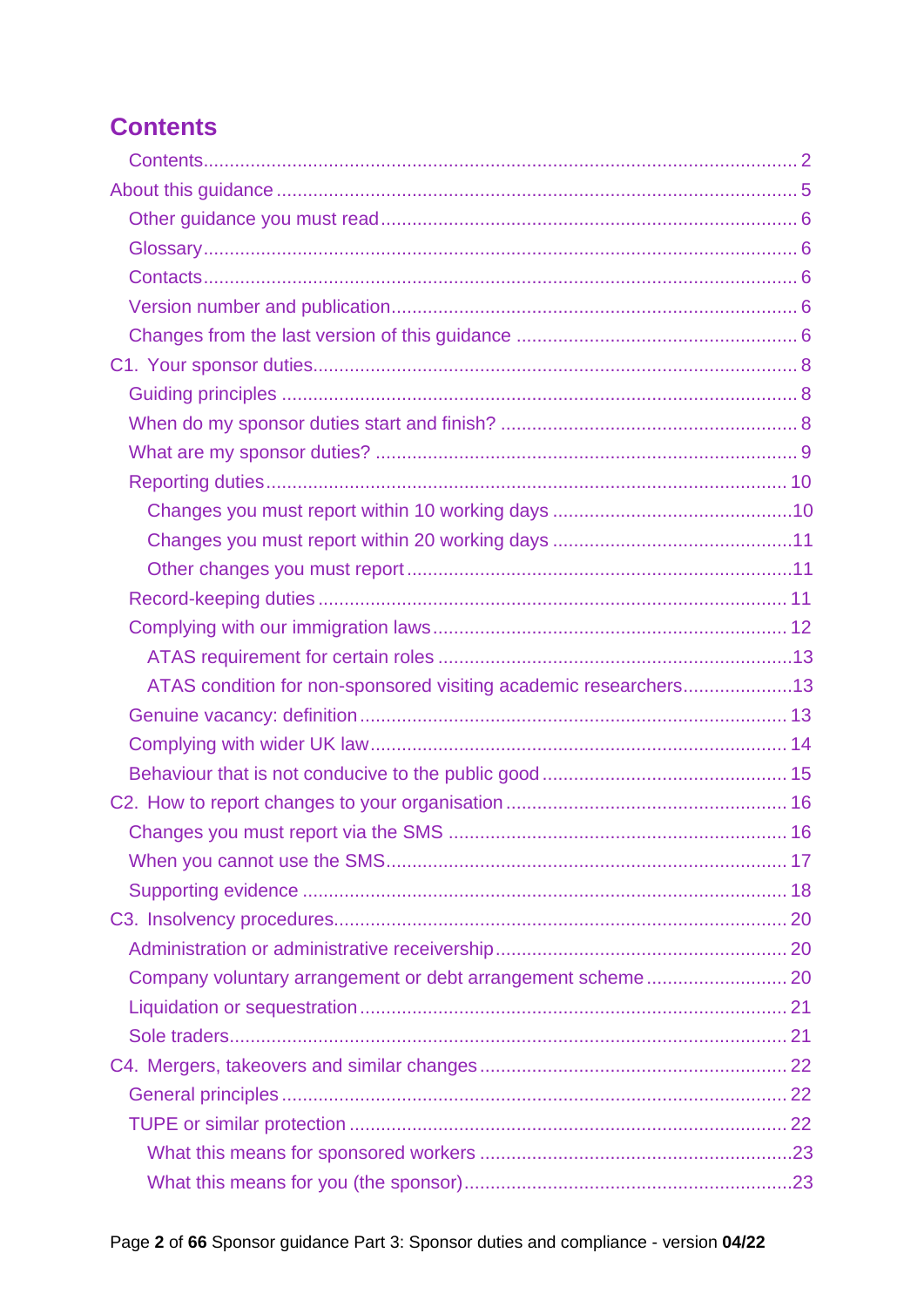| Annex C1: circumstances in which we will revoke your licence 49           |  |
|---------------------------------------------------------------------------|--|
| Annex C2: circumstances in which we will normally revoke your licence  56 |  |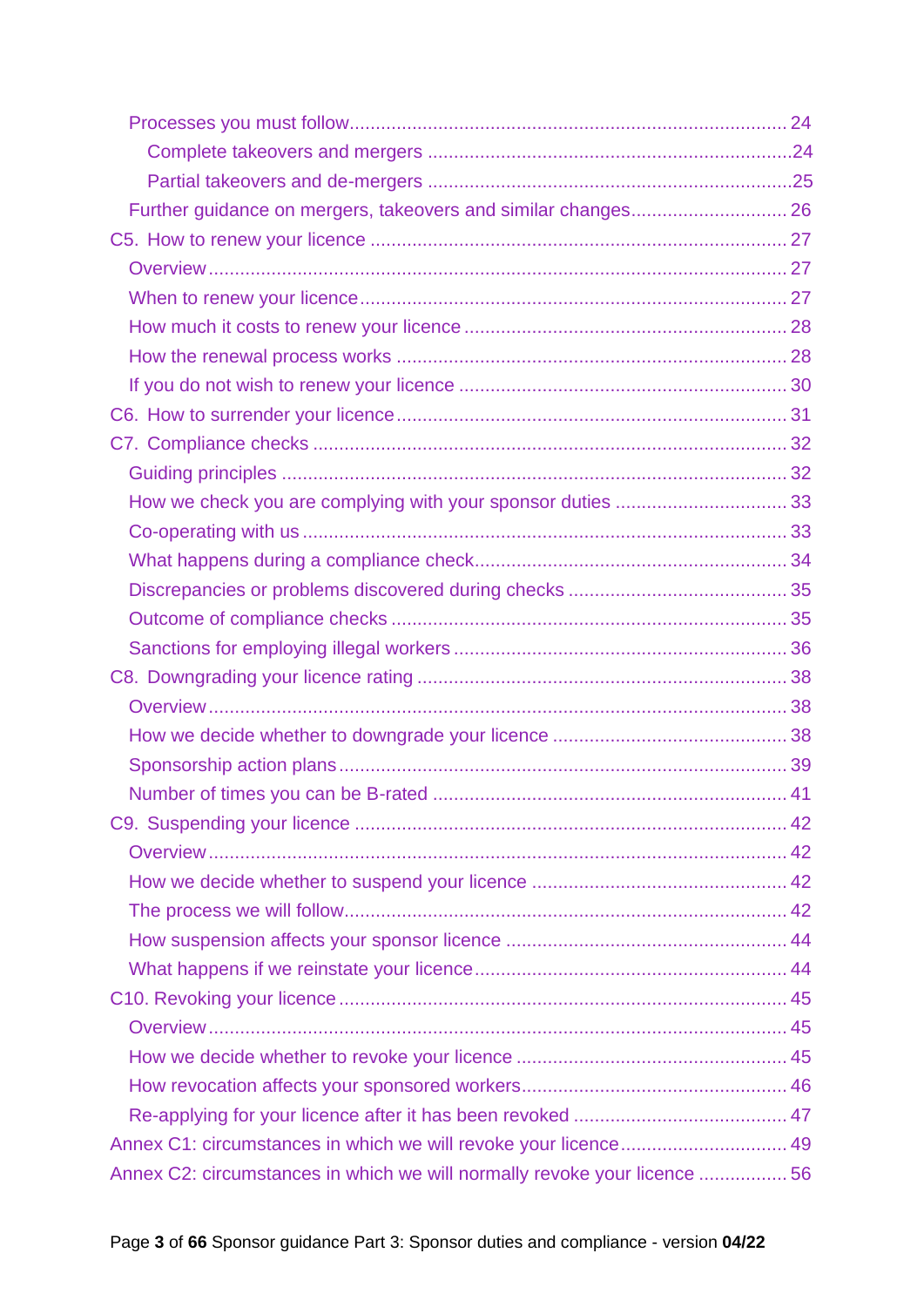| Example 3 - a partial takeover when the new owner already has a licence  63  |  |
|------------------------------------------------------------------------------|--|
| Example 4 - a takeover but the change is one removed from the sponsor  63    |  |
| Example 5 - a takeover when the overall owner remains the same but the       |  |
| Example 6 - a takeover when TUPE is not triggered but employees can be       |  |
| Example 7 - restructuring where another branch can act as sponsor  65        |  |
| Example 8 – sponsorship transfers to parent company but employer remains the |  |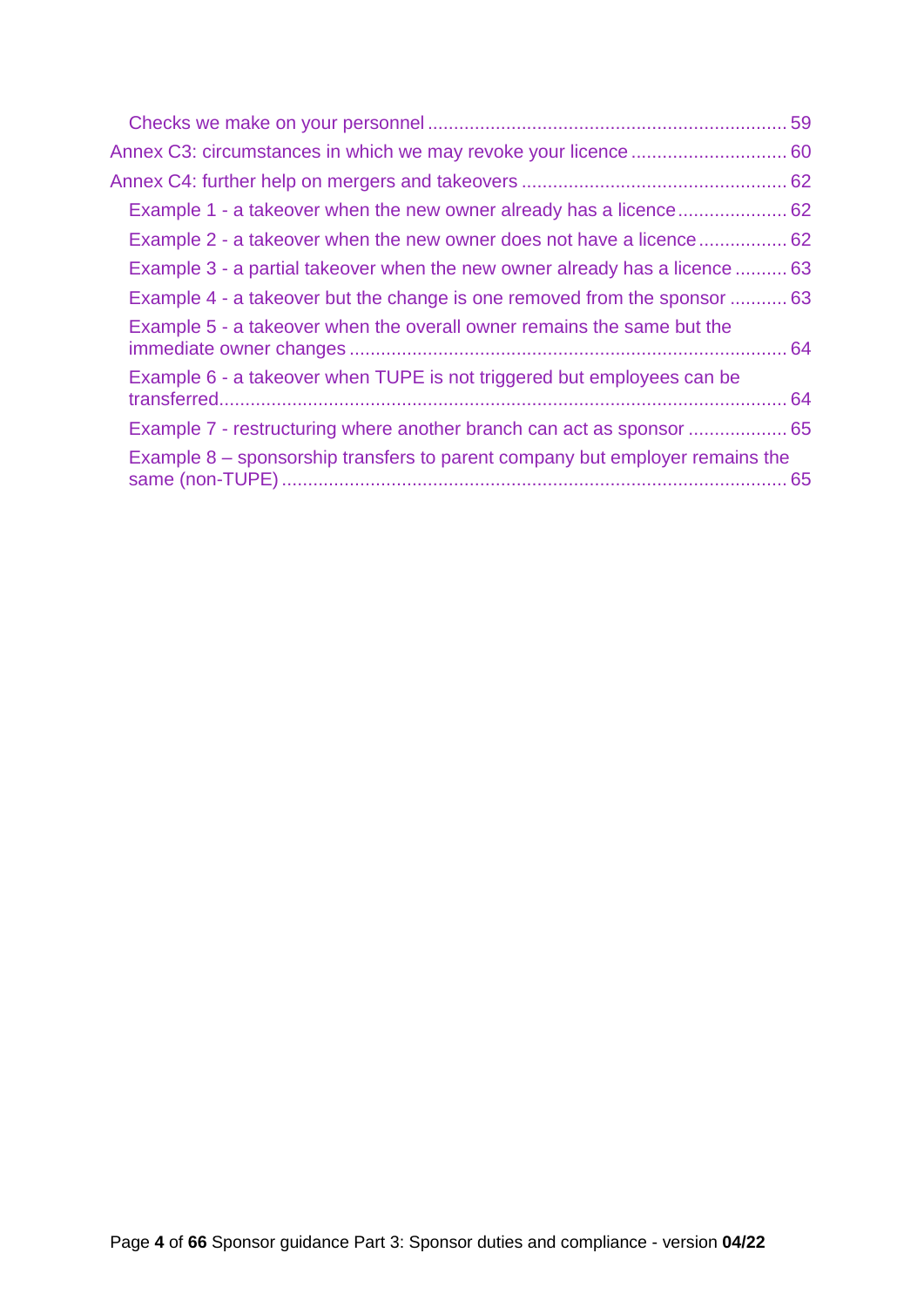# <span id="page-4-0"></span>About this guidance

This document provides guidance for employers and organisations who hold a sponsor licence under the Worker and Temporary Worker routes of the immigration system. It tells you how to meet your sponsor duties and the action we will take if you breach, or are suspected of breaching, these duties.

The Worker routes are:

- Skilled Worker
- Global Business Mobility Senior or Specialist Worker (this has replaced the Intra-Company Transfer route from 11 April 2022)
- T2 Minister of Religion
- International Sportsperson this replaced the T2 Sportsperson route and the sporting provisions of the T5 (Temporary Worker) Creative or Sporting Worker route from 11 October 2021

The Temporary Worker (or 'Temporary Work') routes are:

- Charity Worker
- Creative Worker this replaced the creative provisions of the T5 (Temporary Worker) Creative or Sporting Worker route from 11 October 2021
- the following Global Business Mobility (GBM) routes:
	- o Graduate Trainee (this has replaced the Intra-Company Graduate Trainee route from 11 April 2022)
	- o UK Expansion Worker (this has replaced the unsponsored Sole Representative provisions of the Representative of an Overseas Business route from 11 April 2022)
	- o Service Supplier (this has replaced the provisions for contractual service suppliers and independent professionals on the International Agreement route from 11 April 2022)
	- o Secondment Worker (this is a new route from 11 April 2022)
- Government Authorised Exchange
- International Agreement
- Religious Worker
- Seasonal Worker

For further information about these routes, including the names of their predecessor routes and transitional arrangements, see the relevant [route-specific guidance](https://www.gov.uk/government/collections/sponsorship-information-for-employers-and-educators) on GOV.UK.

When considering your compliance with the sponsorship arrangements, we will take into account your behaviour and actions in relation to both the current Worker and Temporary Worker routes, and their predecessor routes.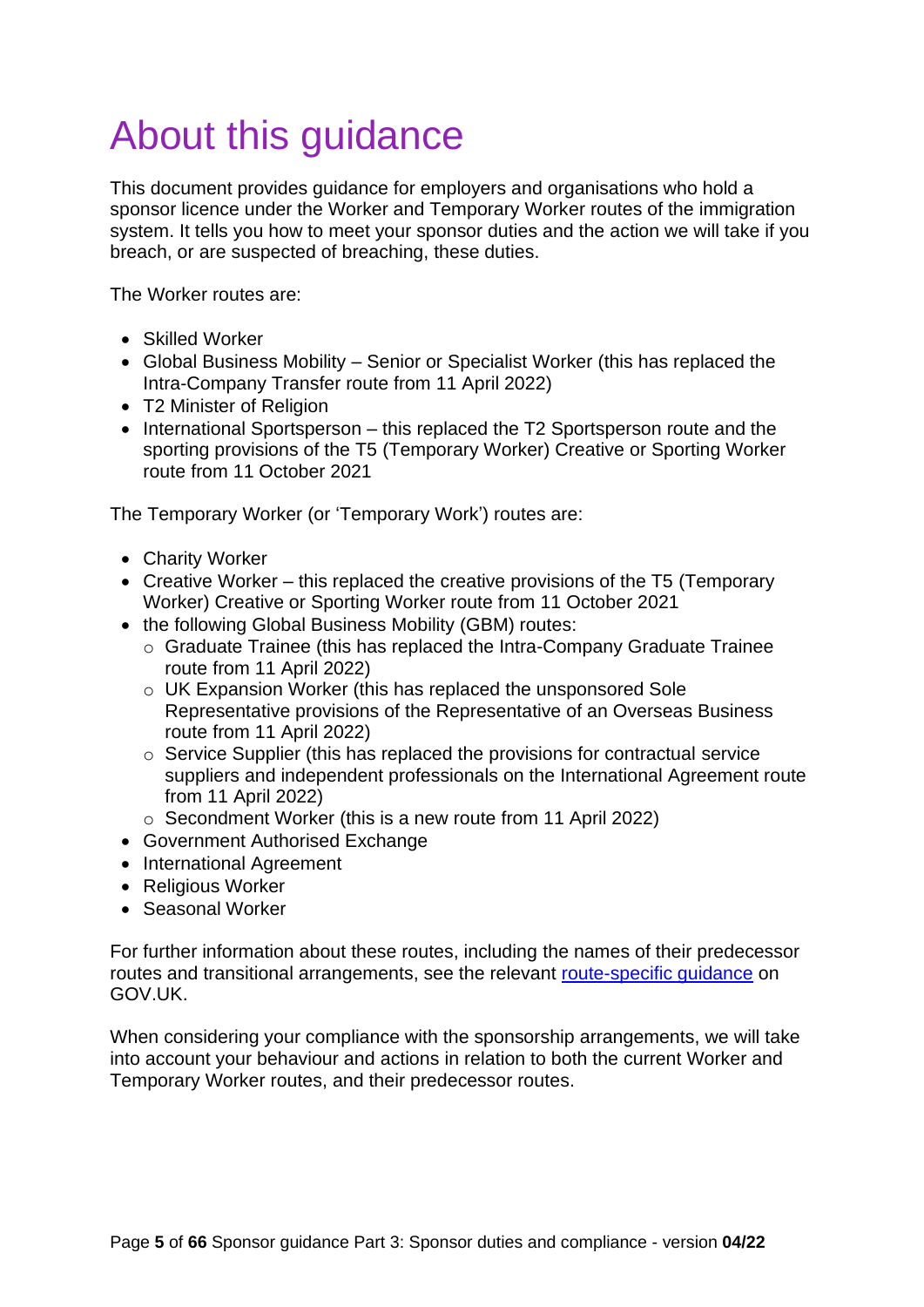## <span id="page-5-0"></span>**Other guidance you must read**

To make sure you meet all of the relevant requirements and fulfil your sponsorship duties, you must read the following parts of the sponsor guidance, in addition to this document:

- [Part 1: Apply for a licence](https://www.gov.uk/government/publications/workers-and-temporary-workers-guidance-for-sponsors-part-1-apply-for-a-licence) if you do not already have a licence
- [Part 2: Sponsor a worker](https://www.gov.uk/government/publications/workers-and-temporary-workers-guidance-for-sponsors-part-2-sponsor-a-worker) for information on sponsoring workers common to all Worker and Temporary Worker routes
- any relevant annexes or appendices referred to in the above documents
- the relevant route-specific quidance for the route, or routes, on which you are sponsoring, or intend to sponsor, workers

You can access all of these documents, and other information on sponsorship, on the [Sponsorship: guidance for employers and educators](https://www.gov.uk/government/collections/sponsorship-information-for-employers-and-educators) page on GOV.UK.

This guidance is subject to change. If you have printed or downloaded a copy of this guidance, check the version number and date on GOV.UK to ensure you are using the most up-to-date version.

## <span id="page-5-1"></span>**Glossary**

There is a [glossary](https://www.gov.uk/government/publications/workers-and-temporary-workers-guidance-for-sponsors-part-1-apply-for-a-licence/workers-and-temporary-workers-guidance-for-sponsors-part-1-apply-for-a-licence-accessible-version#glossary) of terms used throughout the sponsor guidance in Part 1: Apply [for a licence.](https://www.gov.uk/government/publications/workers-and-temporary-workers-guidance-for-sponsors-part-1-apply-for-a-licence)

## <span id="page-5-2"></span>**Contacts**

If you think the guidance has factual errors or broken links, you can email the [Business Helpdesk.](mailto:BusinessHelpdesk@homeoffice.gov.uk)

If you have read this guidance, and the relevant route-specific guidance, and you still have any queries, you can call us on 0300 123 4699 or email the [Business Helpdesk.](mailto:BusinessHelpdesk@homeoffice.gov.uk)

## <span id="page-5-3"></span>**Version number and publication**

Below is information on the version number of this guidance and when it was published:

- version 04/22
- published on 11 April 2022

## <span id="page-5-4"></span>**Changes from the last version of this guidance**

This version replaces version 02/22. The guidance has been updated to reflect changes to the Immigration Rules coming into effect on 11 April 2022, as set out in [Statement of Changes HC 1118](https://www.gov.uk/government/collections/immigration-rules-statement-of-changes#statement-of-changes-to-the-immigration-rules:-2022) (published on 15 March 2022). The following changes have been made :

• About this guidance (and throughout): list of route names updated to include reference to the new Global Business Mobility (GBM) routes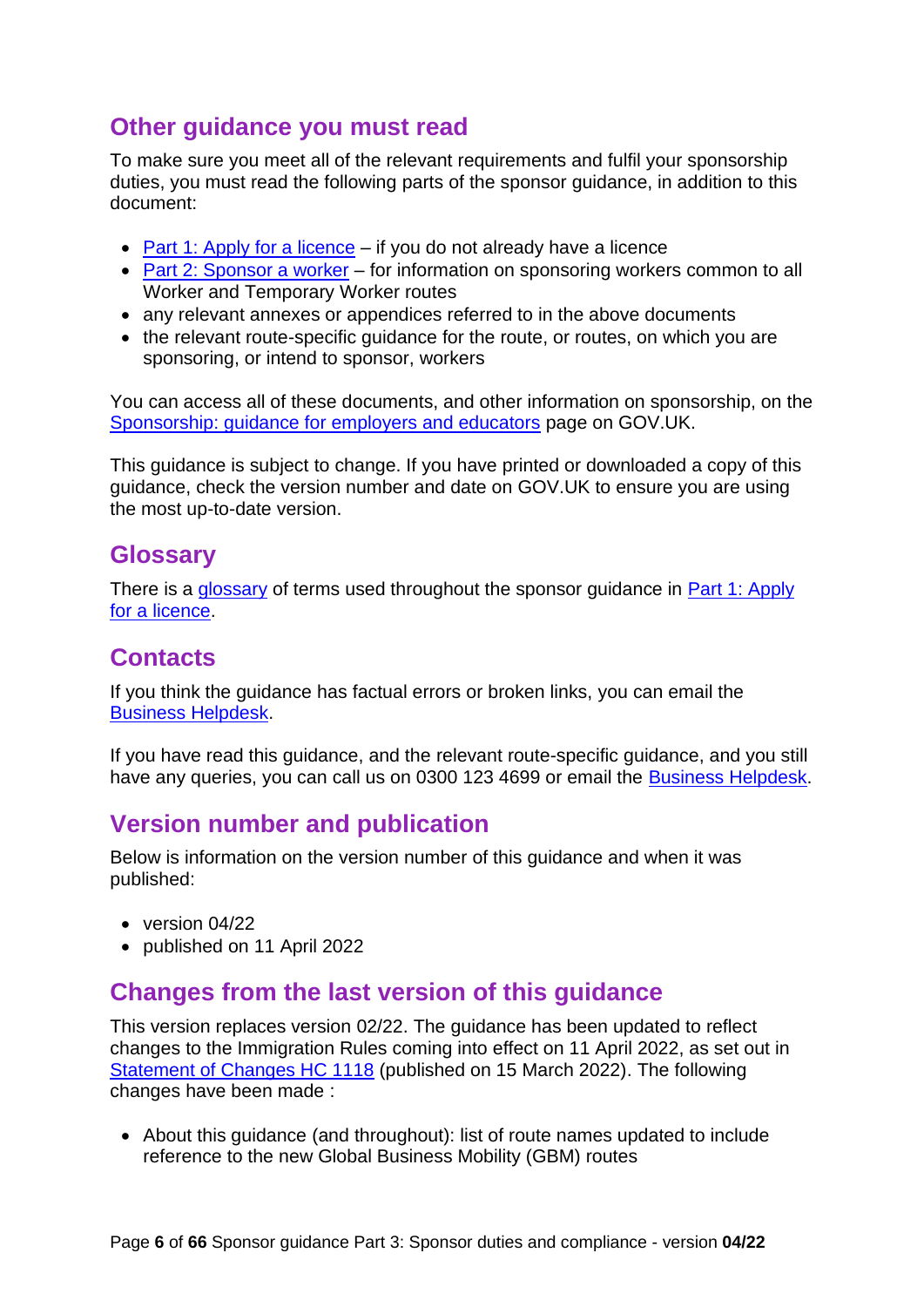- C5.2A: paragraph added to clarify that it's not possible to renew a GBM: UK Expansion Worker sponsor licence
- C8.1, C8.3, C8.11, C8.13, C8.18: updated to include reference to Provisional licence rating for GBM: UK Expansion Worker sponsors
- Annex C1(o): updated to reflect that the Authorising Officer and Level 1 User of a GBM: UK Expansion Worker sponsor can, in some circumstances, assign their own Certificate of Sponsorship
- Annex C1(dd): updated to include references to the new GBM Service Supplier and Expansion Worker routes
- Annex C1(ii): minor drafting amendment
- Annex C1(00): new revocation ground for the Government Authorised Exchange route, where the endorsing government department withdraws its endorsement of the relevant scheme or sponsor
- Annex C2(t): updated to reflect that there is no longer a specified limit on the number of CoS that can be assigned on the new GBM: Graduate Trainee route
- other minor housekeeping changes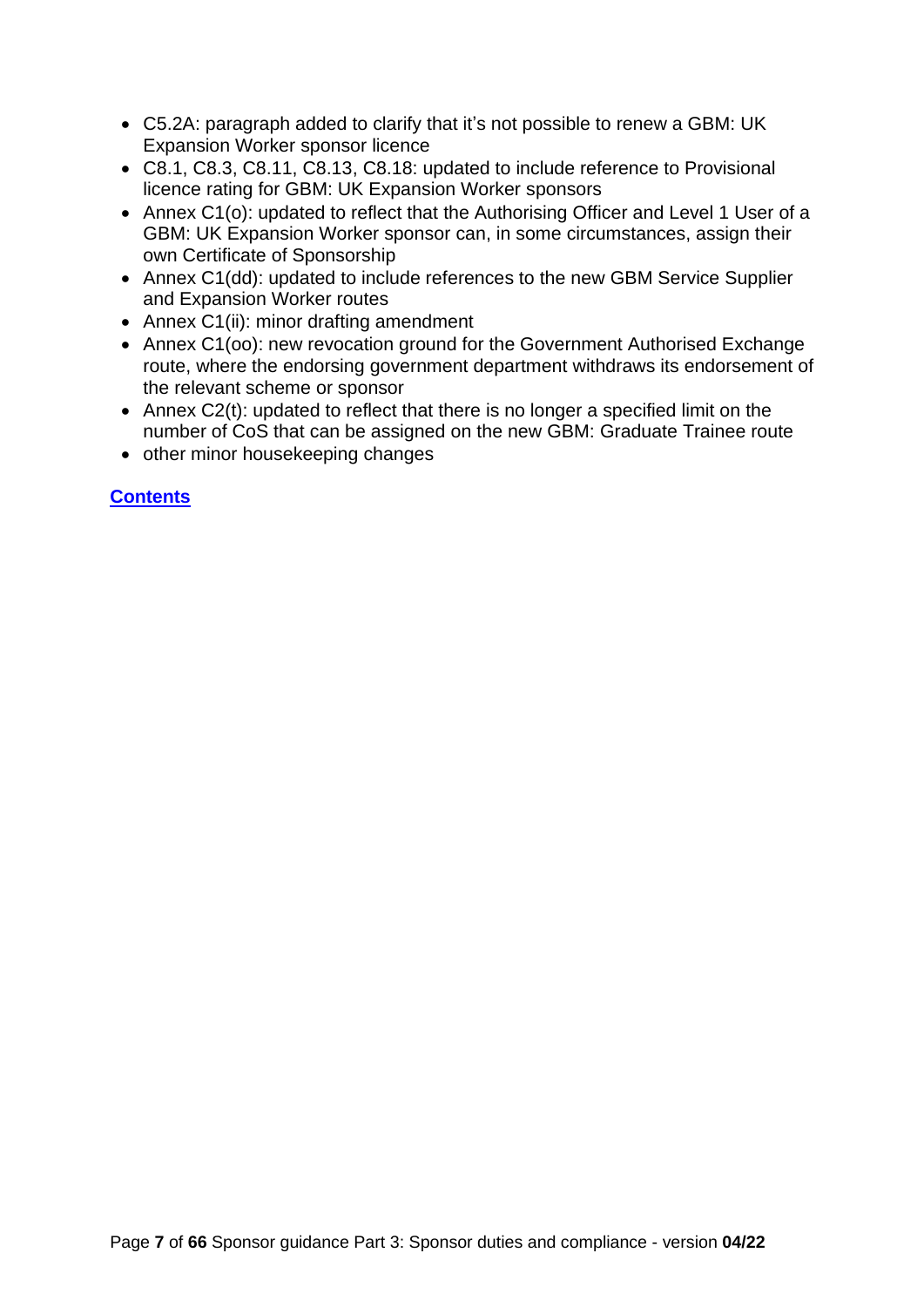# <span id="page-7-0"></span>C1. Your sponsor duties

This section tells you about your duties and expected behaviours as a sponsor of workers on the Worker and Temporary Worker routes.

- C1.1. This section applies to all Worker and Temporary Worker sponsors. You must also refer to the [route-specific guidance](https://www.gov.uk/government/collections/sponsorship-information-for-employers-and-educators#workers-and-temporary-workers:-guidance-for-sponsors) for information on any specific duties you must meet on the route, or routes, on which you are sponsoring workers.
- C1.2. This document reflects current policy but can change at any time. We will let you know of any change through the sponsorship management system (SMS) message board. See the ['Sponsorship management system'](https://www.gov.uk/government/publications/workers-and-temporary-workers-guidance-for-sponsors-part-1-apply-for-a-licence/workers-and-temporary-workers-guidance-for-sponsors-part-1-apply-for-a-licence-accessible-version#L10) section in [Part 1: Apply for a licence](https://www.gov.uk/government/publications/workers-and-temporary-workers-guidance-for-sponsors-part-1-apply-for-a-licence) for more information on the SMS.

## <span id="page-7-1"></span>**Guiding principles**

- C1.3. Sponsorship is a privilege not a right. The sponsorship system reflects that those who benefit directly from migration (employers, education providers or other organisations who bring in overseas nationals) should play their part in ensuring the immigration system is not abused. Significant trust is placed in sponsors and they must ensure they comply with immigration law and wider UK law, and not behave in a manner that is not conducive to the wider public good.
- C1.4. To achieve these aims, all licensed sponsors must fulfil certain duties. Some of these duties apply to all sponsors, whilst others are specific to those licensed under certain routes.
- C1.5. The objectives of these duties include, but are not limited to:
	- preventing abuse of immigration laws and sponsorship arrangements
	- capturing early any patterns of behaviour that may cause concern
	- addressing possible weaknesses in process which can cause those patterns
	- monitoring compliance with the Immigration Rules, all parts of the Worker and Temporary Worker sponsor guidance, and wider UK law (such as employment law)
	- ensuring sponsors do not behave in a way that is detrimental to the wider public good

## <span id="page-7-2"></span>**When do my sponsor duties start and finish?**

- C1.6. Your responsibilities as a sponsor start on the day we grant your licence and will continue until:
	- you [surrender your licence](#page-30-0)
	- we make your licence dormant (for example, when you have been taken over by another organisation)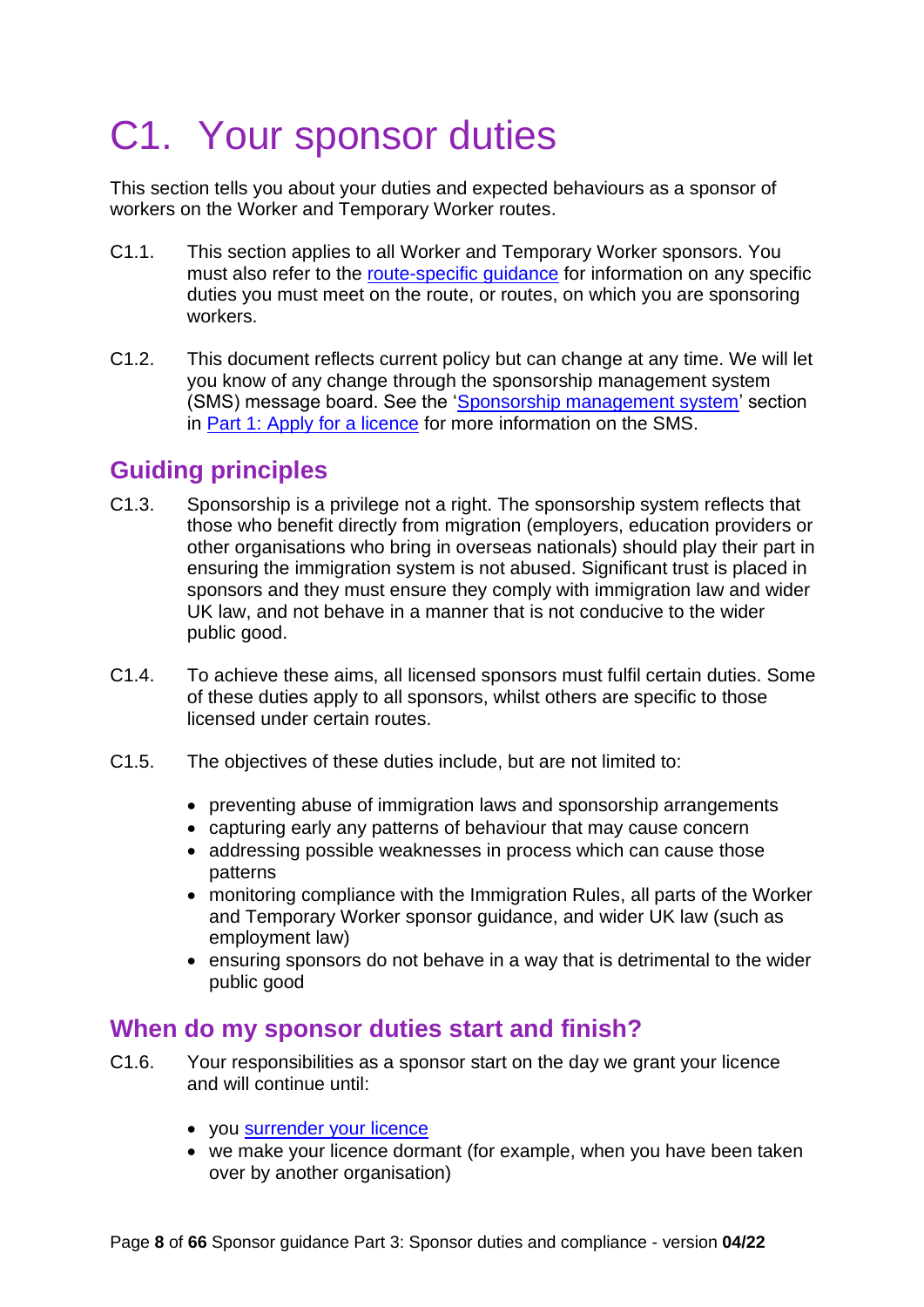- we [revoke your licence](#page-44-0)
- C1.7. However, we reserve the right to take into account actions or behaviours (including immigration abuse, criminal conduct, or behaviour not conducive to the public good) that have occurred outside of the life-cycle of your licence.
- C1.8. Your responsibility for each worker you sponsor starts on the day you assign a Certificate of Sponsorship (CoS) to them and ends as soon as any of the following events occurs (and you have reported the relevant event as required in the 'Reporting duties' subsection below):
	- they leave the UK and their entry clearance or permission expires or lapses
	- their application for entry clearance or permission is refused, or is cancelled, and any administrative review or appeal rights have been exhausted
	- they are granted entry clearance or permission to work for a different sponsor
	- they are granted settlement (indefinite leave to remain), or permission to stay on an immigration route that does not require sponsorship on the Worker or Temporary Worker routes
	- you tell us that you are no longer sponsoring the worker for any other reason – for example, you have dismissed them or they have resigned

## <span id="page-8-0"></span>**What are my sponsor duties?**

- C1.9. Your duties as a licensed sponsor include:
	- [reporting duties](#page-9-0)
	- [record-keeping duties](#page-10-2)
	- [complying with our immigration laws](#page-11-0) and all parts of the Worker and Temporary Worker sponsorship guidance
	- [complying with wider UK law](#page-13-0)
	- not engaging in behaviour or actions that are not conducive to the public [good](#page-14-0)
- C1.10. These are described in more detail below. If you fail to comply with your sponsor duties, we may take action against you. This can include any of the following sanctions:
	- reducing your CoS allocation or setting it to zero
	- downgrading your licence rating
	- suspending your licence while we investigate further
	- revoking your licence
	- reporting you to the police or other relevant authorities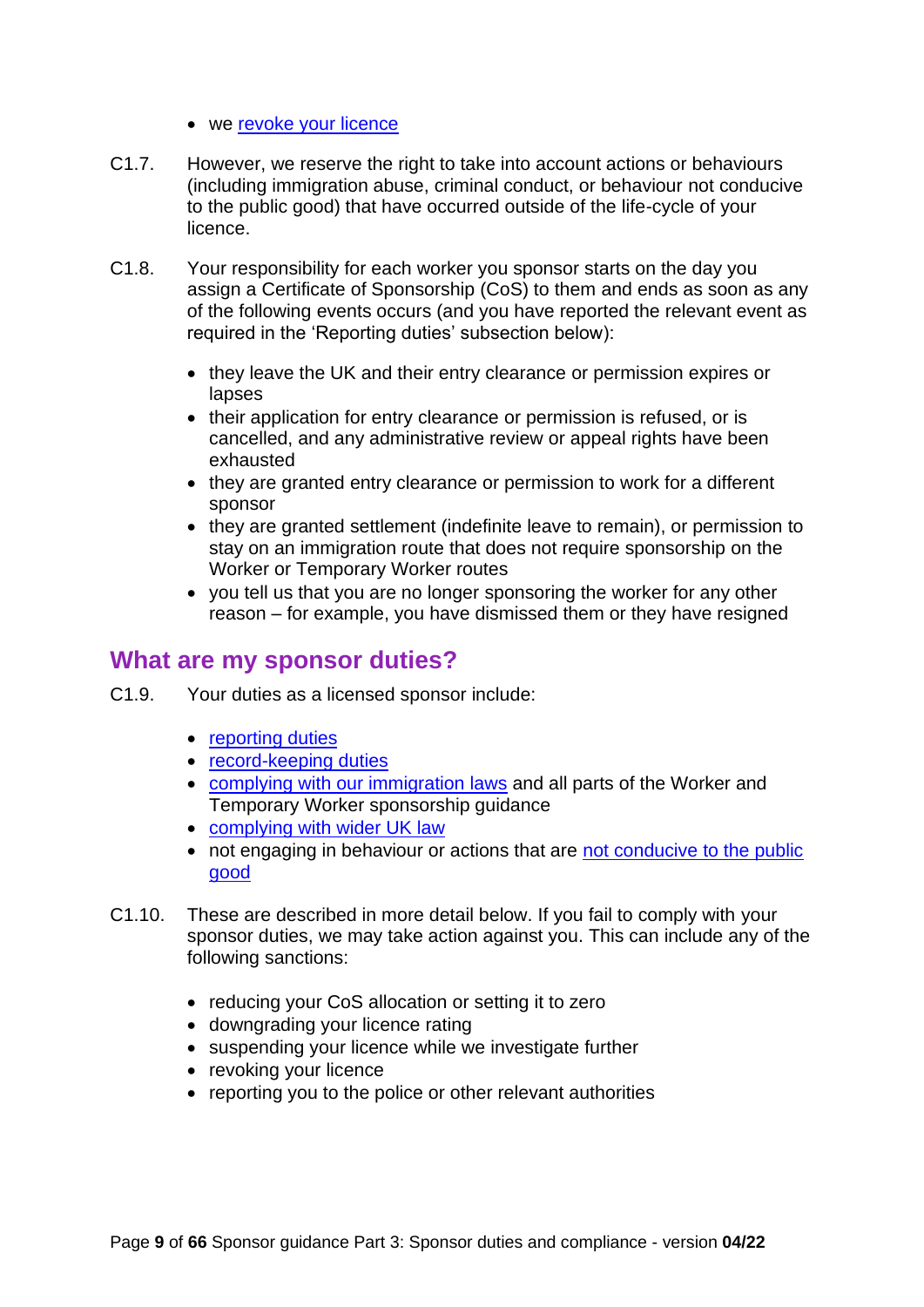## <span id="page-9-0"></span>**Reporting duties**

C1.11. You must report certain information or events to us using the SMS within the time limits set below. Any information reported about a worker's nonattendance, non-compliance or disappearance may be used to take [enforcement action](https://www.gov.uk/government/organisations/immigration-enforcement) against them.

## <span id="page-9-1"></span>Changes you must report within 10 working days

- C1.12. You must report the following within 10 working days of the relevant event occurring, or as specified below:
	- if a sponsored worker does not start the role for which they are being sponsored – you must include in your report any reason given for their non-attendance, if known (for example, a missed flight, illness or bereavement)
	- if a sponsored worker is absent from work for more than 10 consecutive working days without permission – you must report this within 10 working days of the tenth day of absence
	- if a sponsored worker's contract of employment or contract for services, or any relevant professional registration ends earlier than shown on their CoS – for example, if the worker resigns or is dismissed
	- if you stop sponsoring a worker for any other reason for example:
		- o their application for entry clearance or permission is refused
		- $\circ$  you become aware they have moved on to an immigration route that does not need a sponsor
		- $\circ$  they are absent from work without pay for more than 4 weeks and this absence is not covered by any of the exceptions specified in [paragraph 9.30.1 of the Immigration Rules](https://www.gov.uk/guidance/immigration-rules/immigration-rules-part-9-grounds-for-refusal) or the ['Unpaid leave'](https://www.gov.uk/government/publications/workers-and-temporary-workers-guidance-for-sponsors-part-2-sponsor-a-worker/workers-and-temporary-workers-guidance-for-sponsors-part-2-sponsor-a-worker-general-information-accessible-version#Unpaid-leave) section in [Part 2: Sponsor a worker](https://www.gov.uk/government/publications/workers-and-temporary-workers-guidance-for-sponsors-part-2-sponsor-a-worker)
	- if there are any significant changes in the sponsored worker's employment – for example:
		- $\circ$  a promotion or change in job title or core duties, other than those which need a change of employment application – see the 'Extensions, [change of employment](https://www.gov.uk/government/publications/workers-and-temporary-workers-guidance-for-sponsors-part-2-sponsor-a-worker/workers-and-temporary-workers-guidance-for-sponsors-part-2-sponsor-a-worker-general-information-accessible-version#S9) and settlement' section of [Part 2:](https://www.gov.uk/government/publications/workers-and-temporary-workers-guidance-for-sponsors-part-2-sponsor-a-worker)  [Sponsor a worker](https://www.gov.uk/government/publications/workers-and-temporary-workers-guidance-for-sponsors-part-2-sponsor-a-worker) for more information on this
		- $\circ$  a reduction in salary from the level stated on their CoS you do not have to report increases to salary
		- $\circ$  the location they are employed at changes this includes where a worker is working at a different client's site or a sports player moves to another sports club on loan
	- if a sponsored worker's employment is affected by TUPE or similar [protection](#page-21-2)
	- if a worker's sponsor changes but they will remain working for the same employer and in the same employment – see  $Example 8$  in Annex C4 for an example of this
	- if the size or charitable status of your business changes for example:
		- o you were a large company but you now qualify as a small company or have gained charitable status
		- o you were a small company but are now a large company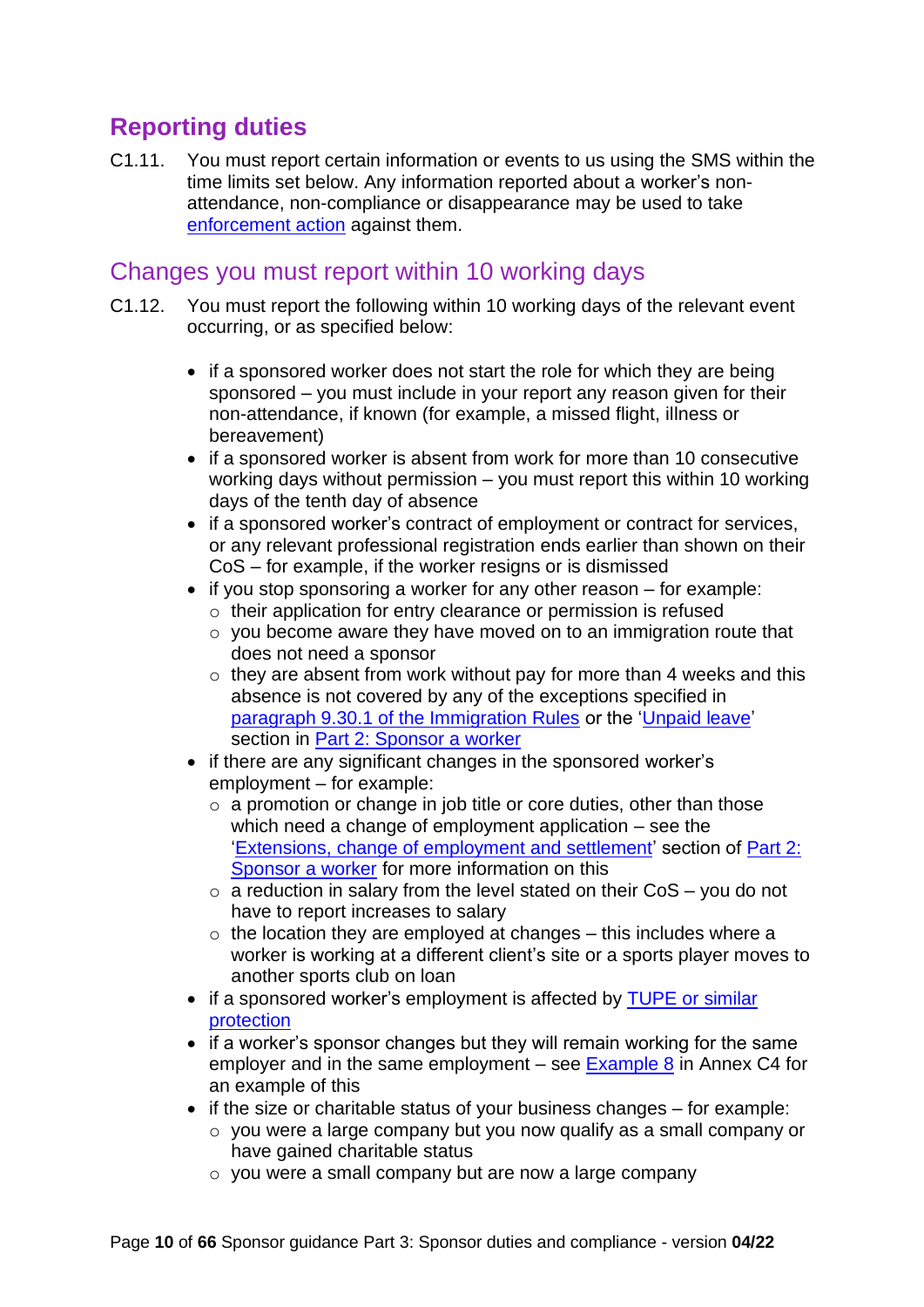- o you previously held charitable status but have ceased to do so
- C1.13. When you submit your report, you must also, where relevant, include the last recorded residential address and contact telephone number for the worker, and any personal email addresses you have for them.

#### <span id="page-10-0"></span>Changes you must report within 20 working days

- C1.14. If there are any significant changes to your own organisation, you must report these within 20 working days of the change. Examples of significant changes include if you:
	- change your company's name or the name of any of your branches
	- sell all or part of your business
	- are involved in a merger or are taken over
	- stop trading or go into an insolvency procedure
	- substantially change the nature of your business
	- are convicted of a relevant offence as defined in [Annex L4](https://www.gov.uk/government/publications/workers-and-temporary-workers-guidance-for-sponsors-part-1-apply-for-a-licence/workers-and-temporary-workers-guidance-for-sponsors-part-1-apply-for-a-licence-accessible-version#annexL4) of Part 1: [Apply for a licence](https://www.gov.uk/government/publications/workers-and-temporary-workers-guidance-for-sponsors-part-1-apply-for-a-licence)

See [section C2,](#page-15-0) [section C3,](#page-19-0) and [section C4](#page-20-2) for detailed guidance on what you need to report and how to do so.

#### <span id="page-10-1"></span>Other changes you must report

C1.15. You must give the police any information that suggests any worker you are sponsoring on any route may be engaged in terrorism or criminal activity.

## <span id="page-10-2"></span>**Record-keeping duties**

- C1.16. You must keep certain documents for each worker you sponsor. [Appendix D](https://www.gov.uk/government/publications/keep-records-for-sponsorship-appendix-d) of the sponsor guidance lists these documents and how long you must keep them. The documents can be kept in paper or electronic form. If kept electronically, you must make sure that all the relevant parts of the document are visible as described in Appendix D.
- C1.17. You must give us, when asked, any documents relating to your sponsored workers or the running of your organisation that we consider relevant to assessing your compliance with your duties as a sponsor. We might, for example, ask for details of your recruitment practices so that we can make sure that a resident labour market test, where this is a requirement, was carried out correctly. If you fail to provide the documents when asked or within the timeframe we specify, we will take action against you.
- C1.18. If you sponsor a child aged under the age of 18, you must keep a copy of a consent letter from their parents or legal guardian, or just one parent if that parent has sole legal responsibility for the child. This should contain their consent to the child's application, and to the child's travel, reception and care arrangements in the UK. Children aged 16 and 17 have the legal right to live independently in the UK, and may make their own arrangements for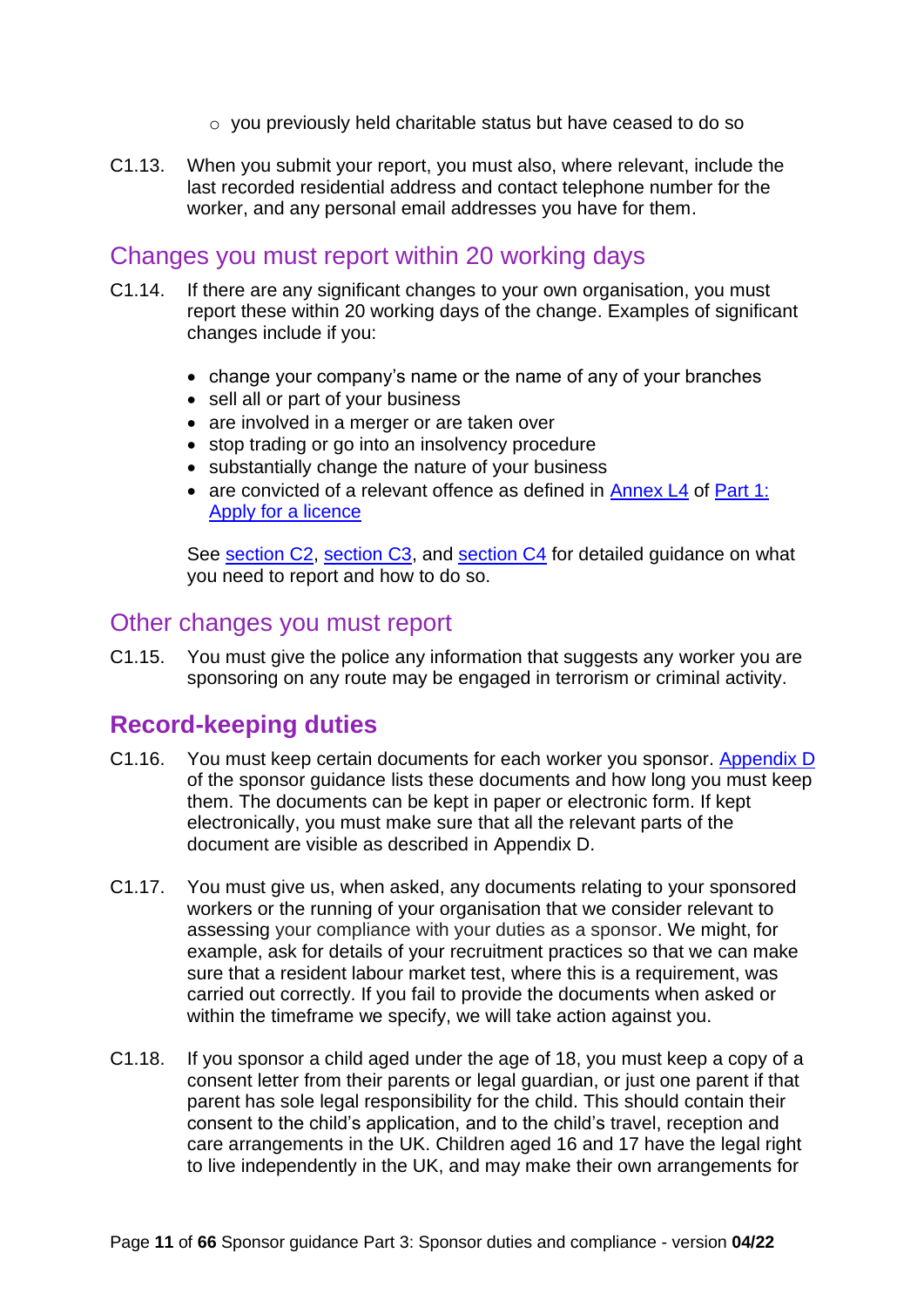accommodation, but they need the consent of their parent(s)/legal guardian to do this and to travel to the UK if applying from overseas.

- C1.19. Some of the documents you must keep as part of your sponsorship duties may also need to be kept for other purposes and, in some cases, for a longer period than that which required for sponsorship purposes (for example, to comply with legislation on [preventing illegal working\)](https://www.gov.uk/government/publications/right-to-work-checks-employers-guide). You must meet any legal requirements for record keeping set by us or another government department.
- C1.20. You must also be aware of your responsibilities under the Data Protection Act 2018 and the General Data Protection Regulation. The ['Guide to the](https://ico.org.uk/for-organisations/guide-to-the-general-data-protection-regulation-gdpr/)  [General Data Protection Regulation'](https://ico.org.uk/for-organisations/guide-to-the-general-data-protection-regulation-gdpr/) page on the Information Commissioner's Office website has information on this.

## <span id="page-11-0"></span>**Complying with our immigration laws**

- C1.21. You must comply with our immigration laws and all parts of the Worker and Temporary Worker sponsor guidance. To do this, you must:
	- only employ workers who are appropriately qualified, registered or experienced to do the job or will be by the time they begin the job – for example, if the worker will be sponsored as a doctor, you must make sure they have the correct registration that allows them to practise legally in the UK
	- keep a copy of any registration document, certificate or reference that confirms they meet the requirements of the specific job, and give this to us on request – we may request further information or evidence from you or the worker to confirm this requirement is met
	- not employ workers where they do not have the experience, qualifications or immigration permission to do the job in question, and stop employing any workers who, for any reason, are no longer entitled to do the job
	- not assign a CoS where there is no [genuine vacancy](#page-14-1) or role which meets the Worker or Temporary Worker criteria – if you assign a CoS and we do not consider it is for a genuine vacancy, we reserve the right to [suspend](#page-41-0) your licence, pending further investigation which may result in your licence being revoked
	- only allow the worker to undertake the roles permitted by the conditions of their stay – see the ['Conditions of stay'](https://www.gov.uk/government/publications/workers-and-temporary-workers-guidance-for-sponsors-part-2-sponsor-a-worker/workers-and-temporary-workers-guidance-for-sponsors-part-2-sponsor-a-worker-general-information-accessible-version#S8) section of [Part 2: Sponsor a](https://www.gov.uk/government/publications/workers-and-temporary-workers-guidance-for-sponsors-part-2-sponsor-a-worker)  [worker](https://www.gov.uk/government/publications/workers-and-temporary-workers-guidance-for-sponsors-part-2-sponsor-a-worker) for further information
	- only assign a CoS to workers who you believe will meet the immigration requirements of the route on which you propose to sponsor them, and are likely to comply with the conditions of their permission – see [Part 2:](https://www.gov.uk/government/publications/workers-and-temporary-workers-guidance-for-sponsors-part-2-sponsor-a-worker)  [Sponsor a worker](https://www.gov.uk/government/publications/workers-and-temporary-workers-guidance-for-sponsors-part-2-sponsor-a-worker) and the relevant route-specific guidance
	- disclose (by adding a sponsor note) if you assign a CoS to a family member of anyone within the sponsor organisation if it is classed as a small or medium-sized business, or if you are aware you are assigning a CoS to a family member of anyone else within a sponsor organisation classed as a large business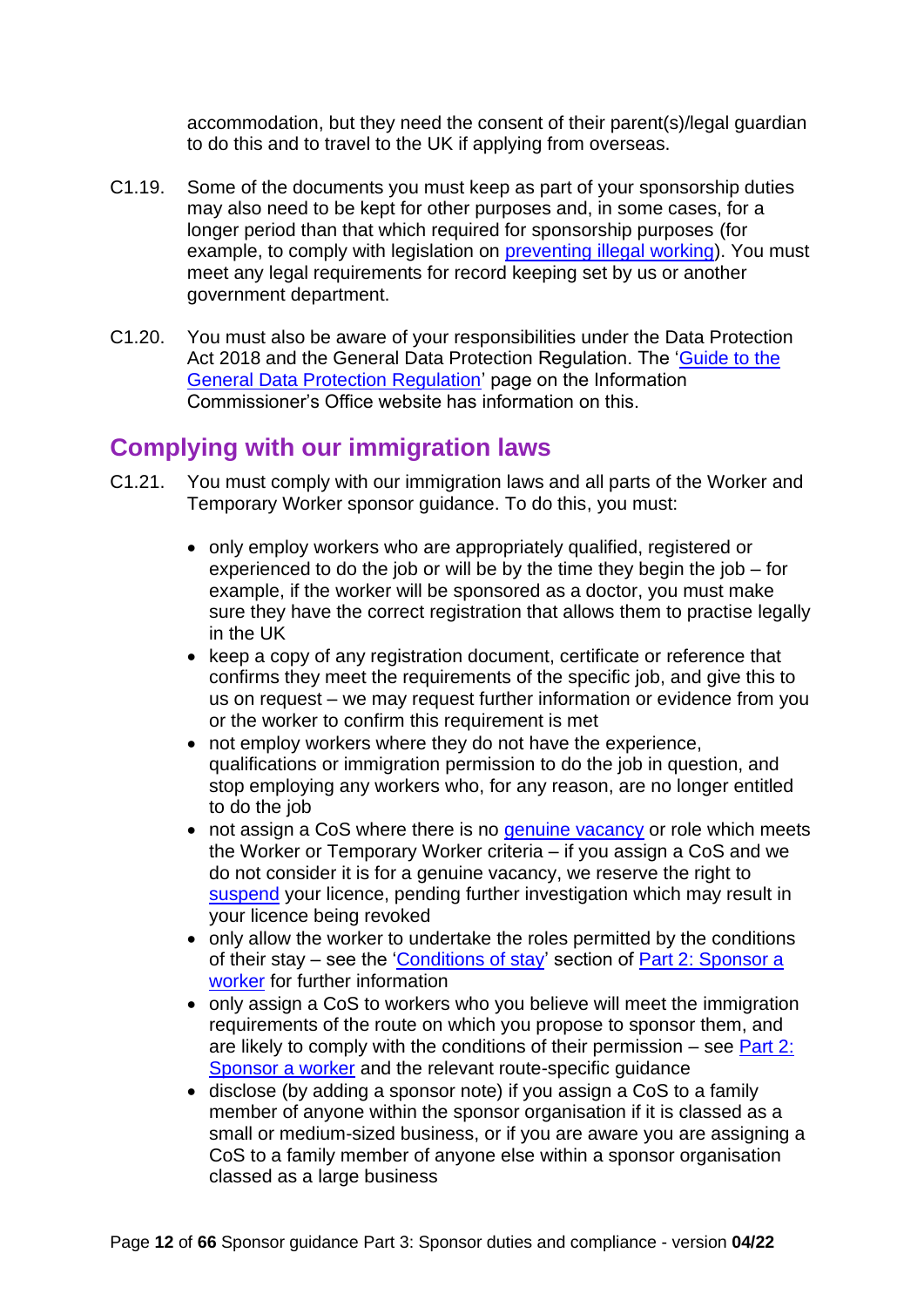- only assign a CoS to a worker if you are satisfied they intend to, and are able to, fill the role
- where relevant, understand and fulfil your responsibilities in relation to the [Academic Technology Approval Scheme \(ATAS\) requirement](#page-12-0)

## <span id="page-12-0"></span>ATAS requirement for certain roles

- C1.22. If you are sponsoring a person on the Skilled Worker, Global Business Mobility, Government Authorised Exchange or International Agreement routes, you must check, and confirm on the CoS, whether that worker requires an [Academic Technology Approval Scheme \(ATAS\) certificate.](https://www.gov.uk/government/publications/workers-and-temporary-workers-guidance-for-sponsors-part-2-sponsor-a-worker/workers-and-temporary-workers-guidance-for-sponsors-part-2-sponsor-a-worker-general-information-accessible-version#ATAS-requirement) If they do:
	- you should advise the worker to [apply for an ATAS](https://www.gov.uk/guidance/guidance-on-how-to-apply-for-an-atas-certificate) certificate from the Foreign, Commonwealth and Development Office (FCDO) as soon as possible, as they will need to include a copy of their certificate with their application for entry clearance or permission to stay
	- when the worker has received their ATAS certificate, you must make and retain a copy of the certificate, or of the electronic approval notice the worker received from the FCDO
	- you must not continue to sponsor the worker if they either refuse to apply for an ATAS certificate, or their application for an ATAS certificate is refused by the FCDO

## <span id="page-12-1"></span>ATAS condition for non-sponsored visiting academic researchers

- C1.23. Academic researchers can come to the UK as [Visitors,](https://www.gov.uk/guidance/immigration-rules/immigration-rules-appendix-v-visitor) without being sponsored, in some circumstances. For further information on who is eligible, see under the heading 'science, research and academia' in the [Visit](https://www.gov.uk/government/publications/visit-guidance)  [casework guidance](https://www.gov.uk/government/publications/visit-guidance) on GOV.UK.
- C1.24. From 21 May 2021, all non-sponsored visiting academic researchers (other than [exempt nationals\)](https://www.gov.uk/government/publications/workers-and-temporary-workers-guidance-for-sponsors-part-2-sponsor-a-worker/workers-and-temporary-workers-guidance-for-sponsors-part-2-sponsor-a-worker-general-information-accessible-version#Exempt-nationalities) who are carrying out or taking part in research at postgraduate level or above in a [relevant subject area](https://www.gov.uk/government/publications/workers-and-temporary-workers-guidance-for-sponsors-part-2-sponsor-a-worker/workers-and-temporary-workers-guidance-for-sponsors-part-2-sponsor-a-worker-general-information-accessible-version#Subject-areas) must hold an ATAS certificate before they begin any such research. For further information on who needs an ATAS certificate, see the [ATAS page](https://www.gov.uk/guidance/academic-technology-approval-scheme) on GOV.UK.
- C1.25. As a matter of best practice, we recommend you keep a copy of the ATAS certificate of any such visiting researcher, in the event that there are wider compliance concerns around the general principle for sponsors to uphold the integrity of the immigration system and prevent abuse.
- C1.26. Visiting researchers who fail to obtain an ATAS certificate before starting any relevant research activity in the UK will be in breach of the conditions of their visit permission and may face enforcement action as a result.

## <span id="page-12-2"></span>**Genuine vacancy: definition**

C1.27. A genuine vacancy is one which: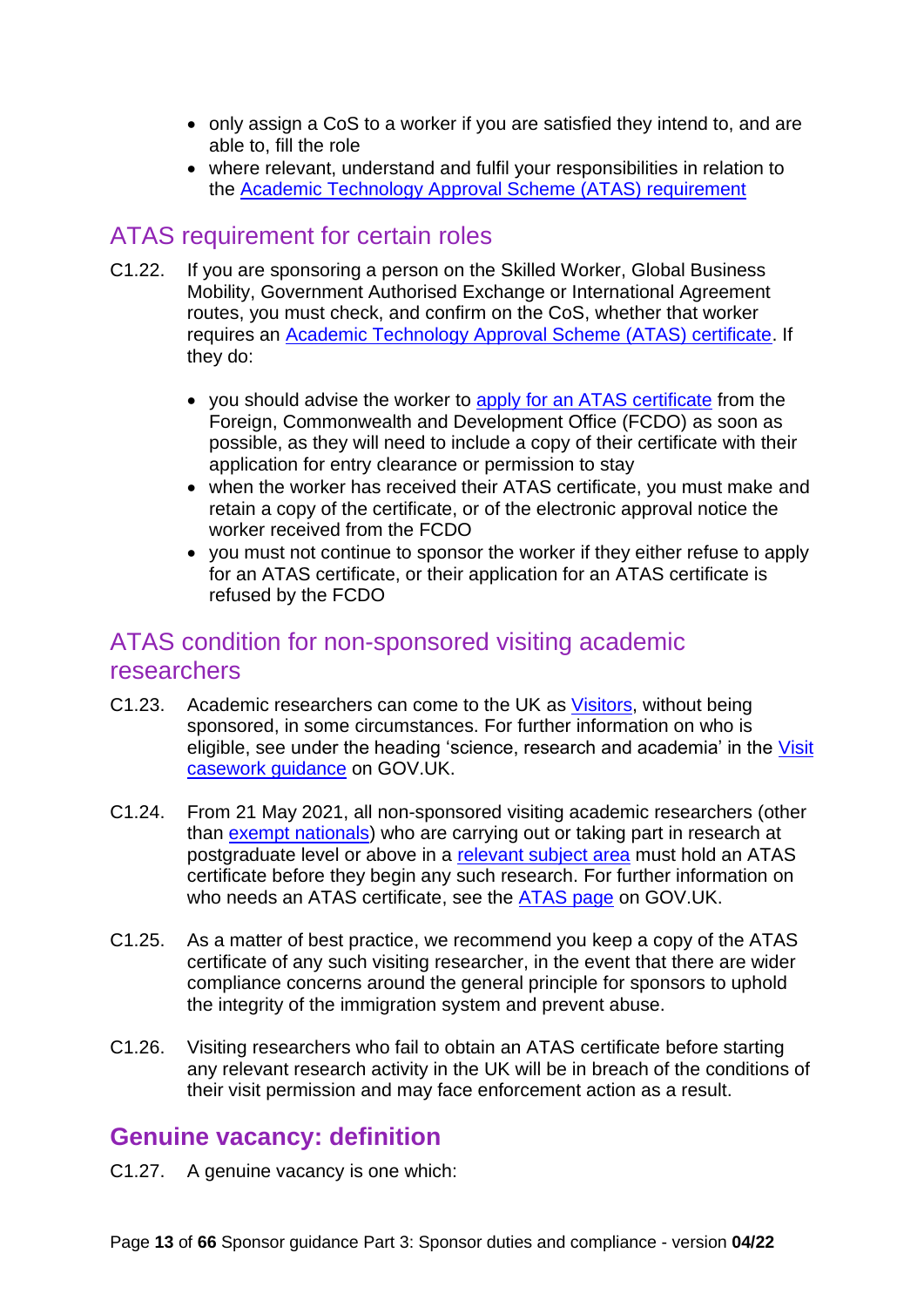- requires the jobholder to perform the specific duties and responsibilities for the job and meets all of the requirements of the relevant route
- does not include dissimilar and/or predominantly lower-skilled duties
- is appropriate to the business in light of its business model, business plan and scale
- C1.28. We may request additional information and/or evidence from you or the worker to establish this requirement has been met, and may refuse the worker's application if this is not provided within our deadline.
- C1.29. Examples of vacancies that are not considered to be genuine include, but are not limited to:
	- a role that does not actually exist
	- one which contains an exaggerated or incorrect job description to deliberately make it appear to meet the requirements of the route when it does not, or is otherwise a sham
	- a job or role that was created primarily to enable an overseas national to come to, or stay in, the UK
	- advertisements with requirements that are inappropriate for the job on offer (for example, language skills which are not relevant to the job) or incompatible with the business offering the employment, and have been tailored to exclude settled workers from being recruited
- C1.30. When you assign a CoS, the duration stated on the CoS must be an accurate reflection of the expected duration of the role. You must not assign a long-term CoS for a short-term role to enable the worker to be granted a longer period of permission.

## <span id="page-13-0"></span>**Complying with wider UK law**

- C1.31. You have a duty to comply with wider UK law (other than immigration law). This includes, but is not limited to:
	- complying with [UK employment law,](https://www.gov.uk/browse/employing-people/contracts) for example, National Minimum Wage and paid holiday entitlement
	- complying with illegal working and right-to-rent legislation
	- holding suitable planning permission, local planning authority consent or any legally required licence registration or approval to run your type/class of business at your trading address (where this is a local authority requirement)
	- if you are a food business, being registered with or approved by the relevant food authority
	- if you are required to be registered with or inspected or monitored by a statutory body to operate lawfully in the UK (such as a nursing or care home, financial or insurance business, or healthcare provider), ensuring you are registered with the appropriate body
	- only employing a worker who has had a Disclosure and Barring Service [\(DBS\) check,](https://www.gov.uk/disclosure-barring-service-check/overview) where this is a requirement for the role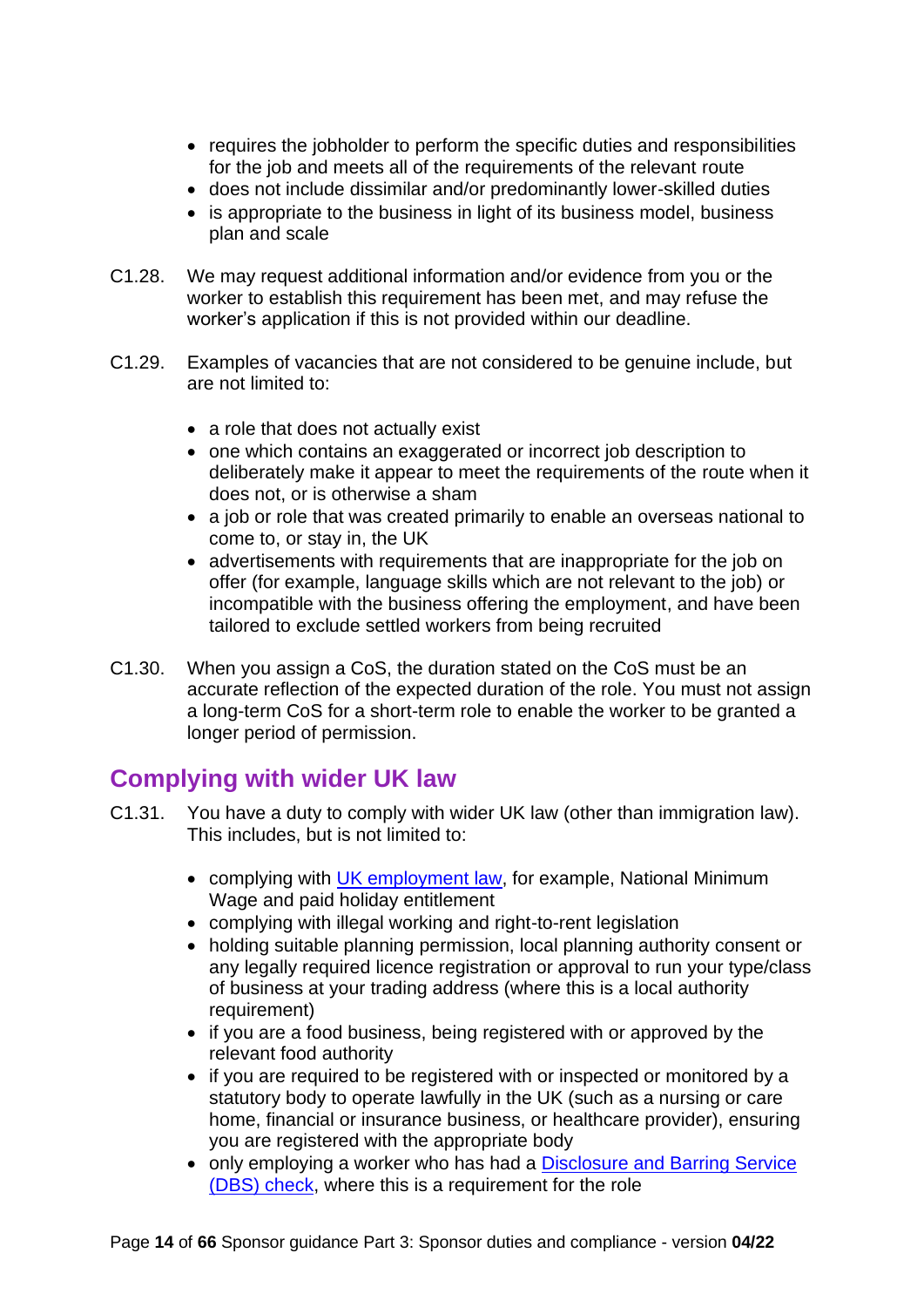- where relevant, complying with our requirements on safeguarding children – see [section L2](https://www.gov.uk/government/publications/workers-and-temporary-workers-guidance-for-sponsors-part-1-apply-for-a-licence/workers-and-temporary-workers-guidance-for-sponsors-part-1-apply-for-a-licence-accessible-version#L2) of [Part 1: Apply for a licence](https://www.gov.uk/government/publications/workers-and-temporary-workers-guidance-for-sponsors-part-1-apply-for-a-licence) for further information
- not engaging in any criminal activity

## <span id="page-14-0"></span>**Behaviour that is not conducive to the public good**

- C1.32. All sponsors have a responsibility to behave in a manner that is consistent with our fundamental values and is not detrimental to the wider public good. The Home Office will not license organisations whose actions and behaviour are non-conducive to the public good. Such actions and behaviour include but are not limited to:
	- fostering hatred or inter-community division
	- fomenting, justifying or glorifying terrorism
	- rejecting the rights of, or discriminating against, other groups or individuals on the basis of their sex, age, disability, gender reassignment, sexual orientation, marital or civil partnership status, race, or religion or belief (including lack of belief)
- <span id="page-14-1"></span>C1.33. The Home Office will refuse a sponsor licence application or take the appropriate compliance actions if a prospective or existing sponsor is engaging, or has ever engaged, in such behaviour or actions. The compliance action taken will depend on the gravity of the behaviour and actions but could include compliance actions up to and including revocation of your licence.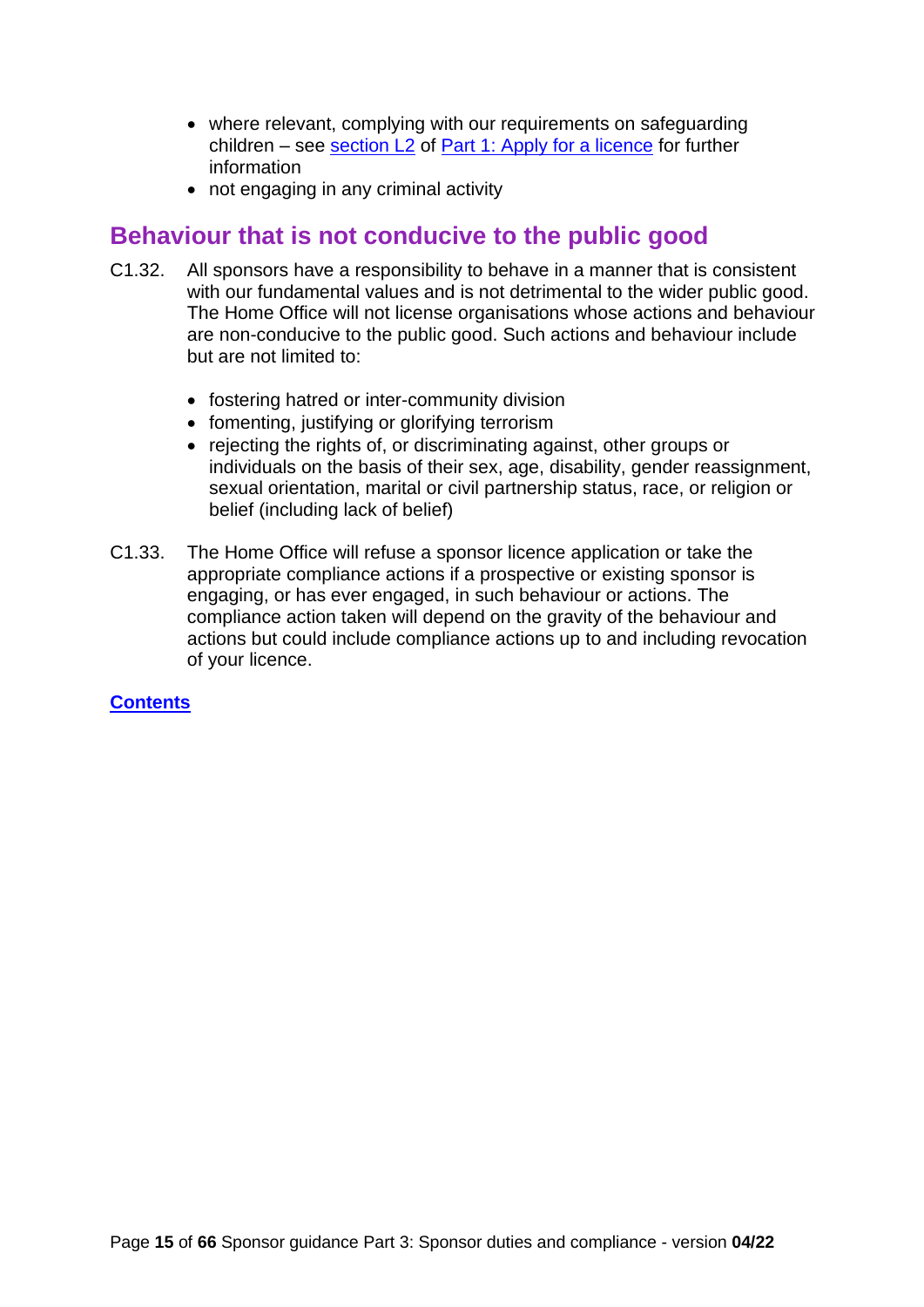## <span id="page-15-0"></span>C2. How to report changes to your organisation

This section tells you how to report a change in your or your organisation's circumstances, such as a change of address, changes to your Key Personnel, or if you are convicted of a relevant offence.

- C2.1. Before you read this section, ensure that you understand the definition of 'you' and 'your' in the [glossary](https://www.gov.uk/government/publications/workers-and-temporary-workers-guidance-for-sponsors-part-1-apply-for-a-licence/workers-and-temporary-workers-guidance-for-sponsors-part-1-apply-for-a-licence-accessible-version#glossary) in [Part 1: Apply for a licence.](https://www.gov.uk/government/publications/workers-and-temporary-workers-guidance-for-sponsors-part-1-apply-for-a-licence) You should also refer to the ['Key Personnel'](https://www.gov.uk/government/publications/workers-and-temporary-workers-guidance-for-sponsors-part-1-apply-for-a-licence/workers-and-temporary-workers-guidance-for-sponsors-part-1-apply-for-a-licence-accessible-version#L4) section in Part 1 to ensure you understand the roles of Authorising Officers, level 1 and Level 2 Users and Key Contacts.
- C2.2. You must tell us of any changes to your details. You can report most changes via the [sponsorship management system \(SMS\).](https://www.gov.uk/sponsor-management-system) In limited cases, you will need to complete a ['sponsor change of circumstances form'](https://www.gov.uk/government/publications/sponsor-change-of-circumstances-form) instead. Once you have submitted details of the change or changes, we may ask you for further information and/or supporting evidence.

## <span id="page-15-1"></span>**Changes you must report via the SMS**

- C2.3. Your Level 1 User must access your SMS account and use the 'request changes to sponsor details' function to:
	- replace your Authorising Officer or Key Contact
	- amend your current Authorising Officer's or Key Contact's details
	- amend your organisation's details, such as its name, address, contact details, or head office details
	- tell us about changes to your organisation's structure, such as more branches or sites, or new linked entities in the UK (or overseas if you are licensed under the Global Business Mobility routes)
	- tell us about a change in the status of any registration by a governing body that you need to hold
	- tells us if your organisation is subiect to a merger, takeover or similar [change](#page-20-2)
	- tell us if you are convicted of a relevant offence listed in **Annex L4 of Part** [1: Apply for a licence](https://www.gov.uk/government/publications/workers-and-temporary-workers-guidance-for-sponsors-part-1-apply-for-a-licence)
	- tell us of any other changes to your circumstances, such as adding or removing a representative or [surrendering your licence](#page-30-0)
- C2.4. There are circumstances when you have to complete more than one action on the SMS. For example, if you tell us of a change of address, you may also need to tell us of a change to the working address for your Key Personnel. You must request each change separately.
- C2.5. You can find guidance on how to request changes using the SMS under 'User manuals: sponsorship management system (SMS)' on the ['Sponsorship: guidance for employers and educators'](https://www.gov.uk/government/collections/sponsorship-information-for-employers-and-educators#user-manuals-sponsorship-management-system-sms) page on GOV.UK.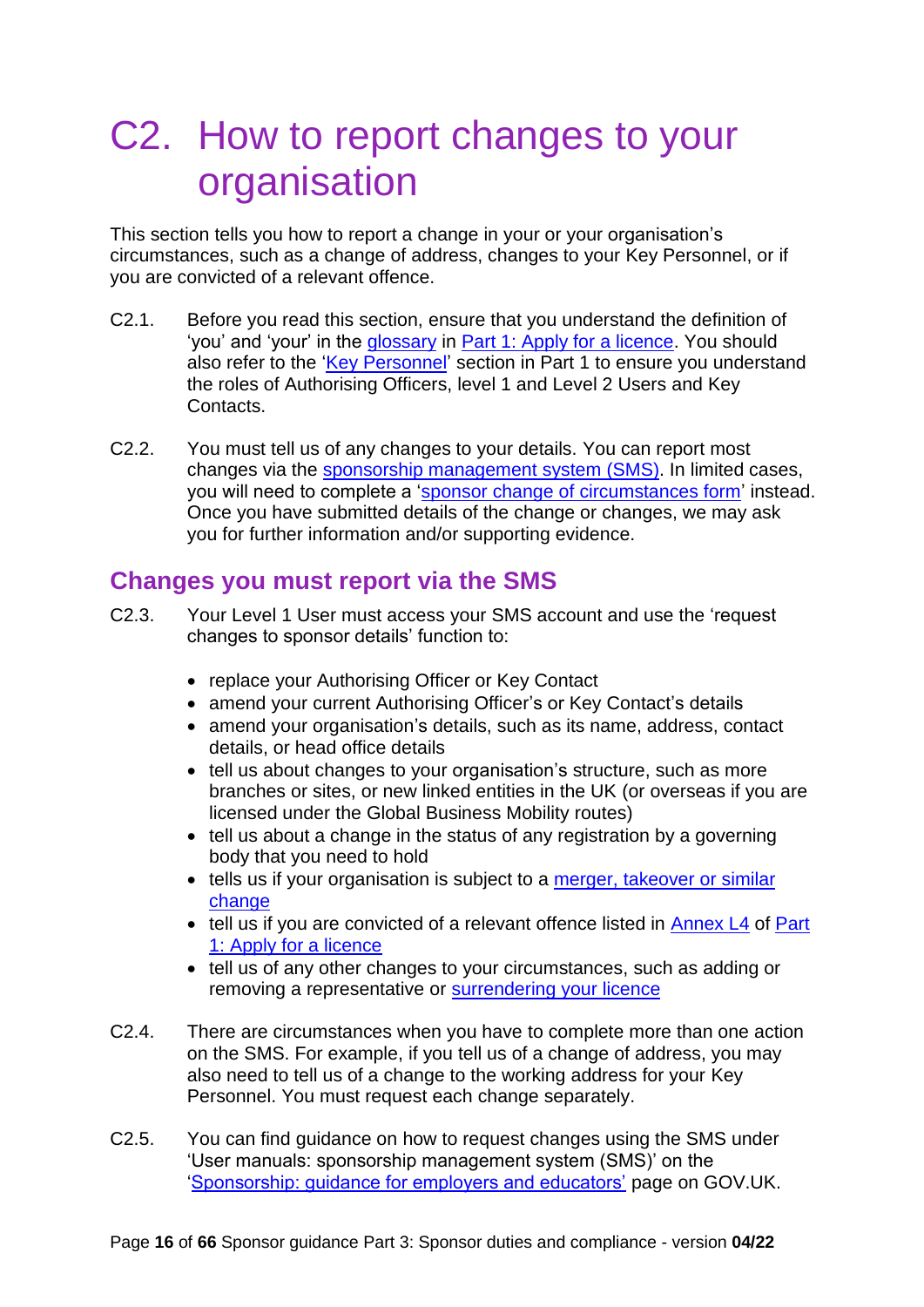- C2.6. The following changes will normally automatically update in your SMS account once you have reported them:
	- your main or head office address
	- the address of your Authorising Officer, Key Contact, or Level 1 User, provided their new address matches your main or head office address (or, in the case of a Key Contact or Level 1 User, the address of your representative)
- C2.7. Changes not listed in paragraph C2.6 above will not automatically update and (subject to paragraph C2.8 below) will be considered by a UKVI caseworker (decision maker).
- C2.8. If you were licensed before April 2009 and have had no compliance issues, you can replace your Authorising Officer or Key Contact and add new Level 1 Users immediately. We will undertake a number of checks on the new personnel and, where necessary, will deactivate Level 1 Users or instruct you to nominate a different Authorising Officer or Key Contact. We will notify you in writing if these automatic provisions apply to you. We may remove this facility from you if any compliance issues arise.
- C2.9. If you request a change to the name of your organisation on your licence, we will need to understand why you are changing it, because this will determine whether you have to apply for a new licence. If, for example, the only reason you are changing your name is because you are incorporating yourself for the first time, and nothing else is changing, we can change the name on your licence without a new licence application. If, however, your change of name is part of a wider change – for example, if you are involved in a [merger or takeover](#page-20-2) – you may have to apply for a new sponsor licence.

### <span id="page-16-0"></span>**When you cannot use the SMS**

- C2.10. You cannot use the SMS to report changes if you no longer have a Level 1 User in place with SMS access (for example, if your only Level 1 User has left your organisation). In such circumstances, you must fill in a [change of](http://www.gov.uk/government/publications/sponsor-change-of-circumstances-form)  [circumstances form](http://www.gov.uk/government/publications/sponsor-change-of-circumstances-form) to do any of the following:
	- add a Level 1 User, where no-one in your organisation has access to the [sponsorship management system \(SMS\)](https://www.points.homeoffice.gov.uk/gui-sms-jsf/home/SMS-003-Home.faces)
	- replace an Authorising Officer, where the new Authorising Officer will also be the sole Level 1 User
	- request [surrender of your licence,](#page-30-0) where no-one in your organisation has access to SMS
	- request that your licence is made dormant, where no-one in your organisation has access to SMS
- C2.11. Unless you are surrendering your licence, you must have at least one Level 1 User in place at all times – see the 'Key Personnel' section of [Part 1:](https://www.gov.uk/government/publications/workers-and-temporary-workers-guidance-for-sponsors-part-1-apply-for-a-licence)  [Apply for a licence](https://www.gov.uk/government/publications/workers-and-temporary-workers-guidance-for-sponsors-part-1-apply-for-a-licence) for more information.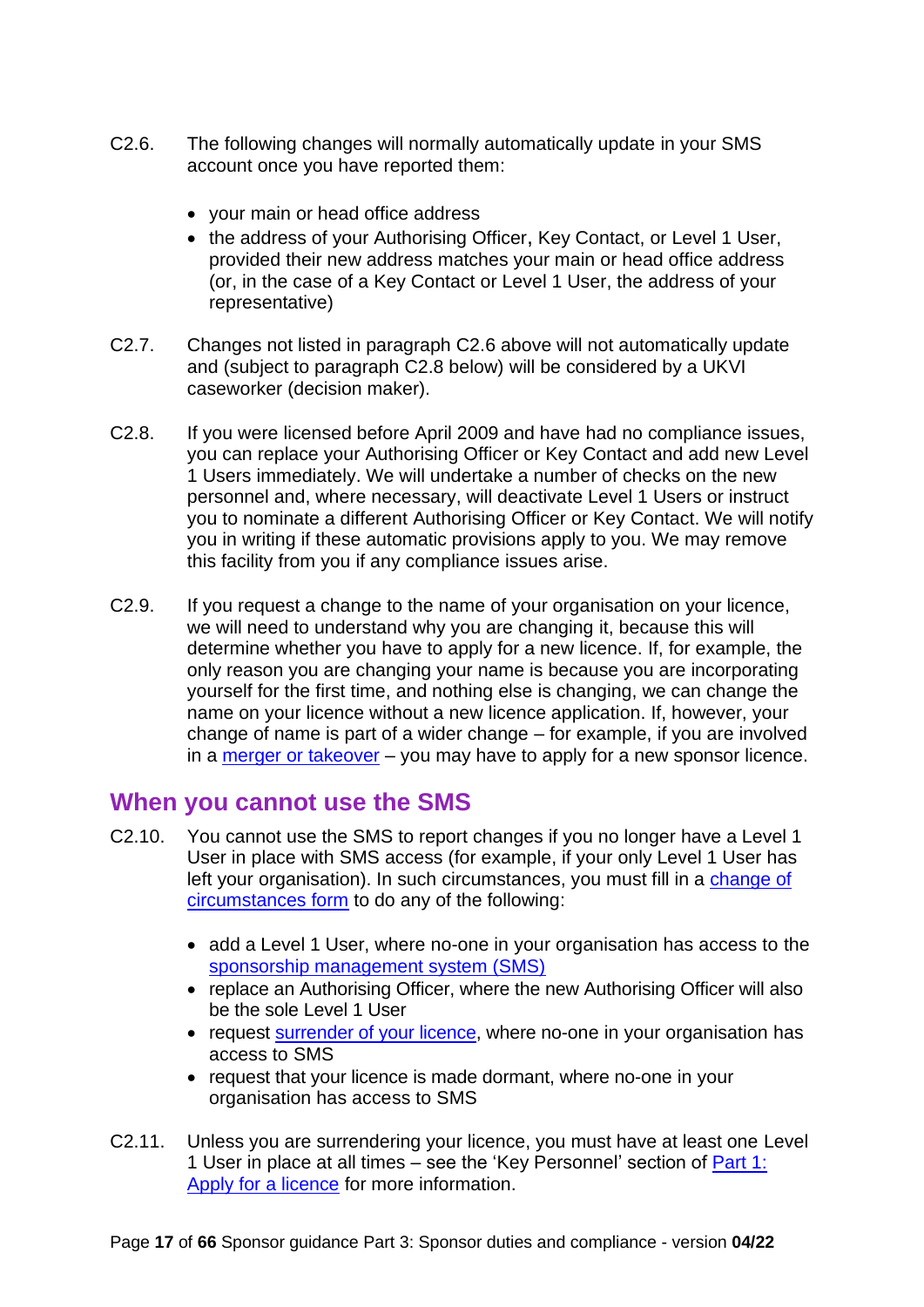## <span id="page-17-0"></span>**Supporting evidence**

- C2.12. When you send in the changes, either through the SMS or the change of circumstances form, you should also send us any relevant supporting evidence. We will tell you if we need additional documents or information to support your request. The documents may be ones other than those listed in [Appendix A](https://www.gov.uk/government/publications/supporting-documents-for-sponsor-applications-appendix-a) of the guidance for sponsors. When you request a change via SMS, a submission sheet will be produced as a PDF document if we need a signed declaration and/or any documents to validate your request. If you send the request using the [change of circumstances form,](http://www.gov.uk/government/publications/sponsor-change-of-circumstances-form) we will contact you in writing to tell you what, if any, documents we need.
- C2.13. You should scan or take pictures of your submission sheet and supporting documents and send them to the email address given on the submission sheet.
- C2.14. Files can be in PDF (preferred), JPEG or PNG format. File titles should be descriptive and no more than 25 characters long. To minimise file sizes, we recommend scanning in black and white or greyscale, not colour. Pictures taken by phone can be saved as Small or Medium size files. You should carefully check the quality of all scans or pictures before sending.
- C2.15. If you are unable to provide the submission sheet and supporting evidence digitally, you can contact us using the contact details given on the submission sheet.
- C2.16. Any affidavits or statutory declarations you send must have been witnessed by a qualified, independent person – for example, a solicitor, Notary Public, Justice of the Peace, Commissioner for Oaths, or (in Scotland only) a Councillor.
- C2.17. Any documents or other evidence we ask to see that are not in English or Welsh must be accompanied by a certified translation. The translator or translation company must confirm in writing on the translation:
	- that it's a 'true and accurate translation of the original document'
	- the date of the translation
	- the full name and contact details of the translator or a representative of the translation company
- C2.18. In all cases, we reserve the right to ask you to send original documents (or certified copies) by post. See [section L7](https://www.gov.uk/government/publications/workers-and-temporary-workers-guidance-for-sponsors-part-1-apply-for-a-licence/workers-and-temporary-workers-guidance-for-sponsors-part-1-apply-for-a-licence-accessible-version#Sending-your-documents) of [Part 1: Apply for a licence](https://www.gov.uk/government/publications/workers-and-temporary-workers-guidance-for-sponsors-part-1-apply-for-a-licence) for guidance on certified copies.
- C2.19. You must send any declaration, supporting documents (if needed), and the submission sheet for requests made via your **SMS** account, to us within 5 working days. If we ask for more documents, you must also send these within 5 working days. If you do not send us the information by the given deadline, we will refuse your request and may [revoke your licence.](#page-44-0) If we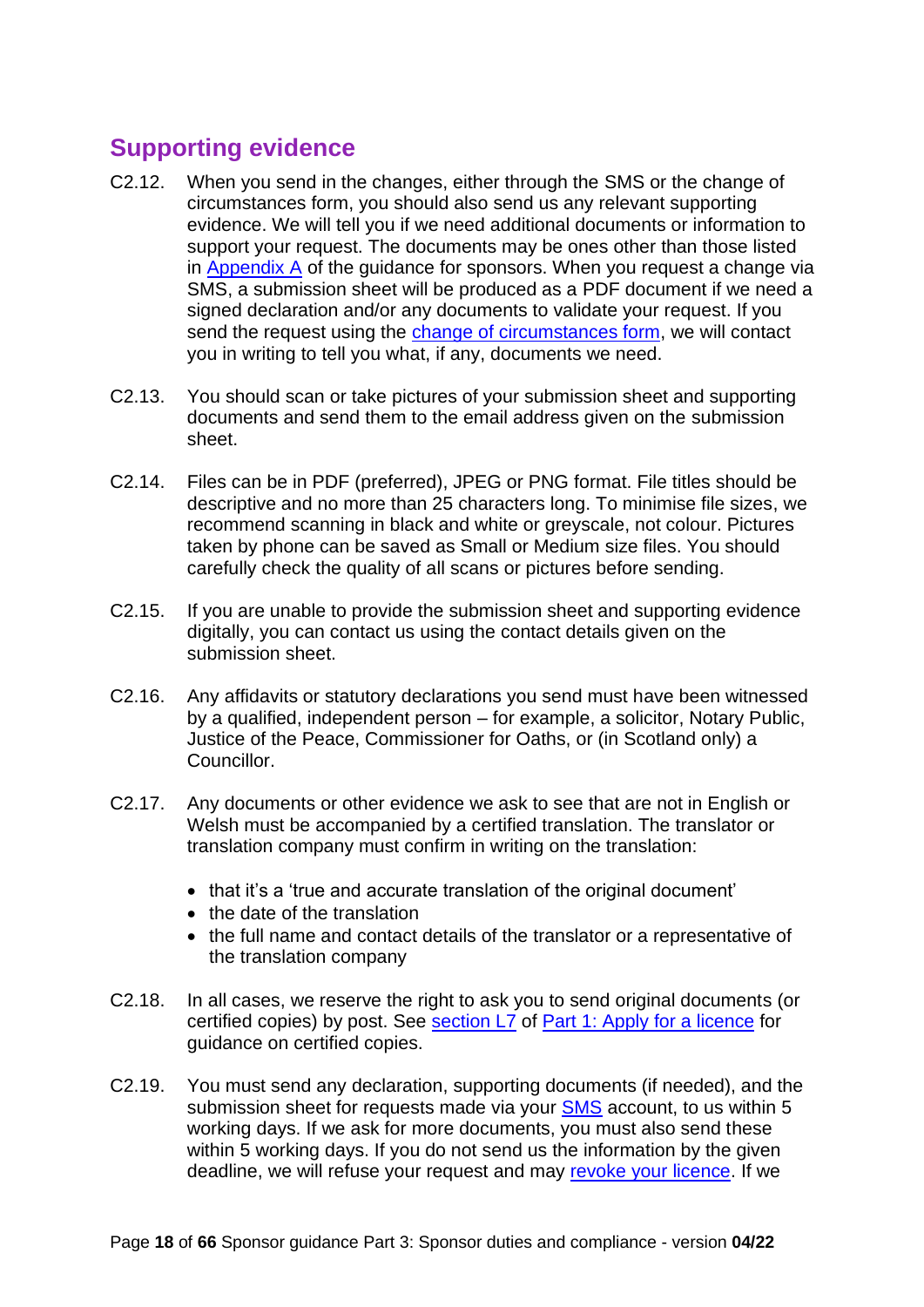refuse your request, you can make another one at any time, provided we have not revoked your licence.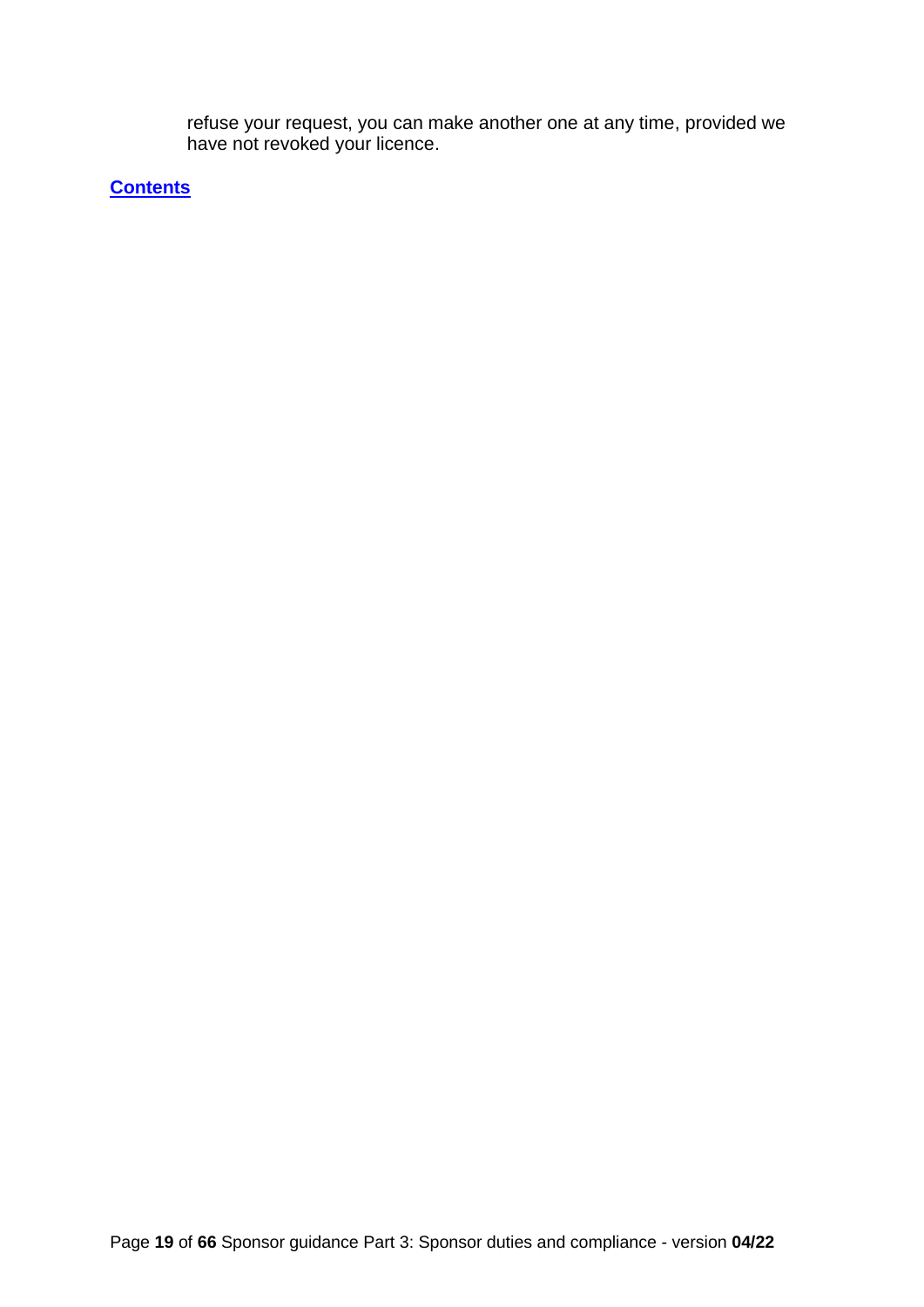# <span id="page-19-0"></span>C3. Insolvency procedures

This section tells you what you must do, as a licensed sponsor, if you enter an insolvency procedure.

## <span id="page-19-1"></span>**Administration or administrative receivership**

- C3.1. If you go into administration, including special administration, or administrative receivership, you must:
	- tell the administrator or administrative receiver that you are a licensed sponsor as soon as possible; and
	- tell us within 20 working days of going into administration or administrative receivership
- C3.2. The insolvency practitioner appointed as the administrator or administrative receiver must be appointed as your Authorising Officer (AO). This can be done in 2 ways:
	- if they are content for your named Level 1 User to stay in that role, then that Level 1 User can use the 'request changes to sponsor details' function within your sponsorship management system (SMS) account to replace your AO
	- if they do not want your Level 1 User to continue to access your SMS account, they must fill in a [change of circumstances form](http://www.gov.uk/government/publications/sponsor-change-of-circumstances-form) to appoint themselves as your new Level 1 User; they must write 'In Administration' or 'In administrative receivership' (as appropriate) across the top of the form so we can make sure that we can deal with the request quickly – once we have approved the change, they can then appoint themselves as the new Authorising Officer using your SMS account
- C3.3. There are different ways in which you can come out of administration or administrative receivership and some will have an impact on your continuing permission to hold a sponsor licence. A key factor will be whether or not you continue to own your business.

## <span id="page-19-2"></span>**Company voluntary arrangement or debt arrangement scheme**

- C3.4. If you enter into a [company voluntary arrangement \(CVA\),](https://www.gov.uk/company-voluntary-arrangements) you must tell us within 20 working days of this being agreed and also tell us if it has resulted in a change of ownership. Where there is a change of ownership, we will treat this as if you have sold your business and will [revoke your sponsor](#page-44-0)  [licence.](#page-44-0) If you are sponsoring any workers when ownership changes and the new owner wants to continue employing them, they must apply for a sponsor licence within 20 working days of taking ownership. The 'Mergers, [takeovers and similar changes'](#page-20-2) section has more information on this.
- C3.5. If the CVA amounts to an agreement with your creditors, but no change in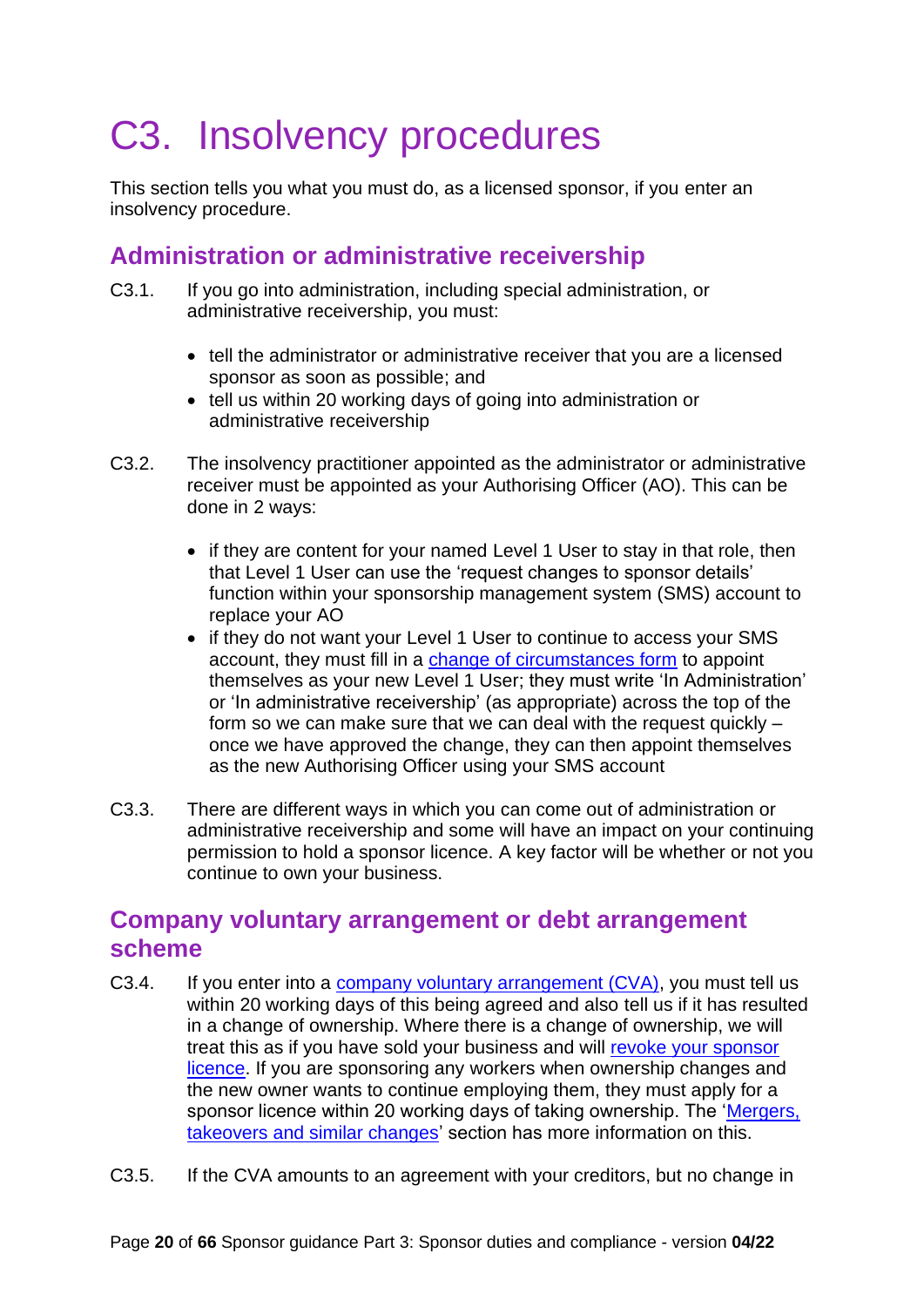ownership, then you can continue to hold your sponsor licence. Where relevant, you can also remove the administrator from the position of Authorising Officer and either re-appoint your original Authorising Officer or appoint a new one. You must do this using your SMS account.

C3.6. If you enter into a [debt management plan](https://www.gov.uk/options-for-paying-off-your-debts/debt-management-plans) or a debt arrangement scheme [\(DAS\)](https://dasscotland.gov.uk/) and there is no change in ownership, you can continue to hold your sponsor licence.

## <span id="page-20-0"></span>**Liquidation or sequestration**

C3.7. If you go into voluntary or compulsory liquidation, you must tell us within 20 working days of entering liquidation. If sequestration has been awarded or you have signed a Trust Deed and either of these means you stop trading, you must tell us within 20 working days of the date you finish trading. If you or any appointed insolvency practitioner cannot access your SMS account to report this, you must email the [Sponsor Compliance Team.](mailto:Sponsorcomplianceteam@homeoffice.gov.uk) We will then [revoke your sponsor licence.](#page-44-0)

## <span id="page-20-1"></span>**Sole traders**

- C3.8. If you are a [sole trader](https://www.gov.uk/business-legal-structures/sole-trader) and you enter into an individual voluntary [arrangement \(IVA\)](https://www.gov.uk/options-for-paying-off-your-debts/individual-voluntary-arrangements) or a [debt arrangement scheme \(DAS\),](https://dasscotland.gov.uk/) you must tell us using your SMS account within 20 working days. If your IVA or DAS amounts to an agreement with your creditors where you remain sole owner of your business and continue to trade, you must also tell us about this. If this happens, you can keep your sponsor licence.
- C3.9. If your IVA or DAS results in your business being sold, you must tell us within 20 working days. We will then revoke your sponsor licence. If you are sponsoring any workers when your business is sold and the new owner wishes to continue sponsoring them, they must apply for a sponsor licence within 20 working days of taking ownership. The 'Mergers, takeovers and [similar changes'](#page-20-2) section has more information on change of ownership.
- <span id="page-20-2"></span>C3.10. If you are a sole trader and a court issues a [bankruptcy order](https://www.gov.uk/government/publications/guide-to-bankruptcy/guide-to-bankruptcy) against you, or sequestration has been awarded, you must tell us this within 20 working days. You will not be able to do this using your SMS account because you will not be permitted to access it. You must email the Sponsor Compliance [Team](mailto:Sponsorcomplianceteam@homeoffice.gov.uk) telling us the date you finished trading. We will then [revoke your](#page-44-0)  [sponsor licence.](#page-44-0)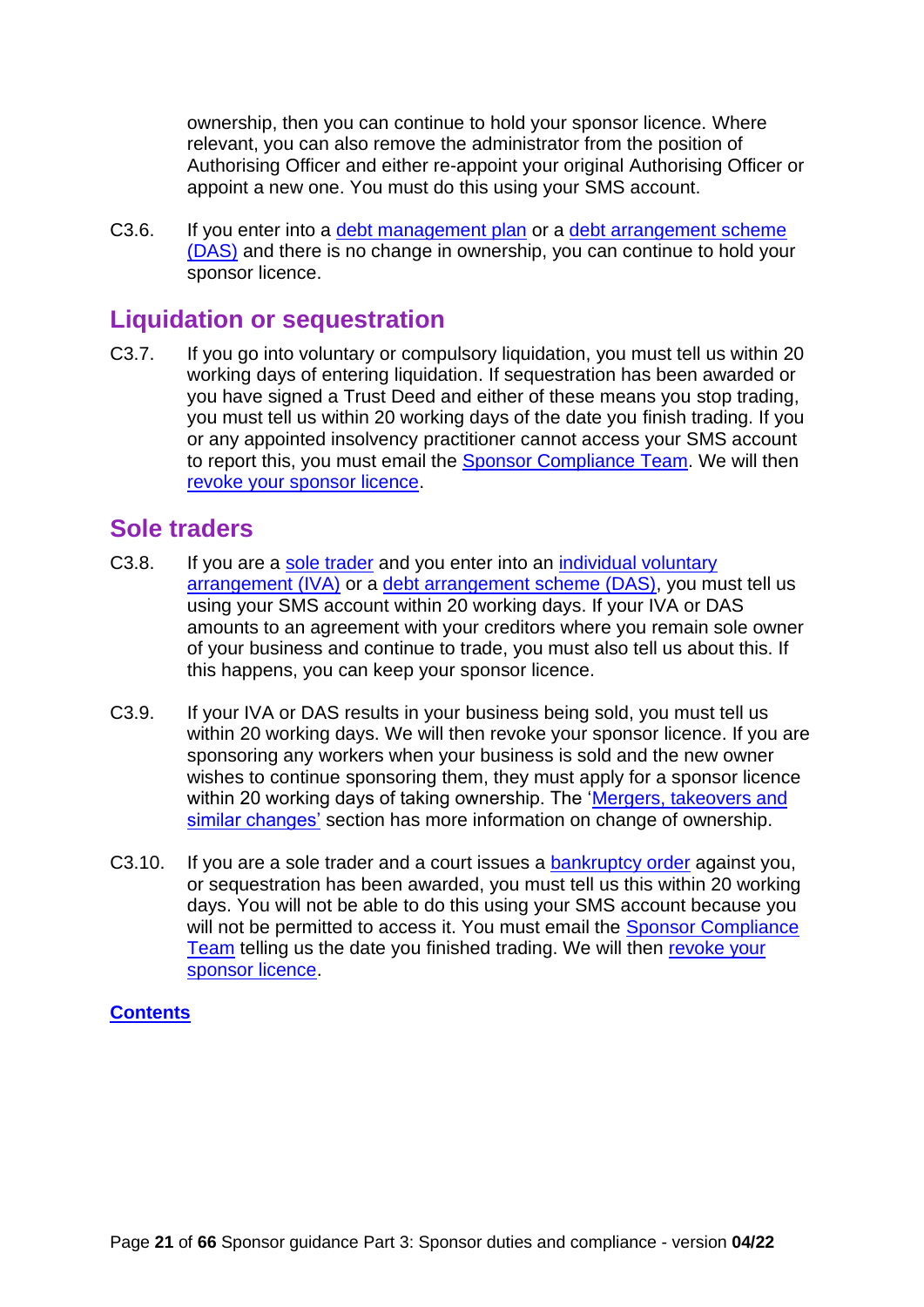## <span id="page-21-0"></span>C4. Mergers, takeovers and similar changes

This section tells you what action you must take if your organisation is involved in a change of ownership, merger, takeover, de-merger, or similar change, including if you lose or accept sponsored workers under TUPE or [similar protection.](#page-21-2)

## <span id="page-21-1"></span>**General principles**

- C4.1. Your sponsor licence is not transferable and what happens to you, and your sponsored workers, will depend on whether:
	- there is a change in direct ownership
	- you sell all or part of, or the controlling number of shares in, your organisation
	- you are partly or wholly taken over by another organisation
	- you are splitting out to form new organisations
- C4.2. Your Level 1 User must report any of the above changes via your sponsorship management system (SMS) account within no more than 20 working days of the change taking place. If you fail to do so, we may [downgrade](#page-36-0) or [revoke](#page-44-0) your licence. If we revoke your licence, any workers sponsored by you may have their permission cancelled.
- C4.3. If your Level 1 User is not available because you have been taken over or merged into another organisation, we will accept the report from the Level 1 User at the new sponsor organisation.
- C4.4. Once you have reported the change, we will ask for and verify documents to support the change. These may be documents listed in [Appendix A](https://www.gov.uk/government/publications/supporting-documents-for-sponsor-applications-appendix-a) of the sponsor guidance, or we may ask for documents other than those in Appendix A, depending on the circumstances.
- C4.5. Where there is a change in direct ownership of your organisation or business – for example, if it is sold as a going concern, or a share sale results in the controlling number of shares being transferred to a new owner – your sponsor licence will be either [revoked](#page-44-0) or, if sponsored workers have transferred to another sponsor's licence, made dormant. The new owners must then apply for a new sponsor licence, if they don't already have one, if they wish to continue employing any workers you were sponsoring.

## <span id="page-21-2"></span>**TUPE or similar protection**

C4.6. When a business changes owner or another business takes over part of it or a service it provides, its employees may be protected under the [Transfer of](http://www.legislation.gov.uk/uksi/2006/246/contents/made)  [Undertakings \(Protection of Employment\) Regulations 2006](http://www.legislation.gov.uk/uksi/2006/246/contents/made) (as amended) ('TUPE'). In general terms, TUPE protection means that the employees' jobs transfer to the new company and their terms and conditions of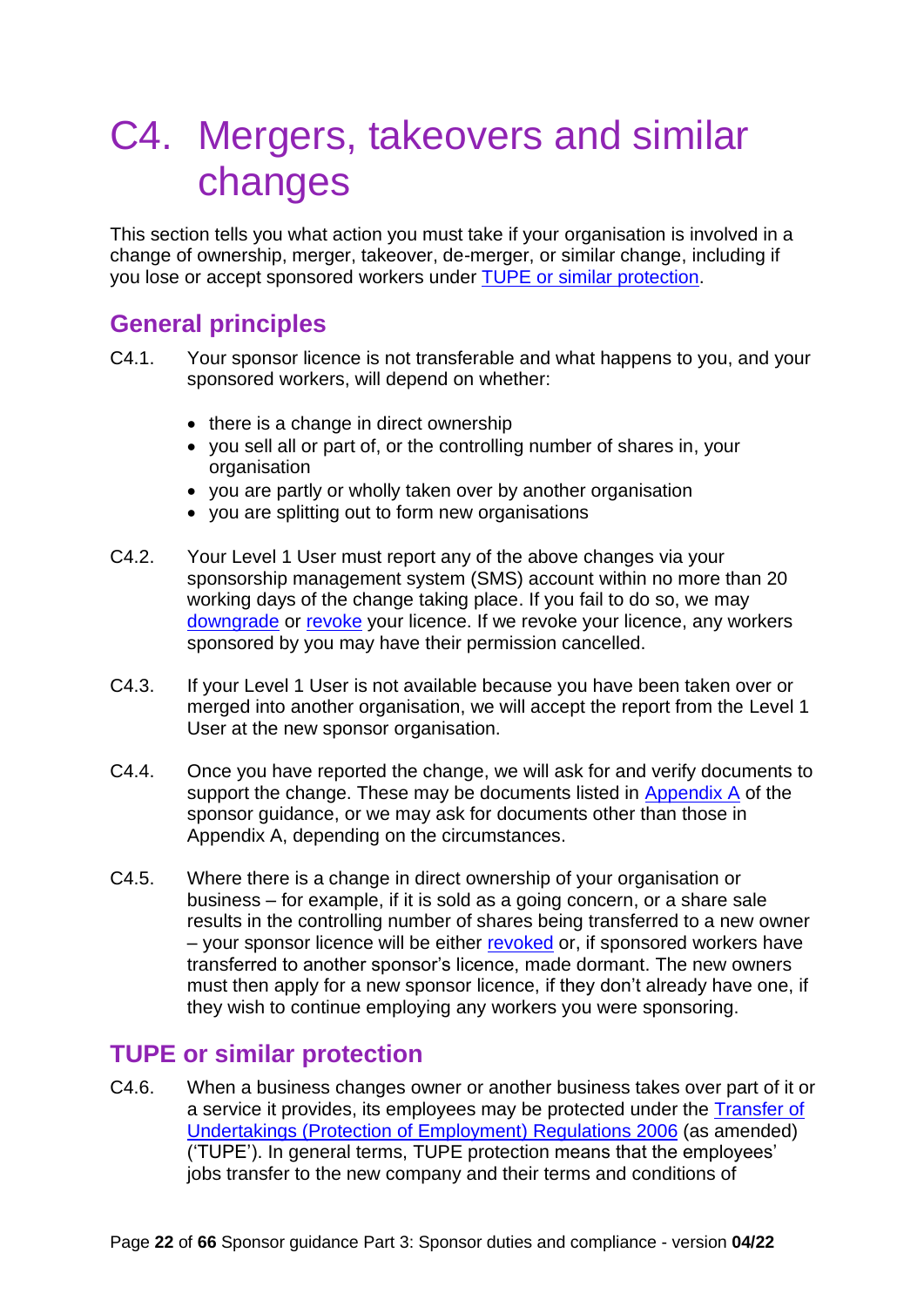employment remain the same. You can find more information about [TUPE](https://www.gov.uk/transfers-takeovers) on the GOV.UK website.

- C4.7. Alternatively, where TUPE does not apply (for example, staff working in the public sector), employees may benefit from similar protection to TUPE. In this guidance, 'similar protection' to TUPE includes provisions such as:
	- [Cabinet Office Statement of Practice](https://www.gov.uk/government/publications/staff-transfers-in-the-public-sector) on Staff Transfers in the Public **[Sector](https://www.gov.uk/government/publications/staff-transfers-in-the-public-sector)**
	- [section 23 of the Public Bodies Act 2011](http://www.legislation.gov.uk/ukpga/2011/24/section/23)
	- the Transfer of Undertakings (Protection of Employment) (RCUK Shared [Services Centre Limited\) Regulations 2012](http://www.legislation.gov.uk/uksi/2012/2413/contents/made)
	- the Transfer of Undertakings (Protection of Employment) (Transfers of [Public Health Staff\) Regulations 2013](http://www.legislation.gov.uk/uksi/2013/278/contents/made)
	- [the Transfer of Undertakings \(Protection of Employment\) \(Transfer of](http://www.legislation.gov.uk/uksi/2014/1139/memorandum/contents)  [Staff to the Department for Work and Pensions\) Regulations 2014](http://www.legislation.gov.uk/uksi/2014/1139/memorandum/contents)
	- other similar staff transfer schemes provided for in legislation
- C4.8. With the exception of transfers provided for in the Cabinet Office Statement of Practice, the transfer scheme must have a statutory basis to be considered as 'similar protection' – it does not include ad hoc arrangements.
- C4.9. See [Example 8](#page-64-1) in Annex C4 for guidance on what happens if there is a change of sponsor for reasons not related to TUPE or similar protection, but the sponsored worker remains working for the same employer and in the same employment (for example, where a company with multiple branches re-organises its licence).

## <span id="page-22-0"></span>What this means for sponsored workers

- C4.10. Workers who change employer under TUPE or similar protection do not need to make a new application for permission, and the new sponsor does not have to assign a new Certificate of Sponsorship (CoS) to the worker, provided:
	- the new sponsor has a valid sponsor licence in the relevant route and has confirmed that it accepts responsibility for the worker, and
	- the worker's duties remain unchanged

## <span id="page-22-1"></span>What this means for you (the sponsor)

- C4.11. If a sponsored worker moves to you under TUPE or similar protection, and you already have the appropriate sponsor licence, you will, from the date of the move, take up full responsibility for them as their new sponsor, and must meet all of the associated duties set out in this guidance. You must confirm that you will take responsibility for them via your SMS account.
- C4.12. Where workers are being moved to you under TUPE or similar protection, but you do not already have a sponsor licence under the route needed to sponsor them, you must either make an application for a sponsor licence, or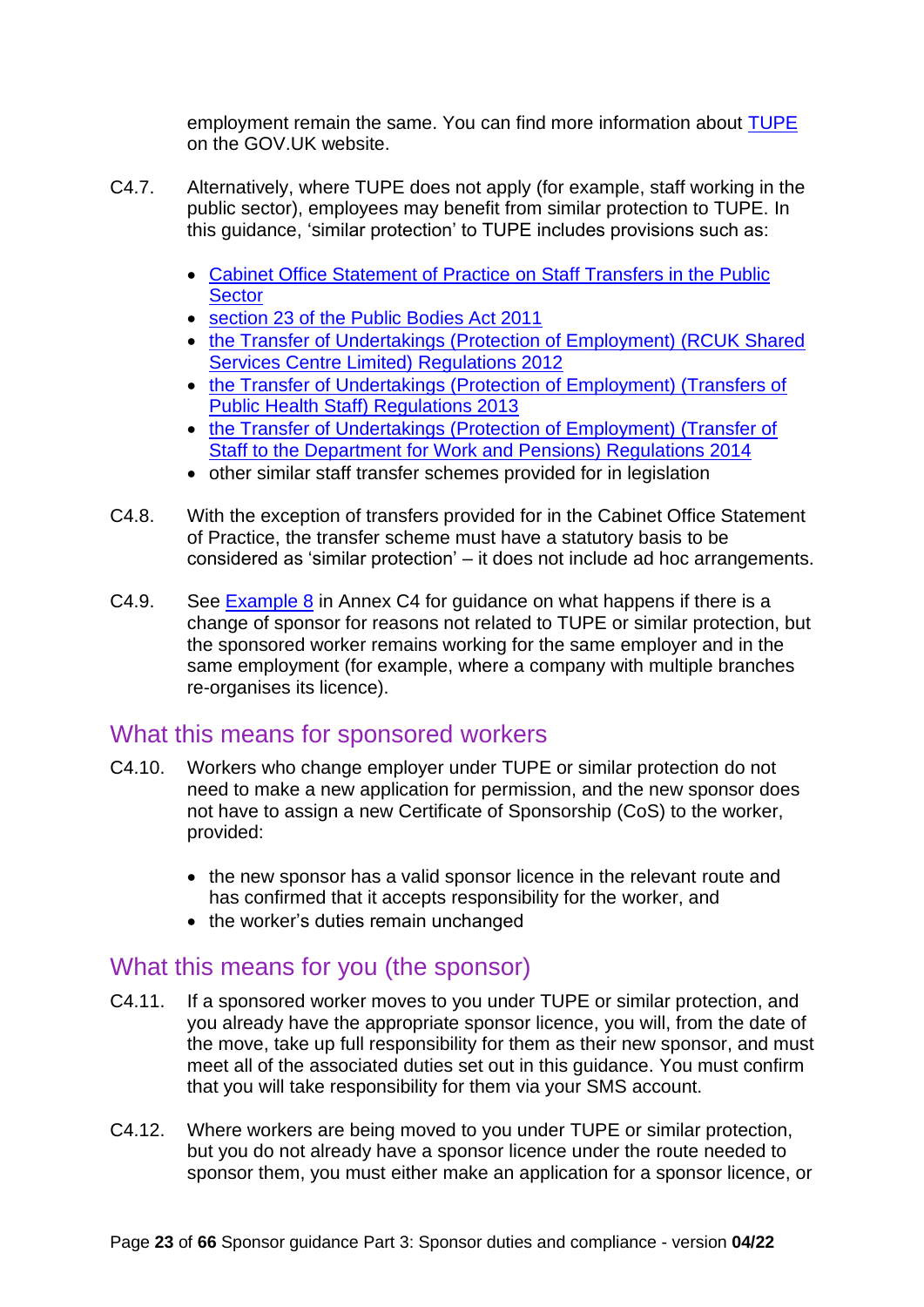apply to extend the scope of your existing sponsor licence. Your application must be made within 20 working days of the move taking place.

- C4.13. If you:
	- do not make a valid application within 20 working days; or
	- do make a valid application, but that application is refused

all of the workers who moved to you, except any who can be sponsored under your existing licence if you have one, will have their permission cancelled.

## <span id="page-23-0"></span>**Processes you must follow**

### <span id="page-23-1"></span>Complete takeovers and mergers

- C4.14. If you are completely taken over or merged into another organisation and your sponsored workers are moving to a new organisation, you must:
	- report the change via your SMS account, including details of all of your sponsored workers who will be moving to the new organisation – you must make the report within 20 working days of the change
	- use the migrant reporting facility on the SMS to report if any of your sponsored workers are not moving to the new sponsor – these workers' permission will be cancelled
	- confirm if you need to [surrender your sponsor licence](#page-30-0) this can be done using your SMS account or (if you no longer have a Level 1 User with SMS access) the [change of circumstances form](http://www.gov.uk/government/publications/sponsor-change-of-circumstances-form)
- C4.15. If you have completely taken over, or merged with, another sponsor organisation and their sponsored workers are moving to you, you:
	- must make a valid application for a sponsor licence, or apply to extend the scope of your existing licence, if you do not already hold the relevant licence, within 20 working days of the date they move to you
	- can use the [SMS to apply for an increase in your allocation of Certificates](https://www.gov.uk/government/uploads/system/uploads/attachment_data/file/420110/SMS_guide_2_-__Managing_your_licence.pdf)  [of Sponsorship \(CoS\)](https://www.gov.uk/government/uploads/system/uploads/attachment_data/file/420110/SMS_guide_2_-__Managing_your_licence.pdf) if you already have a sponsor licence, and the change means you may need to recruit more workers in the future
	- must report the change via SMS, including details of any workers you have accepted sponsorship responsibility for, if you already have a sponsor licence – you must make the report within 20 working days of the change taking place
	- must request to make the previous sponsor's licence dormant
- C4.16. We can give you limited access to the previous sponsor's licence on the SMS, so that you can report worker activity for those whose employment has transferred to you.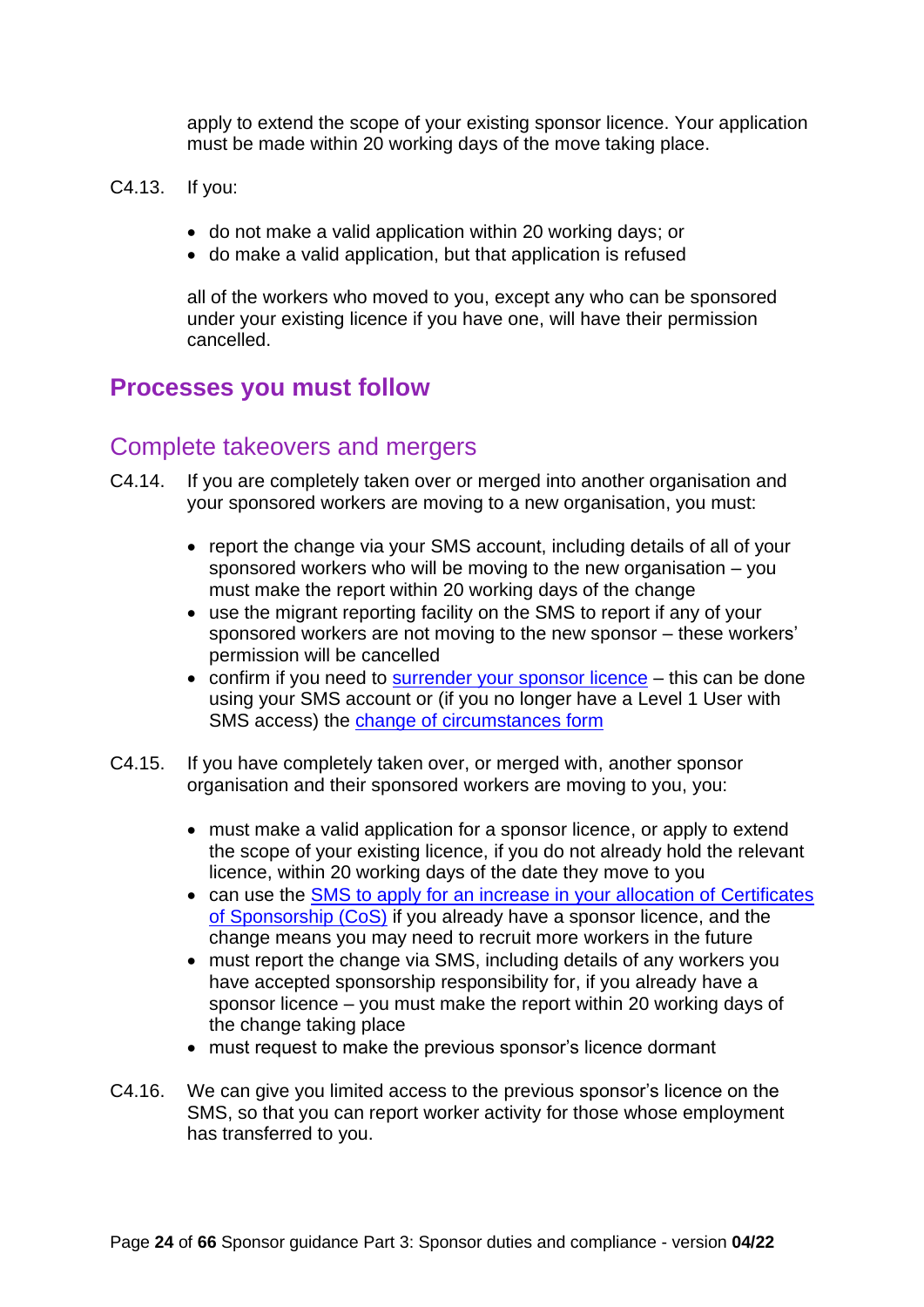## <span id="page-24-0"></span>Partial takeovers and de-mergers

C4.17. If you are partially taken over, or if you are splitting out to form one or more new organisations and some of your sponsored workers will be moved to a new organisation under TUPE [or similar protection,](#page-21-2) the action you must take will depend on whether you are the new sponsor or, if you are the old sponsor, you still have any sponsored workers.

#### **If you no longer have any sponsored workers**

- C4.18. If you are the existing sponsor and the change means that you will no longer have any sponsored workers, you:
	- must report the change using the SMS, including details of workers moving to the new organisation, within 20 working days of the change
	- may want to surrender your licence this can be done by using the SMS or (if you no longer have a Level 1 User with SMS access) the [change of](http://www.gov.uk/government/publications/sponsor-change-of-circumstances-form)  [circumstances form](http://www.gov.uk/government/publications/sponsor-change-of-circumstances-form)
- C4.19. If the change leaves you with no sponsored workers, but you are not sure whether you will need to sponsor any new workers in the future, you can keep your licence if you want to. If you do keep it, we will reduce your CoS allocation to zero. If you surrender your licence, but then need to recruit workers again in the future, you will have to apply for a new licence.

#### **If you still have sponsored workers**

- C4.20. If you are the existing sponsor, and you still have sponsored workers, you must:
	- report the change via SMS, including details of workers who will be moving to the new organisation, within 20 working days of the change taking place
	- tell us if you need to [amend your allocation of CoS via your SMS account](https://www.gov.uk/government/uploads/system/uploads/attachment_data/file/420110/SMS_guide_2_-__Managing_your_licence.pdf) – for example, if you will need fewer CoS than was agreed before the change
	- continue to report on any sponsored workers you are still employing (you will no longer have any responsibility for reporting on workers who moved to the new organisation)
- C4.21. If you are unsure whether or when you may need to recruit any new workers in future, we will reduce your CoS allocation to zero.

#### **If you are the new sponsor**

- C4.22. If you are the new sponsor, you:
	- must make a valid application for a sponsor licence within 20 working days of the date the workers move to you, if you do not already have a relevant sponsor licence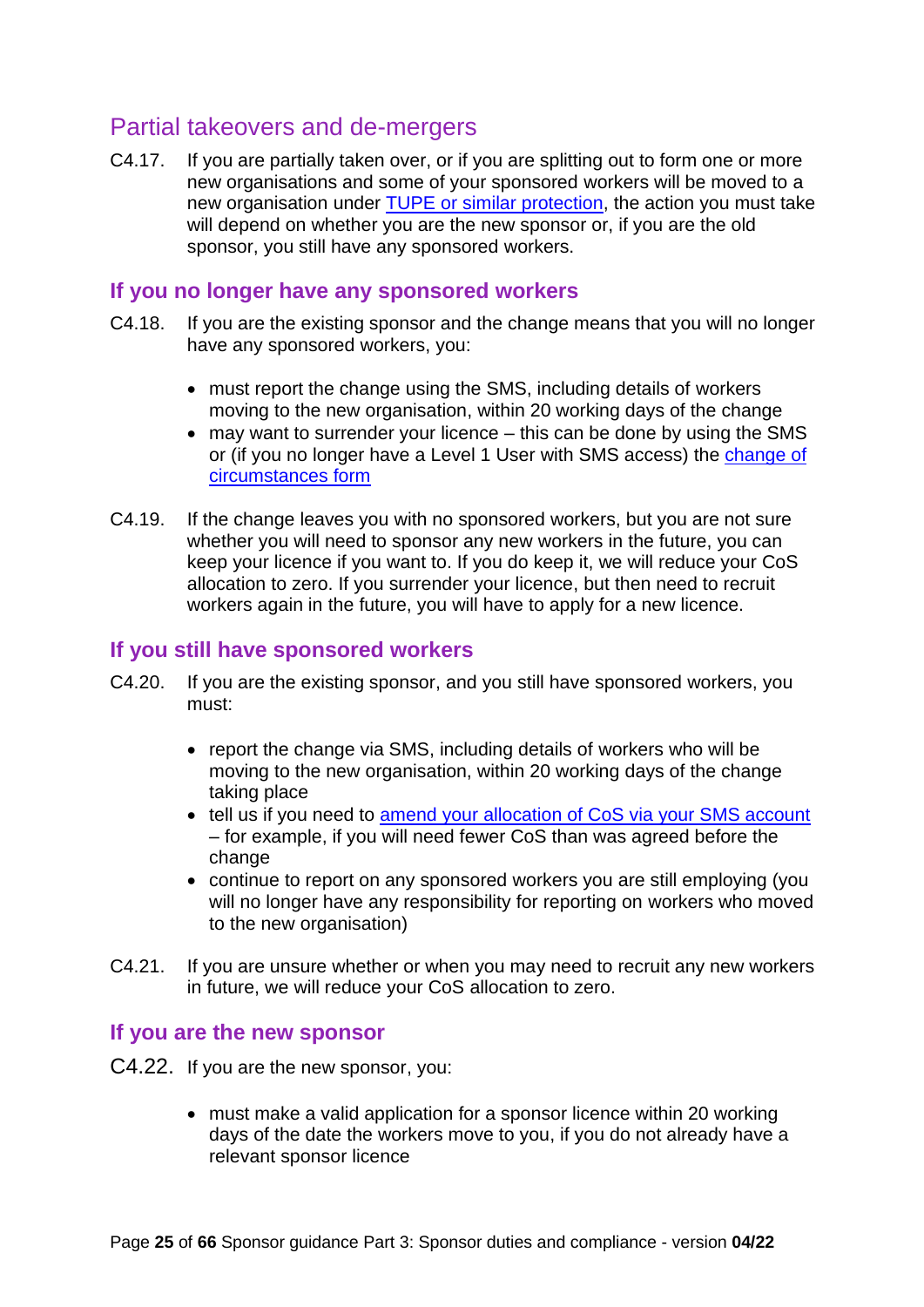- can use the [SMS to apply to increase your allocation of CoS,](https://www.gov.uk/government/uploads/system/uploads/attachment_data/file/420110/SMS_guide_2_-__Managing_your_licence.pdf) if you already have a sponsor licence and the change means you may need to recruit more workers in the future
- must report the change via SMS, including details of any workers you have accepted full sponsorship responsibility for, within 20 working days of the change taking place
- C4.23. As the new sponsor, you will not be able to report on the workers who have transferred to you from the old sponsor organisation through SMS because you will not have an SMS record for them. However, you must still report on these workers to meet your sponsor duties. To do this, you must email the [Worker and Temporary Worker Reporting mailbox](mailto:worker&temporaryworkermigrantreportingmailbox@homeoffice.gov.uk) with the following information:
	- previous sponsor organisation's name
	- previous sponsor organisation's licence number, if known
	- workers' details
	- details of any other changes or relevant information for example, if a worker is absent from work for 10 consecutive working days without permission

## <span id="page-25-0"></span>**Further guidance on mergers, takeovers and similar changes**

C4.24. See [Annex C4](#page-61-0) of this document for further quidance on how mergers, takeovers and similar changes may affect you and the action you need to take.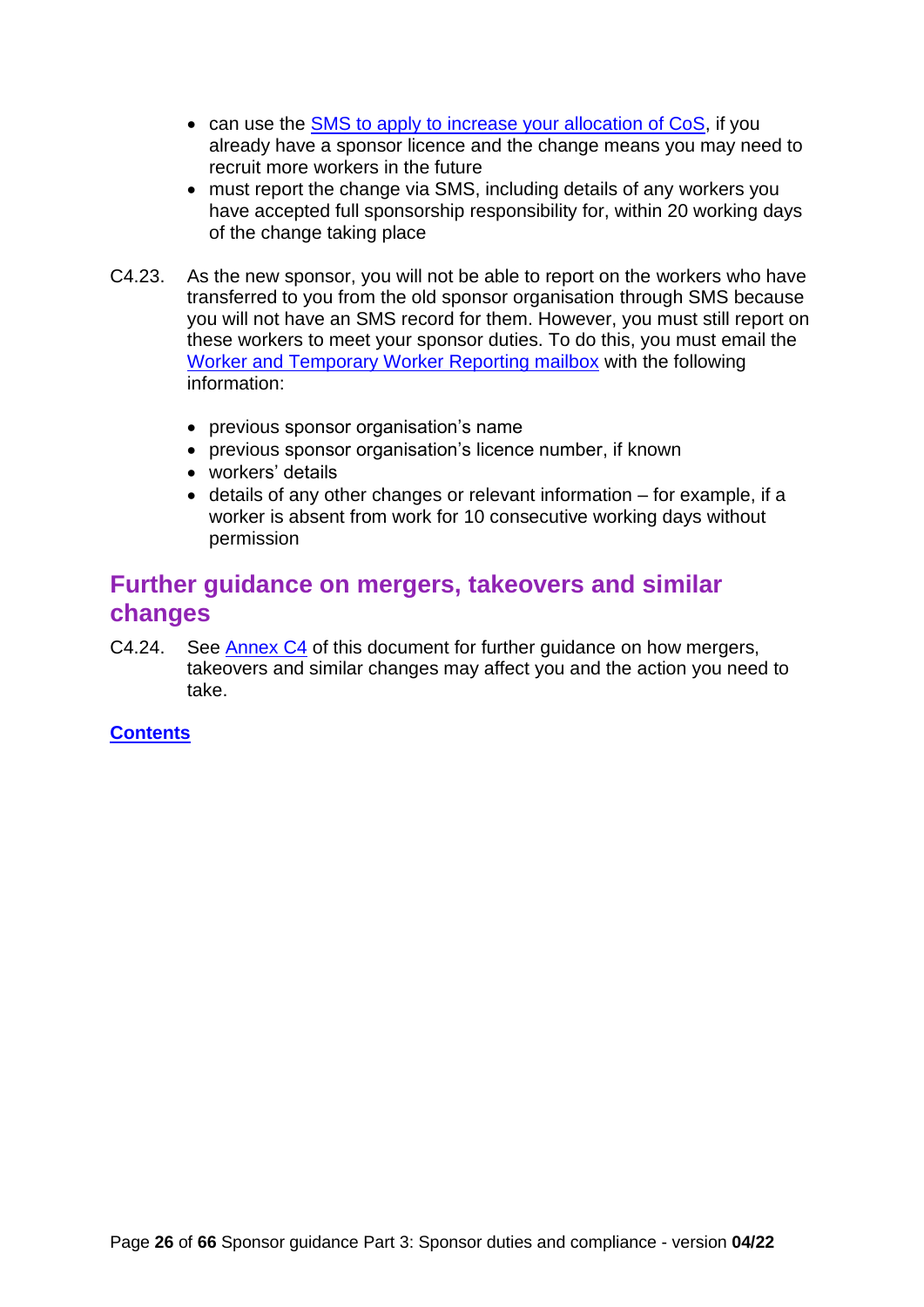## <span id="page-26-0"></span>C5. How to renew your licence

This section tells you about the processes you must follow to renew your sponsor licence when it has expired, or is about to expire, and what happens if we refuse to renew your licence.

## <span id="page-26-1"></span>**Overview**

- C5.1. Your licence start and end date, and the date you can make an application to renew your licence, can be viewed using the 'Licence summary' function in your sponsorship management system (SMS) account. Your licence end date is the last date you can make an application to renew your licence. If you do not make your renewal application by this date, your licence will expire the following day. If we grant your application to renew your licence, your end date and future renewal date will be updated.
- C5.2. If you have been granted a licence and later applied for an extra route, the expiry date of the original licence will apply to all extra routes you added.
- C5.2A You cannot apply to renew a UK Expansion Worker licence.
- C5.3. If you do not apply to renew your licence and it expires, you will no longer be a licensed sponsor from the date that it expired. This means:
	- you will not be able to access your SMS account
	- you cannot assign any more certificates of sponsorship (CoS)
	- we will usually shorten the permission of any workers you are sponsoring to 60 calendar days if their visa doesn't expire before then
	- your details will be removed from the [Register of licensed sponsors:](https://www.gov.uk/government/publications/register-of-licensed-sponsors-workers)  [workers](https://www.gov.uk/government/publications/register-of-licensed-sponsors-workers) on GOV.UK
- C5.4. If you have any sponsored workers working for you, you must renew your licence before it expires if you want them to continue working for you, even if you do not plan to sponsor any new workers.
- C5.5. It is your responsibility to renew your licence and you must make sure you apply in good time. We will send you reminders but if you leave it until the last minute and have a problem, such as if there is a problem with your internet service, we cannot stop your licence from expiring.

## <span id="page-26-2"></span>**When to renew your licence**

- C5.6. You must apply to renew your licence using your SMS account. You will be able to make your renewal application from 90 days before the expiry date of your licence.
- C5.7. You must review the current version of the sponsor guidance to ensure you are aware of any changes that affect you. You must ensure you are compliant with any requirements that have been introduced since your first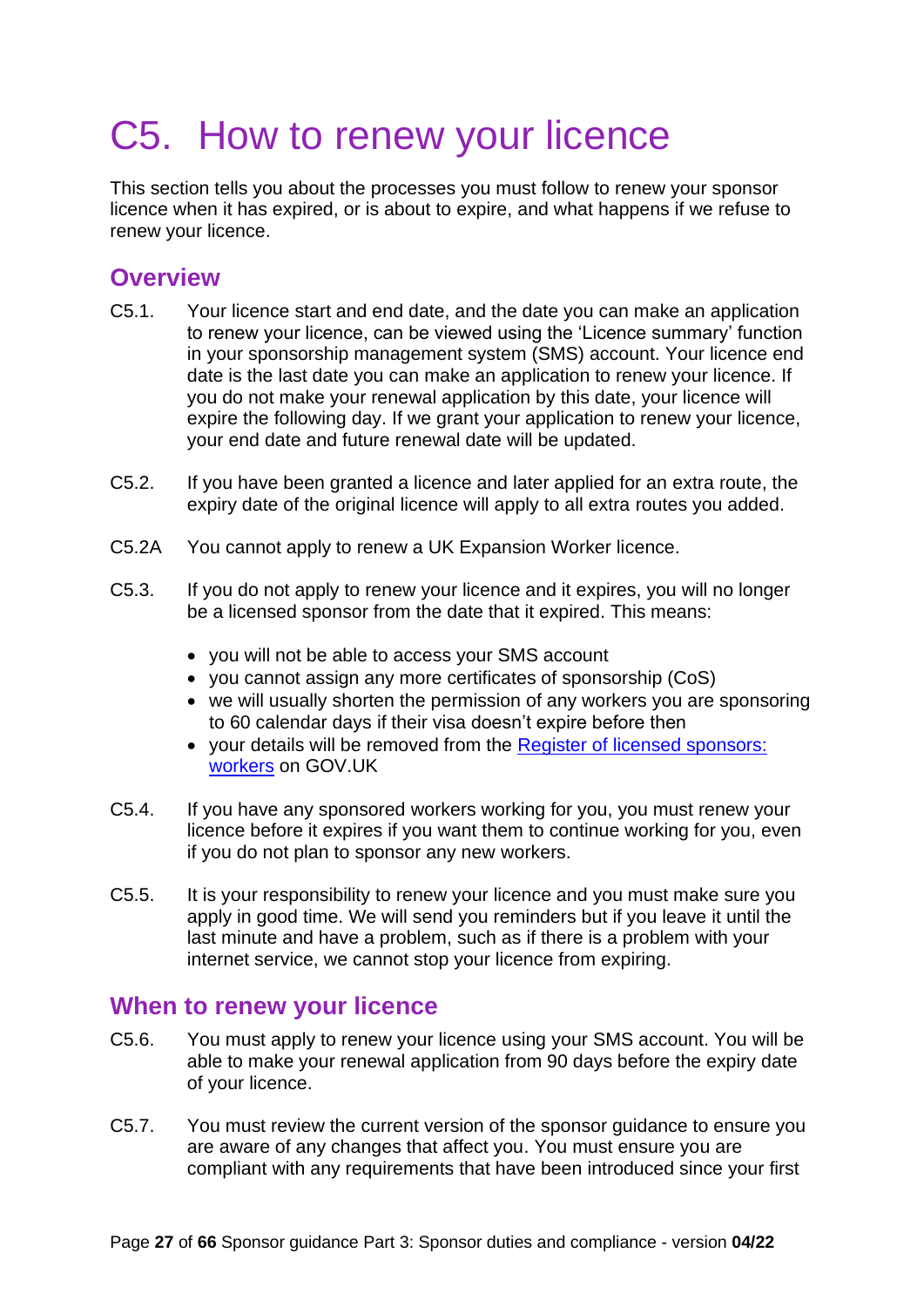licence approval.

- C5.8. We will write to you 120 calendar days before the expiry of your licence to confirm your licence expiry date and tell you that you will soon need to apply to renew it. We will write to you again 90 calendar days before the expiry of your licence to remind you to renew your licence. More reminders to renew your licence will be sent:
	- 60 calendar days before it is due to expire
	- 30 calendar days before it is due to expire
	- 14 calendar days before it is due to expire
- C5.9. We recommend that you apply to renew your licence early, or at least one month before the expiry date. If you apply in good time, you will have the chance to apply again if your application is rejected. If your licence has expired when we make a decision to reject or refuse your application, you will not be able to make another application to renew your licence.
- C5.10. If you delay your renewal application and it is rejected, you risk the possibility that your licence expiry date will have already passed and you will not be able to make another application to renew because it will have expired.
- C5.11. If, for whatever reason, you fail to renew your licence in time, and you still wish to sponsor workers, you will have to apply for a new licence. Until that application is approved, you will be removed from the register of sponsors and your existing sponsored workers' permission will be cancelled – see paragraph C5.3 above for further information on the consequences of failing to renew your licence in time.

## <span id="page-27-0"></span>**How much it costs to renew your licence**

C5.12. The fee for renewing your licence is the same as it would be if you were applying for a licence for the first time. Fees can be found on the 'UK visa [sponsorship for employers'](https://www.gov.uk/uk-visa-sponsorship-employers/apply-for-your-licence) page on GOV.UK. If you do not pay the full fee, we will reject your application.

### <span id="page-27-1"></span>**How the renewal process works**

- C5.13. The licence renewal function in your SMS account can only be accessed by a Level 1 User. You should talk about your licence renewal with your Authorising Officer before a Level 1 User sends your application. When the Level 1 User sends the application, they will be confirming that they have the consent of your Authorising Officer.
- C5.14. At the end of the process, the Level 1 User will be asked to make an online payment to cover the licence renewal fee and print off a summary sheet for your information. You do not need to send us any documents at this stage.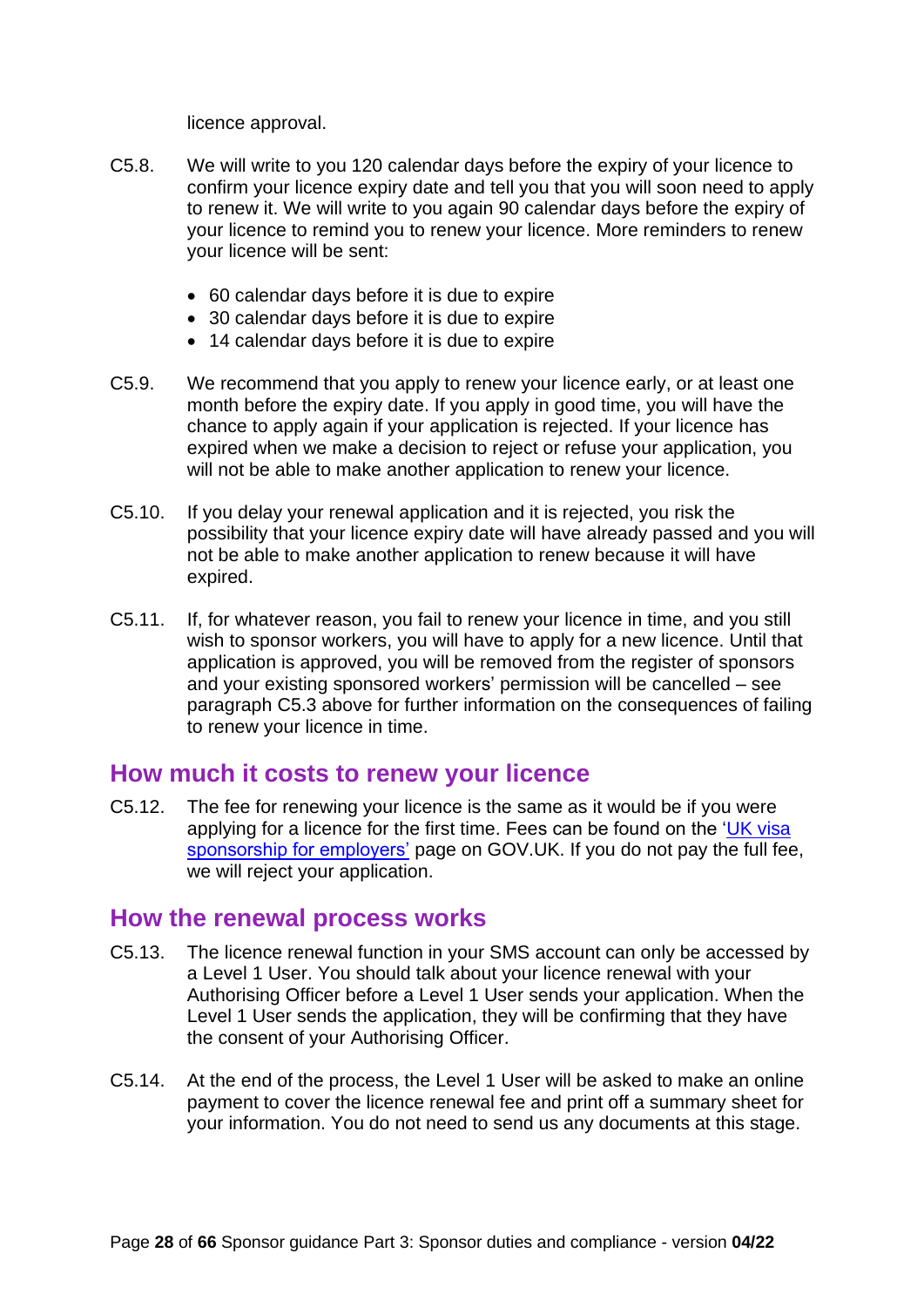- C5.15. If you pay:
	- the small licence fee when you should have paid the large fee, your application will be rejected and any fee you have paid will be refunded
	- the large fee when you should have paid the small fee, your application will be accepted and we will refund the difference
- C5.16. If your application is accepted, we will temporarily extend the expiry date of your licence to allow us time to conduct any checks we decide are necessary before deciding your application.
- C5.17. The checks we make could include asking you to send us some documents. These may be the same documents as those listed in [Appendix A](https://www.gov.uk/government/publications/supporting-documents-for-sponsor-applications-appendix-a) as mandatory for organisations applying for a new sponsor licence. We may also ask for other information or documents not listed in Appendix A. If we contact you to ask for any information or documents, you must send them within 5 working days.
- C5.18. You must normally send any supporting documents (if requested) by email to Sponsor Renewals mailbox. If you are unable to send documents electronically, you must contact us to make alternative arrangements.
- C5.19. If you do not send the documents within this time, we will take action against you. We may:
	- reduce or remove your CoS allocation
	- [downgrade your licence to a B-rating](#page-36-0)
	- [suspend your licence](#page-41-0) pending further investigation
	- [revoke your licence](#page-44-0)
- C5.20. We may visit you when you apply to renew your licence. If you are an Arated sponsor at the time you apply and, on our visit, we have concerns about any of your actions as sponsor, we will either:
	- grant your application to renew your licence but downgrade it to a Brating, or
	- revoke your licence
- C5.21. If your licence is B-rated at the time you apply, you will remain under your sponsorship action plan and we will not make a final decision on your application until the period covered by your plan has passed.
- C5.22. If your licence is suspended but is due to expire, you must still apply to renew it. If you don't apply to renew it and the result of the suspension does not lead to your licence being revoked, we will not be able to reinstate your licence if it has expired.
- C5.23. If we have granted you access to a dormant sponsor licence because you have been involved in a [merger, takeover or similar change,](#page-20-2) you do not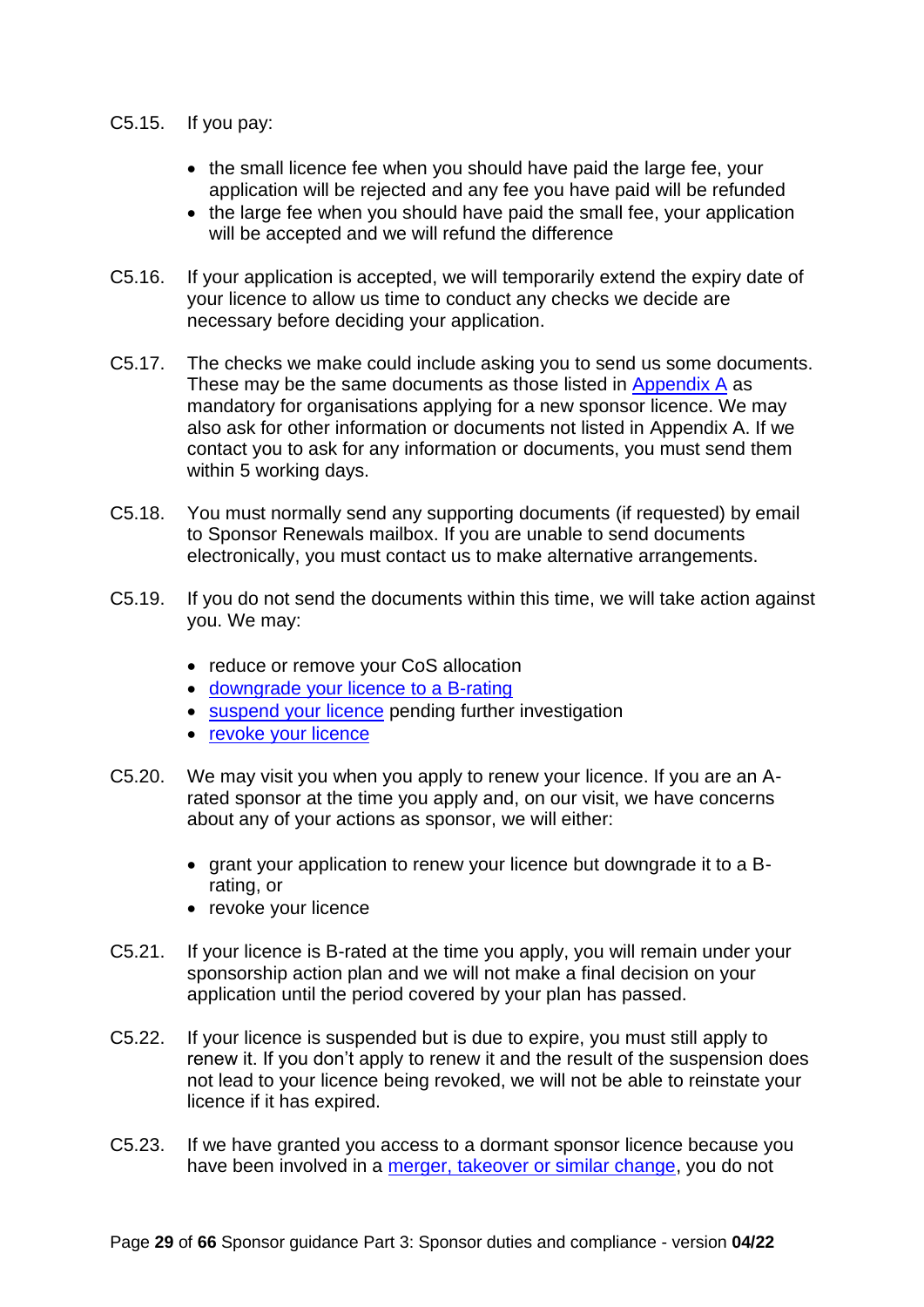need to do anything about that dormant licence expiring. You will continue to be able to access it until the last grant of permission for a worker sponsored under that licence has expired.

#### <span id="page-29-0"></span>**If you do not wish to renew your licence**

- C5.24. You may decide that you do not wish to renew your licence because you no longer sponsor any workers and do not intend to sponsor any in the future.
- C5.25. The renewal function in your SMS account includes an option to 'decline' to renew your licence. If you choose to decline and work through this process to its end, you will not be able to change your mind afterwards and your licence will expire on its due date. Nothing can be done to change or reverse this.
- C5.26. If you decline to renew your licence, either deliberately or in error, once it has expired we will shorten the permission of any worker you were sponsoring, normally to 60 calendar days, unless they have less than 60 days permission (in which case, we will not shorten their permission).
- C5.27. If you later successfully apply for a new licence, you cannot automatically continue sponsoring workers that you sponsored under your old licence. You must assign a new CoS to them and they must apply for new entry clearance or permission. For some routes, you may need to undertake a resident labour market test or follow specific codes of practice before you can assign a CoS to the worker – see the relevant route-specific guidance for information on this.
- C5.28. Workers who are in the UK must apply for permission to stay before their existing permission expires. If their permission has expired by the time they are ready to make an application, they will have to leave the UK or face enforced removal, unless any of the exceptions in [paragraph 39E of the](https://www.gov.uk/guidance/immigration-rules/immigration-rules-part-1-leave-to-enter-or-stay-in-the-uk#pt1stay)  [Immigration Rules](https://www.gov.uk/guidance/immigration-rules/immigration-rules-part-1-leave-to-enter-or-stay-in-the-uk#pt1stay) apply.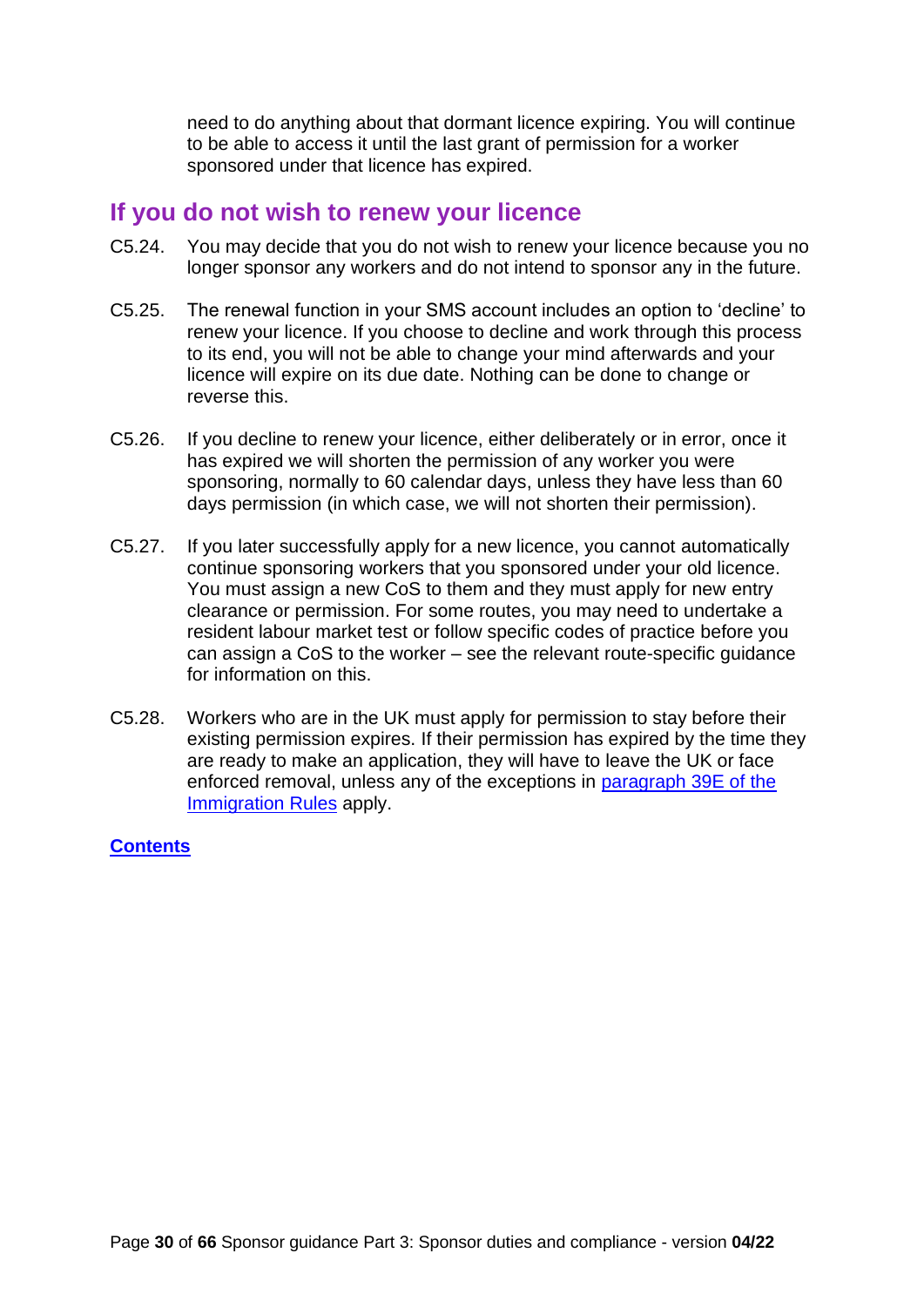# <span id="page-30-0"></span>C6. How to surrender your licence

This section tells you what you must do if you decide to surrender your sponsor licence.

- C6.1. You can surrender your sponsor licence if you no longer wish to sponsor workers, and have no sponsored workers still working for you. You do this using your sponsorship management system (SMS) account, unless you have no Level 1 Users in place, in which case you must use the Change of [circumstances](http://www.gov.uk/government/publications/sponsor-change-of-circumstances-form) form on GOV.UK. You will need to sign a declaration. You may also need to send supporting evidence – we will tell you if this is the case.
- C6.2. Once we have accepted your request to surrender your licence, we will remove your entry from the [Register of licensed sponsors: workers](https://www.gov.uk/government/publications/register-of-licensed-sponsors-workers) on GOV.UK.
- C6.3. We will not refund any of your licence fee if you surrender your licence.
- C6.4. You may choose to surrender your licence in all routes in which you are licensed, or surrender only in certain routes. You must clearly state which route or routes you are surrendering when you request the change in your SMS account.
- C6.5. When you make this request, you must confirm that you no longer have responsibility for any workers whom you previously sponsored. If you do have any sponsored workers, we will revoke your licence and cancel the workers' permission in the UK.
- C6.6. If you surrender your licence, you can apply for a new sponsor licence at any time, provided we were not taking compliance action against you when you surrendered your licence. You will have to pay the correct fee and produce all relevant documents appropriate to the route, or routes, in which you are applying.
- C6.7. If you wish to surrender your licence while we are taking compliance action against you, you may do so but you will not be eligible to re-apply for your licence for 12 months from the date we accept your request to surrender your licence. See the ['Cooling-off period'](https://www.gov.uk/government/publications/workers-and-temporary-workers-guidance-for-sponsors-part-1-apply-for-a-licence/workers-and-temporary-workers-guidance-for-sponsors-part-1-apply-for-a-licence-accessible-version#If-your-application-is-refused) section in [Part 1: Apply for a](https://www.gov.uk/government/publications/workers-and-temporary-workers-guidance-for-sponsors-part-1-apply-for-a-licence)  [licence](https://www.gov.uk/government/publications/workers-and-temporary-workers-guidance-for-sponsors-part-1-apply-for-a-licence) for further information on this.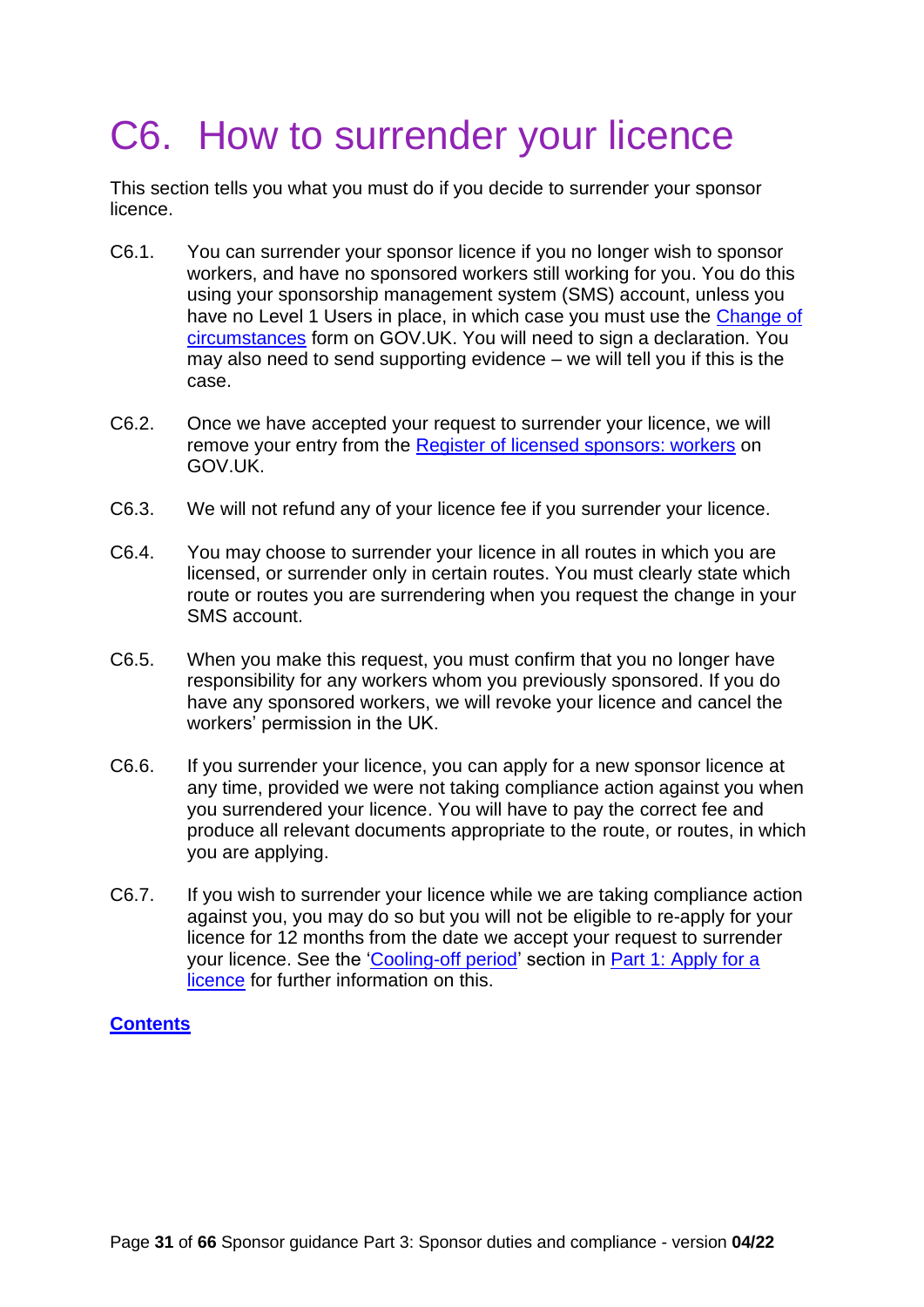# <span id="page-31-0"></span>C7. Compliance checks

This section tells you about the checks we make to ensure you are complying with your [sponsor duties](#page-7-0) and the action we will take if we find you are not.

## <span id="page-31-1"></span>**Guiding principles**

- C7.1. The ability to sponsor workers to work in the UK is a privilege that must be earned. When a sponsor is granted a licence, significant trust is placed in them. With that trust comes a responsibility for sponsors to act in accordance with our immigration law, all parts of the Worker and Temporary Worker sponsor guidance, wider UK law (such as employment law) and the wider public good. UKVI has a duty to ensure all sponsors discharge these responsibilities, and that a sponsor's actions (or omissions) do not create a risk to immigration control or are not conducive to the public good.
- C7.2. The majority of those who employ overseas workers are honest and willing to comply with their duties. However, because sponsorship transfers a significant amount of responsibility and trust to sponsors, we have a duty to ensure that we deal appropriately with the minority who do not comply with their duties. We place great weight on the importance of trust in the operation of the sponsorship system and the need to ensure that sponsors take their duties seriously.
- C7.3. We will continually monitor sponsors' compliance and take action against those who:
	- pose, or may pose, a threat to immigration control
	- breach their [sponsorship duties,](#page-7-0) or otherwise fail to comply with the Immigration Rules or Worker and Temporary Worker sponsor guidance
	- are convicted of criminal offences or issued with certain civil penalties (such as those for employing illegal workers)
	- have engaged or are engaging in behaviour or actions that are not conducive to the public good
- C7.4. Compliance checks may be taken on the basis of a reasonable suspicion that you have breached your sponsor duties or are otherwise no longer suitable to hold a licence.
- C7.5. We have a range of measures to make sure that we enforce sponsors' duties and identify dishonest, incompetent, or otherwise inappropriate sponsors early on. Action we may take includes:
	- reducing your certificate of sponsorship (CoS) allocation
	- [downgrading](#page-36-0) your licence to a B-rating
	- [suspending](#page-41-0) your licence
	- [revoking](#page-44-0) your licence
	- cancelling the permission of your sponsored workers to remain in the UK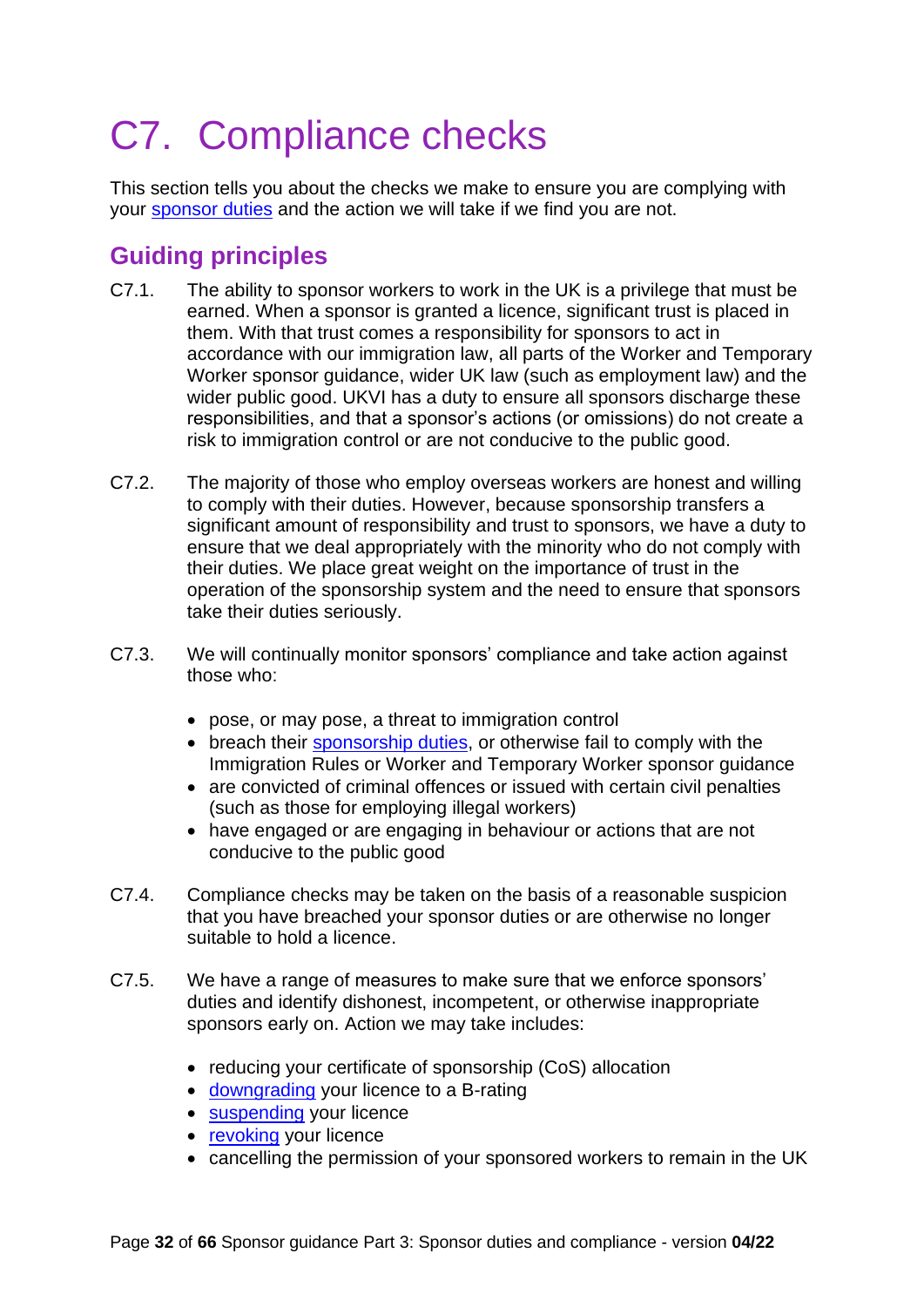• where we believe a criminal or civil offence has taken place, reporting this to the police or other relevant authorities

## <span id="page-32-0"></span>**How we check you are complying with your sponsor duties**

- C7.6. To check you are able and continuing to comply with the duties and responsibilities of a being a licensed sponsor, we may:
	- ask you for additional documents or information
	- verify documents and information you have provided
	- visit you
	- make checks with other government departments, agencies or local authorities
	- consider any other information or evidence that comes to light for example, during the course of considering applications from your sponsored workers or through allegations from members of the public
- C7.7. We will also make regular checks with HMRC to ensure you are paying your workers appropriately and in line with the Immigration Rules and sponsor guidance.
- C7.8. The purpose of these checks is to make sure:
	- the information you have given is accurate and complete
	- you are able to offer genuine employment
	- you are genuine and trading or operating lawfully in the UK
	- there are no reasons to believe you represent a threat to immigration control or that you are engaging or have engaged in behaviour or actions that are not conducive to the public good
	- you are committed to, and actually are, complying with all the duties of sponsorship
- C7.9. We may check sponsors at any time, including before we make a decision on your licence application or after your licence has been granted. If we visit you, these visits can be announced or unannounced.

## <span id="page-32-1"></span>**Co-operating with us**

C7.10. You must co-operate with us and allow our staff full access to any premises or sites under your control on demand. If your sponsored workers perform their employment duties at a third party's office, it is your responsibility to ensure that the third party is aware we may carry out unannounced visits to, and conduct checks at, their premises. You must ensure their full cooperation. If any such third party is uncooperative, we will take action against you.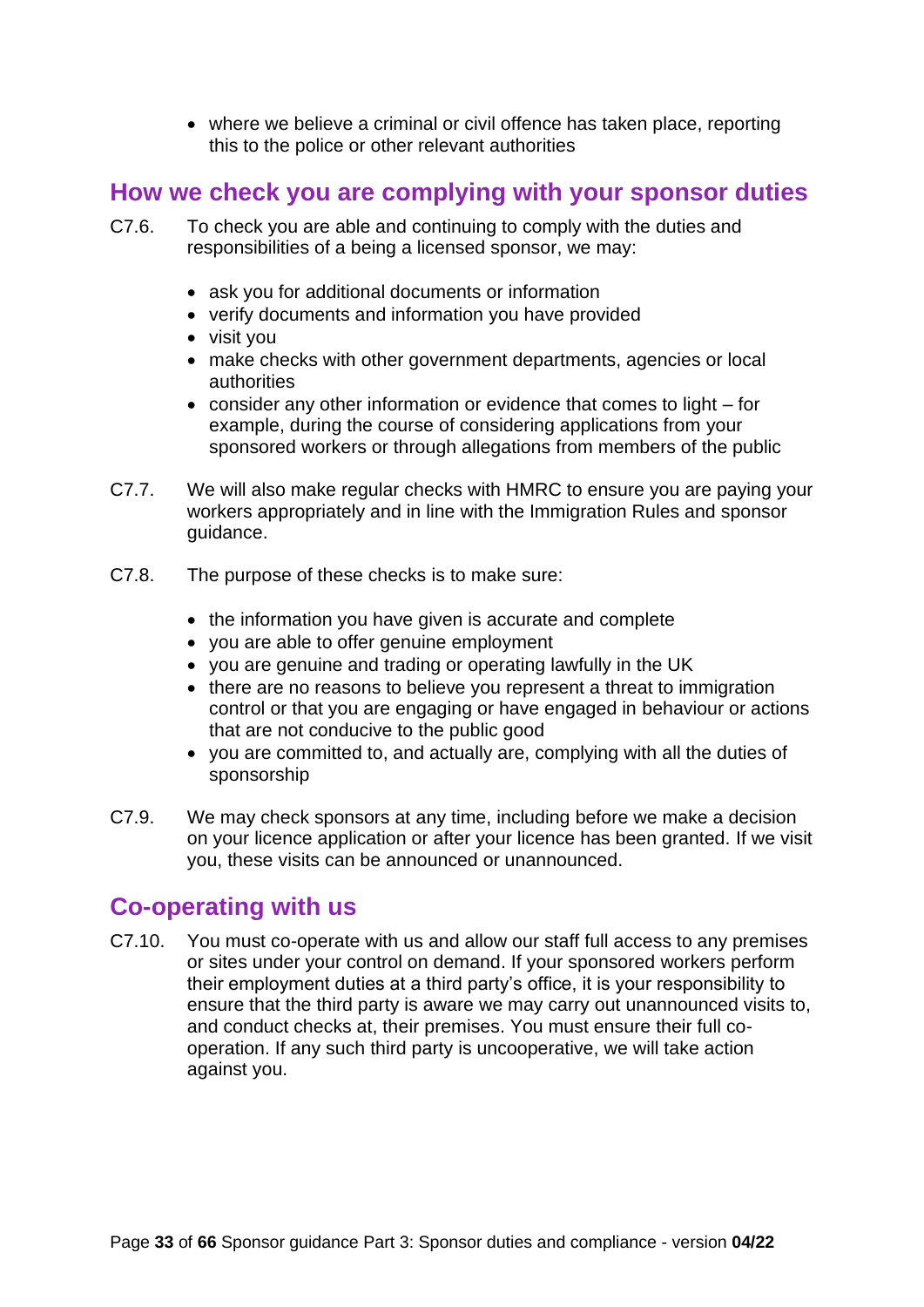- C7.11. We will not tolerate:
	- abusive, intimidating or threatening behaviour
	- conduct amounting to harassment based on a person's actual or perceived sex, age, gender reassignment, race, religion or belief, sexual orientation, pregnancy or maternity, marital or civil partnership status or disability
	- attempts to use pressure or bribery to get information
- C7.12. You must adhere to any action plan set by us. An action plan for B-rated [sponsors](#page-38-0) may set out extra duties you must comply with.
- C7.13. You must minimise the risk of immigration abuse by complying with any good practice guidance for sponsors produced with our agreement.

## <span id="page-33-0"></span>**What happens during a compliance check**

- C7.14. Our compliance officers will carry out relevant checks and may visit you and any physical addresses where your sponsored workers carry out their work (including a third party's offices).
- C7.15. The compliance officer may want to:
	- verify any information you gave in your sponsor licence application this may include taking photographs of the location and the premises from which you are operating your business
	- verify any information you gave in support of any worker's application for entry clearance or permission
	- check you are complying with all of your sponsor duties, or will be able to comply if they visit you before your licence application has been decided
	- speak to any sponsored workers, including any workers you may have previously sponsored
	- speak to any of your employees or colleagues involved in the recruitment of sponsored workers
	- inspect records and/or systems to ensure you are following your sponsor obligations and adherence to rules, such as those on record keeping set out in [Appendix D](https://www.gov.uk/government/publications/keep-records-for-sponsorship-appendix-d) of the sponsor guidance
	- conduct checks on other workers to ensure you are complying with your obligation to [prevent illegal working](#page-35-0)
	- conduct checks (including criminal record and civil penalty checks) on anyone falling under the general definition of 'you' (see [Glossary](https://www.gov.uk/government/publications/workers-and-temporary-workers-guidance-for-sponsors-part-1-apply-for-a-licence/workers-and-temporary-workers-guidance-for-sponsors-part-1-apply-for-a-licence-accessible-version#glossary) in [Part 1](https://www.gov.uk/government/publications/workers-and-temporary-workers-guidance-for-sponsors-part-1-apply-for-a-licence) of the sponsor guidance), or anyone else associated with you, such as employees in positions of responsibility who are not directors or Key Personnel, and financiers involved in the running of your institution
- C7.16. We may also carry out checks on any licensed sponsor by telephone, or by letter, asking for evidence to support any information you have given us either before or after your licence was granted.
- C7.17. We may also make checks with other government departments.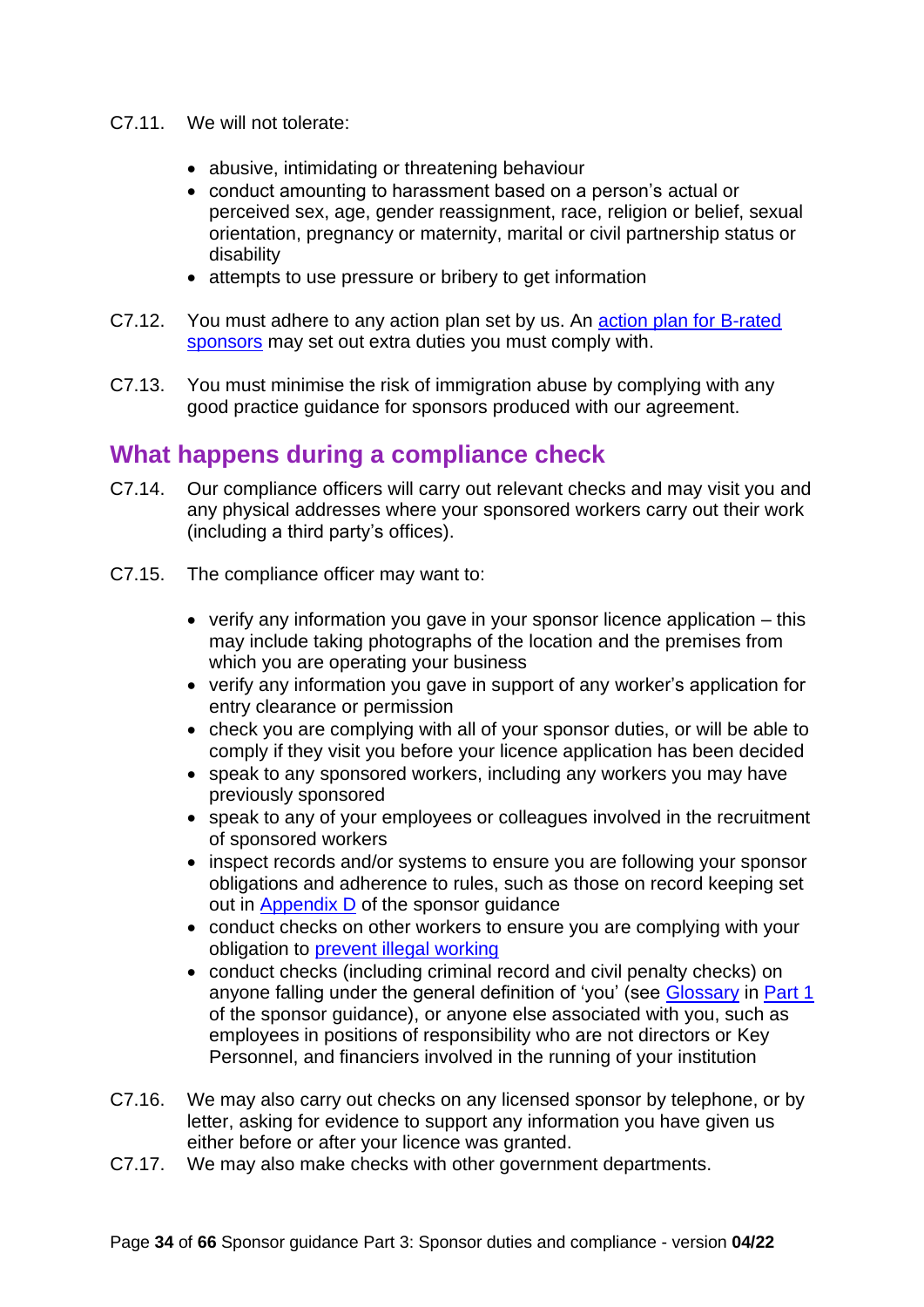- C7.18. The compliance officer will not give an indication of their assessment or your ability to comply with sponsor duties during the visit.
- C7.19. The compliance officer, or any third party working on our behalf, visiting your premises will have official Home Office identification. If you doubt that the official is genuine, you should call us on 0300 123 4699.

## <span id="page-34-0"></span>**Discrepancies or problems discovered during checks**

- C7.20. If we find discrepancies on your application after a decision has already been made, we will investigate and, if appropriate, take action against you.
- C7.21. If we find evidence you, a representative, or a person employed by you who appears to act on your behalf, have knowingly deceived us, or if we cannot verify statements made or documents given to us by you or these individuals, we will assess the evidence we have and take the appropriate action against you. We may also take into account information gained in interviews with your employees.
- C7.22. If you use, or attempt to use, deception to get a licence, you may be committing a criminal offence. We may inform the relevant authorities and prosecute you, a representative or a person employed by you who appears to act on your behalf, under the relevant Immigration Acts or other legislation. We can refuse future applications involving the same individuals.

### <span id="page-34-1"></span>**Outcome of compliance checks**

- C7.23. After we have completed our checks, we will consider what, if any, action to take against you. We will notify you of our decision in writing.
- C7.24. Where there has been a breach, or suspected breach, of your sponsorship duties, or if we consider you pose a threat to immigration control or are not conducive to the public good, we will assess the issue and decide on the most appropriate course of action to take.
- C7.25. Where the breach is a relatively minor issue and you are willing and able to correct it, we will, in most cases, support you in making the relevant improvements by [downgrading your licence to a B-rating](#page-36-0) and issuing a [time](#page-38-0)limited [action plan](#page-38-0) which sets out the steps you must take in order to retain your licence.
- C7.26. Where there is a more serious breach indicating:
	- a significant or systematic failing
	- you no longer meet the eligibility or suitability requirements for holding a licence
	- you pose a serious threat to immigration control
	- you are engaging, or have engaged, in behaviour or actions that are not conducive to the public good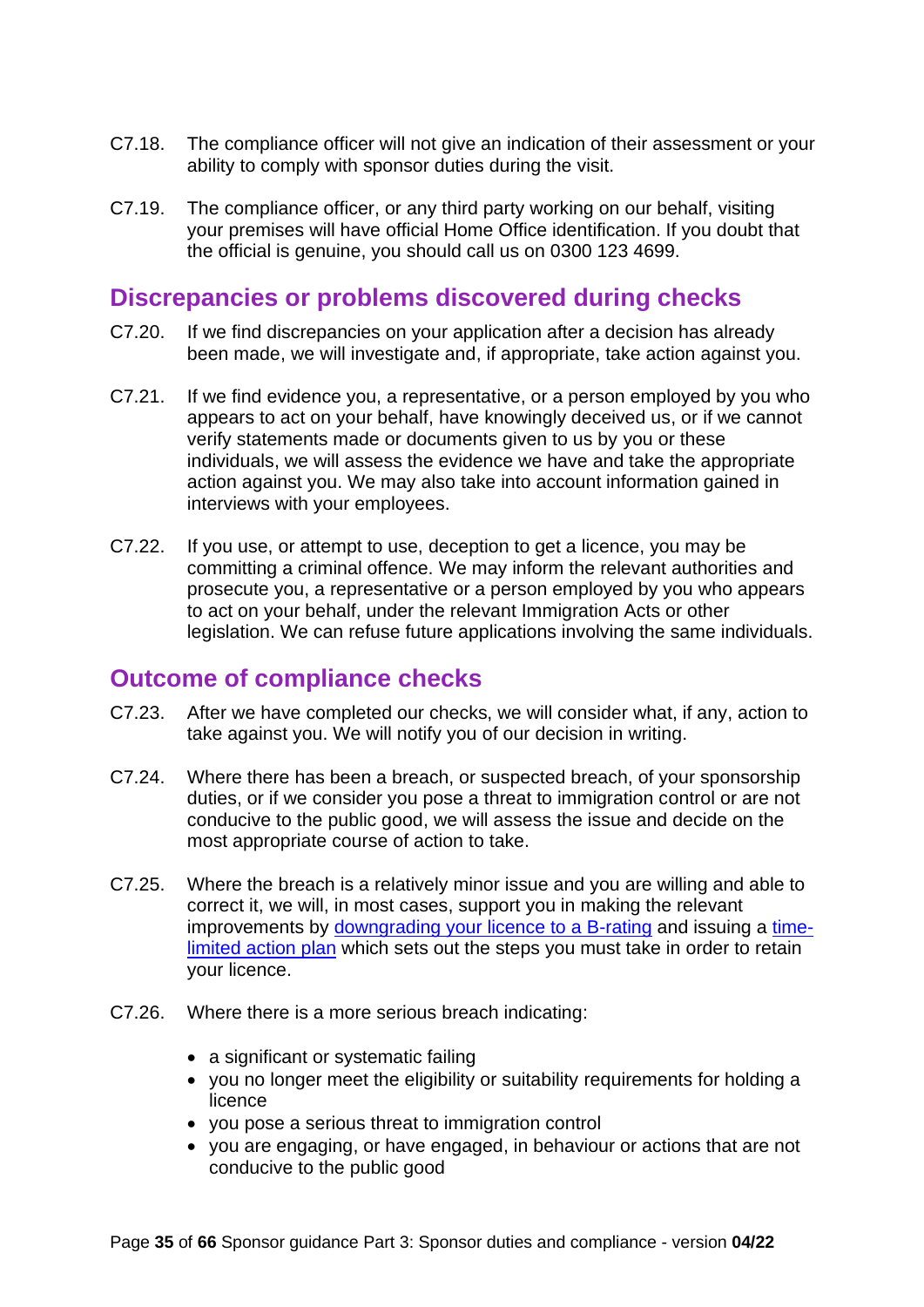we may decide either to:

- [suspend your licence,](#page-41-0) with a view to revocation, while we investigate further, or
- [revoke your licence](#page-44-0) without prior suspension

## <span id="page-35-0"></span>**Sanctions for employing illegal workers**

- C7.27. Under [section 15 of the Immigration, Asylum and Nationality Act 2006,](http://www.legislation.gov.uk/ukpga/2006/13/section/15) all employers have a duty to check their employees have the right to work in the UK and to undertake the work in question. We will take action against those who employ illegal workers and do not undertake the correct checks. You can protect yourself by conducting the correct document checks which are set out in published guidance on GOV.UK: [Right to work checks:](https://www.gov.uk/government/collections/right-to-work-checks-employer-guidance)  employer quidance.
- C7.28. You must do this check before the relevant employment starts. If you employ someone who has no restrictions on their right to be in the UK and work (for example, if they have indefinite leave to remain), you only need to make this check once. If the employee has restrictions on their right to be in the UK and to do the work in question (for example, if they have limited permission to enter or stay under a Worker or Temporary Worker route), you need to conduct follow-up checks.
- C7.29. If you employ workers illegally, you may face the following penalties:
	- we may issue you with a civil penalty of up to £20,000 for each illegal worker
	- if we issue you with a civil penalty, we are likely to revoke your licence and you will not be eligible for a new licence until at least 12 months have passed since you have paid the civil penalty in full (this period could be up to 5 years if you are issued with more than one civil penalty)
	- if we need to take action to enforce payment of a civil penalty, this could adversely affect your ability to obtain credit
	- you may be prosecuted for knowingly employing an illegal worker, for which you can go to prison for up to 2 years and/or receive an unlimited fine
	- you may be prosecuted for having in your possession or under your control an identity document (or a copy of it) that is false or improperly obtained and you may go to prison for up to 5 years and/or receive an unlimited fine
	- you may be disqualified from acting as a company director
	- you may be prosecuted for facilitation or trafficking and, if convicted, you may go to prison for up to 14 years and/or receive an unlimited fine
	- if you are subject to UK immigration control, and liable for employing illegal workers, this will be recorded on Home Office systems and will be used in the consideration of future immigration applications
- C7.30. We may also tell other bodies, such as: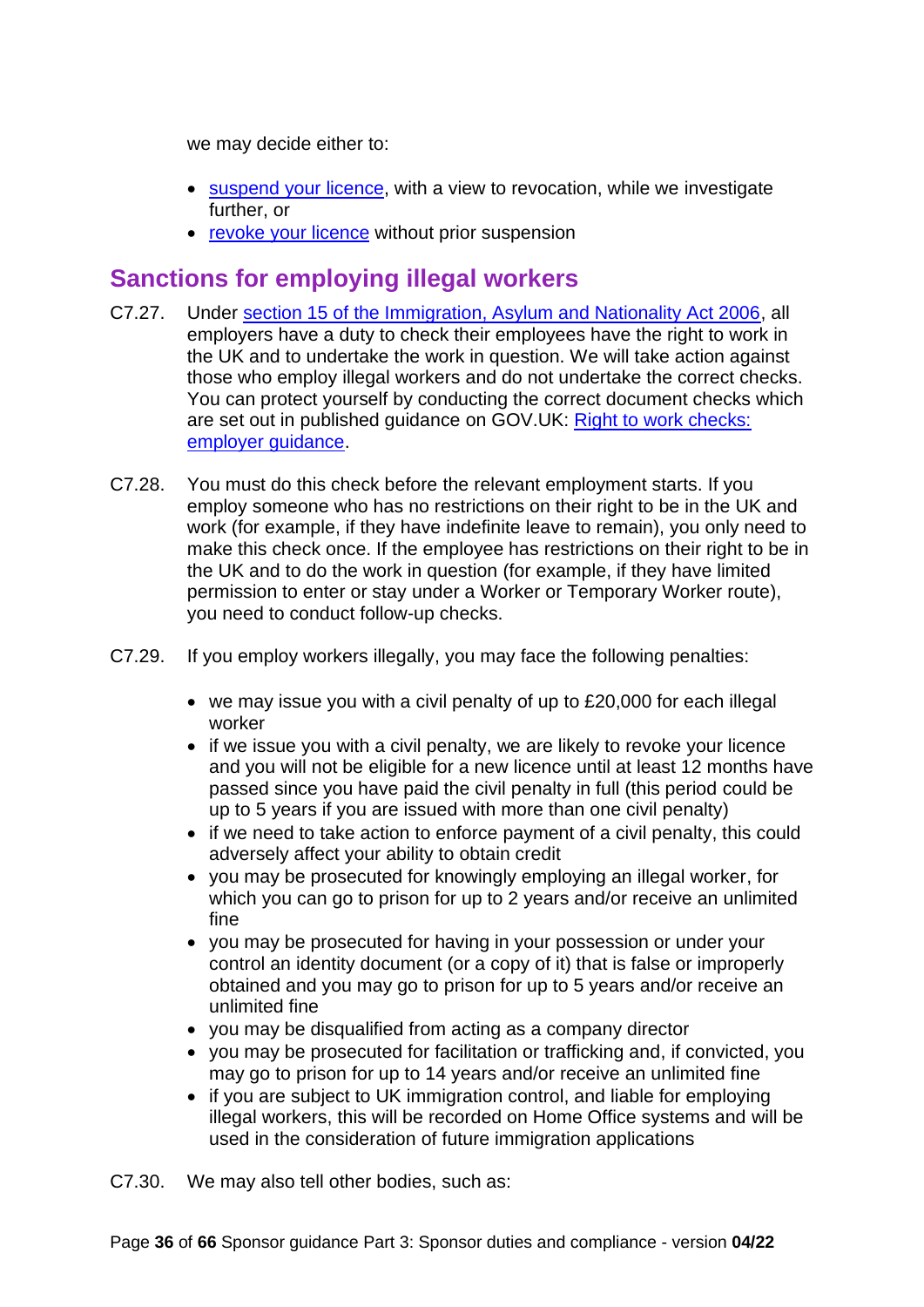- the Gangmasters and Labour Abuse Authority (GLAA)
- the Office of the Immigration Services Commissioner (OISC)
- the Insolvency Service
- HM Revenue and Customs
- any other relevant government department or agency
- <span id="page-36-0"></span>C7.31. We publish the details of employers of illegal workers on GOV.UK: [Employers: illegal working penalties.](https://www.gov.uk/government/collections/employers-illegal-working-penalties)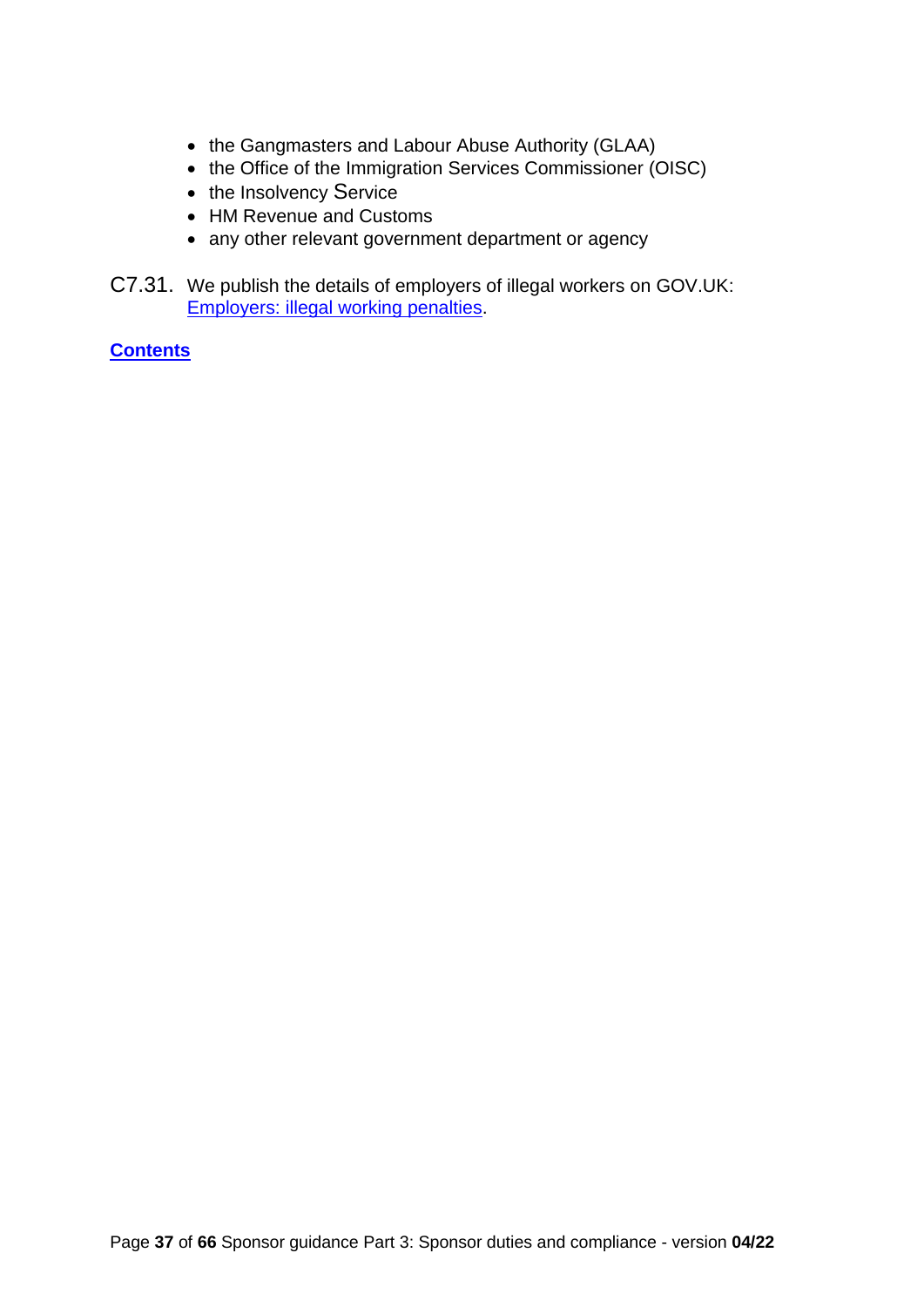# <span id="page-37-0"></span>C8. Downgrading your licence rating

This section tells you about the circumstances in which we can downgrade your licence to a B-rating. You should also refer to the ['Sponsor ratings'](https://www.gov.uk/government/publications/workers-and-temporary-workers-guidance-for-sponsors-part-1-apply-for-a-licence/workers-and-temporary-workers-guidance-for-sponsors-part-1-apply-for-a-licence-accessible-version#ratings) section of Part 1: [Apply for a licence.](https://www.gov.uk/government/publications/workers-and-temporary-workers-guidance-for-sponsors-part-1-apply-for-a-licence)

## <span id="page-37-1"></span>**Overview**

- C8.1. We may downgrade your licence from an A-rating or a Provisional rating to a B-rating – for example, if we believe you do not have the necessary processes in place to comply with your sponsor duties or have not provided information you held when we asked you to provide it.
- C8.2. In general, we will only downgrade your licence for relatively minor breaches of the sponsorship system that we believe can be resolved by issuing an action plan. In more serious cases, we will suspend or revoke your licence.
- C8.3. If we downgrade your licence to a B-rating, you will have to comply with a time-limited action plan, for which you must pay a fee, and you will not be allowed to sponsor any new workers until you have regained your A-rating (or achieved an A-rating if you previously had a Provisional rating). We will revoke your licence if you do not comply with the action plan or make the necessary improvements during the time limit.
- C8.4. If you were rated A (Premium) or A (SME+) before we downgraded your licence, we will end your customer services benefits package. We will also remove the provision to replace your Authorising Officer or Key Contact and add new Level 1 users automatically, if these provisions had previously been granted on your licence.

## <span id="page-37-2"></span>**How we decide whether to downgrade your licence**

- C8.5. We will consider downgrading your licence if any of the issues listed in [Annex C2](#page-54-0) or [Annex C3](#page-58-1) arise. We reserve the right to suspend or revoke your licence without first downgrading it.
- C8.6. If we consider downgrading your licence, we will write to you to tell you what action we propose and why, giving you 20 working days from the date of that letter to respond in writing. We may extend this period at your request if we are satisfied there are exceptional circumstances for doing so.
- C8.7. You may make any written statements you think necessary to respond, including sending evidence. We will not hold an oral hearing. If new evidence comes to light during that period, we will write to you again, giving you another 20 working days to respond to the new evidence.
- C8.8. When we receive a response from you, we will consider this and may ask a compliance officer, other law enforcement agency, government department, agency, local authority, the police, foreign government or other body, for information. We will tell you of our decision within 20 working days of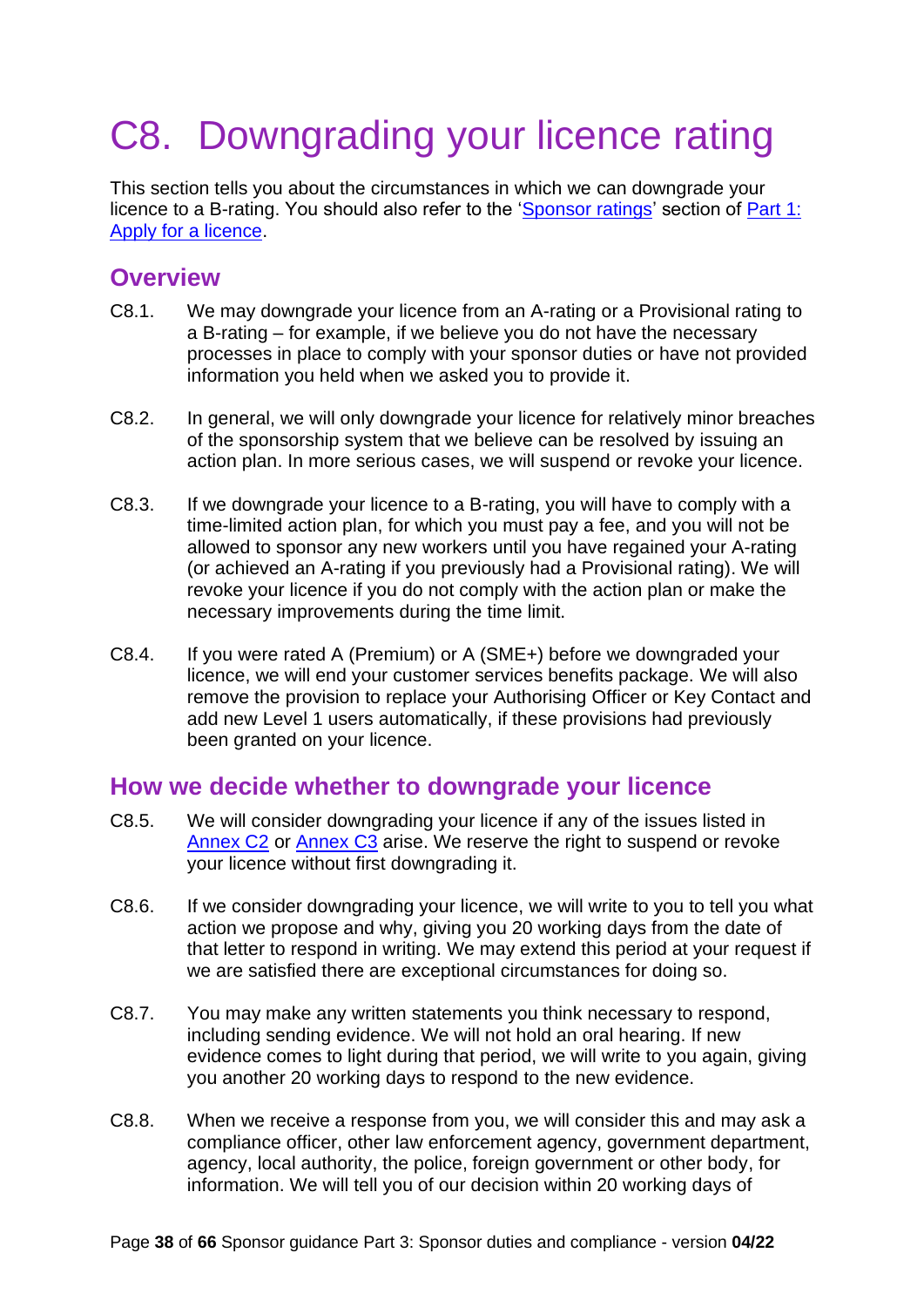receiving your response.

- C8.9. If we do not receive a response from you within the time allowed, we will go ahead with whatever action we believe to be appropriate.
- C8.10. We will inform you of the decision in writing. We will send the decision letter to you by Royal Mail Signed For delivery or by email. If we decide to downgrade your licence, this will take effect from the date of the decision letter. If letters are emailed, hard copies are available at request via the email address on the letter.
- C8.11. If we downgrade you to a B-rating, you will not be able to assign any CoS to sponsor new workers until you have:
	- demonstrated your commitment to make improvements by signing up to the measures set out in an action plan
	- paid the action plan fee, and
	- had your A-rating restored (or achieved an A-rating if you had a Provisional rating before you were downgraded)

## <span id="page-38-0"></span>**Sponsorship action plans**

- C8.12. A B-rating is a transitional rating. If you are a B-rated sponsor, you must improve your performance enough to be upgraded to an A-rating within a specified time limit, not exceeding 3 months. If you do not, your licence will be [revoked.](#page-44-0)
- C8.13. If you are downgraded to a B-rating, you must adhere to an action plan, which will set out the steps you must take to return to, or achieve, an Arating. This may include, for example, making improvements to your recordkeeping, improving your control over staff who assign CoS, or improving communication between your different branches so you know when a sponsored worker has not turned up for work.
- C8.14. There is a fee for an action plan see the ['UK visa fees'](https://www.gov.uk/government/publications/visa-regulations-revised-table) page on GOV.UK for information. This fee covers the cost of preparing and supervising the action plan. Where we decide a B-rating is appropriate, we will notify you in writing, and request payment for the action plan fee. You will then have 3 options:

| <b>Option</b>                                                                                                                                                   | <b>What will happen</b>                                                                                                                                             |
|-----------------------------------------------------------------------------------------------------------------------------------------------------------------|---------------------------------------------------------------------------------------------------------------------------------------------------------------------|
| 1. You accept the action<br>plan and pay the action<br>plan fee within 10 working<br>days (using the 'Action<br>plan details' function in<br>your SMS account). | If you make your payment within 10 working<br>days, you will continue to be a licensed<br>sponsor and we will proceed as set out in<br>paragraphs below this table. |
| 2. You decline to pay the<br>fee                                                                                                                                | If you are not sponsoring a worker, you can<br>choose to surrender your licence.                                                                                    |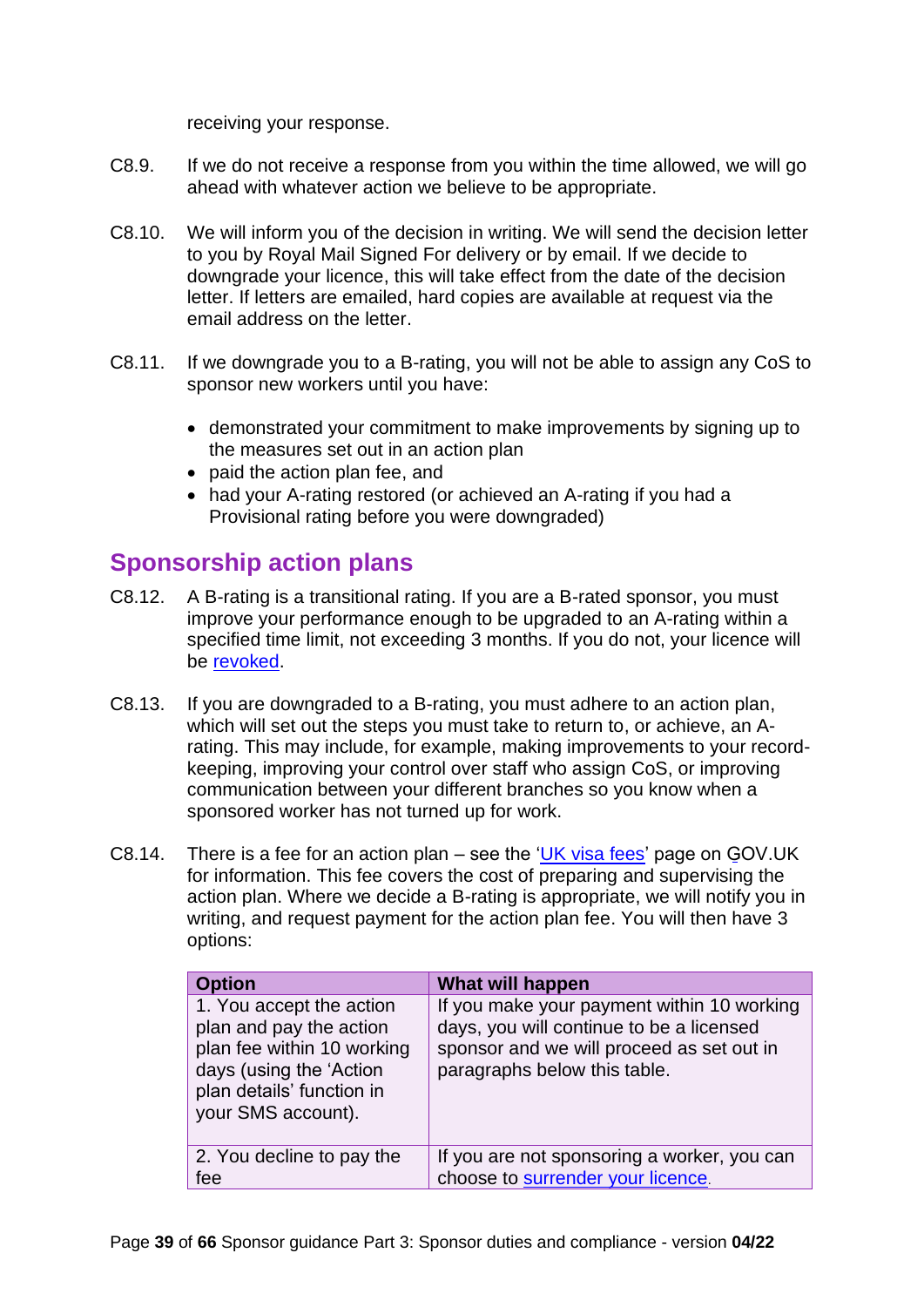| Option            | What will happen                                                                                                                                                                                                                                                                                                                                                                                                                                                                                               |
|-------------------|----------------------------------------------------------------------------------------------------------------------------------------------------------------------------------------------------------------------------------------------------------------------------------------------------------------------------------------------------------------------------------------------------------------------------------------------------------------------------------------------------------------|
|                   | To do this you should select the 'decline'<br>option in the 'Action plan payments' function<br>in your SMS account. You must also sign<br>the declaration attached to the decision<br>letter telling you of your B-rating - this<br>confirms that you want to surrender your<br>licence. You must return the declaration to<br>us within 10 working days.<br>If you select 'decline' but do not return the<br>declaration to surrender your licence within<br>10 working days, we will revoke your<br>licence. |
| 3. You do nothing | If you ignore the notification of your B-rating<br>and/or do not pay the action plan fee within<br>10 working days, we will revoke your<br>licence.                                                                                                                                                                                                                                                                                                                                                            |

- C8.15. Once you pay the fee, we will send you your action plan. During the period covered by your action plan, you will not be able to add branches or a new route to your licence. You will also not be able to assign a CoS to any new workers. However, you may assign a CoS to a worker whom you are already sponsoring under the Worker or Temporary Worker routes if they need to, and are eligible to apply for permission to stay.
- C8.16. We will decide, under the terms of your action plan, how many CoS you can have to cover extension applications during the period of your action plan.
- C8.17. All action plans are set for a fixed period of 3 months. We believe 3 months is the maximum length of time needed to put right any issues that resulted in your failing to meet your sponsor duties.
- C8.18. After the end of this period, we will visit you to check whether you have met all of the requirements in your action plan. There are 3 possible outcomes at this stage:

| <b>Outcome</b>                                                                                                                                                               | <b>Action</b>                                                                       |
|------------------------------------------------------------------------------------------------------------------------------------------------------------------------------|-------------------------------------------------------------------------------------|
| You have not met the requirements<br>of your action plan or more serious<br>areas of non-compliance arise that<br>justify immediate revocation of your<br>licence            | We will revoke your licence.                                                        |
| We find other areas of non-<br>compliance have arisen which are<br>not addressed by the current action<br>plan but are listed in Annex C2 or<br>Annex C3 (but do not warrant | A new, second action plan will be<br>required, for which you must pay a<br>new fee. |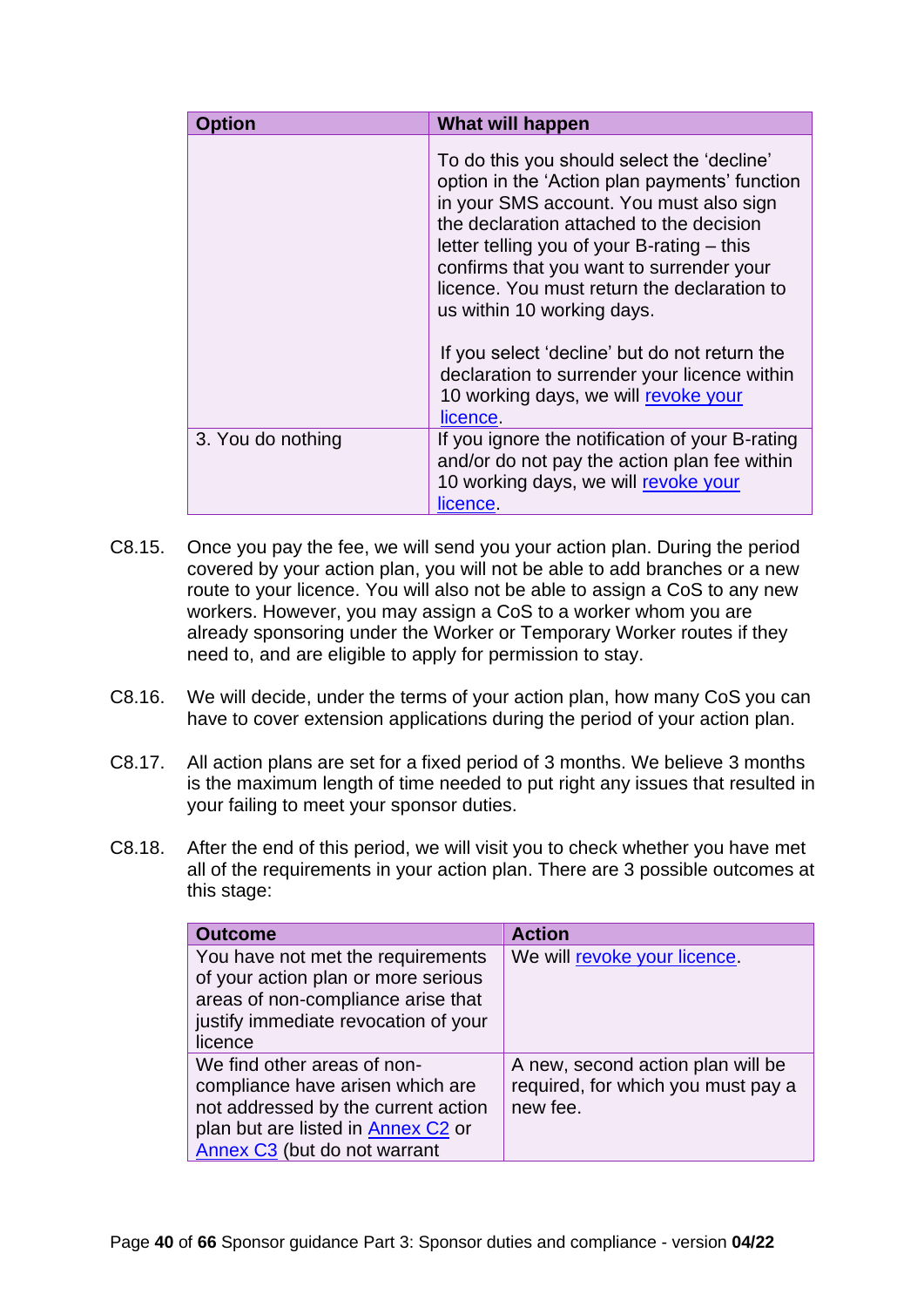| <b>Outcome</b>                                                                               | <b>Action</b>                                                                                                                                                                                                                                        |
|----------------------------------------------------------------------------------------------|------------------------------------------------------------------------------------------------------------------------------------------------------------------------------------------------------------------------------------------------------|
| immediate suspension or<br>revocation)                                                       |                                                                                                                                                                                                                                                      |
| You have met all the requirements<br>of your plan and we have no other<br>concerns about you | We will restore your A-rating (or<br>grant you an A-rating if you had a<br>Provisional rating before you were<br>downgraded). We will review your<br>allocation of CoS where necessary<br>so you are able to sponsor new<br>workers again if needed. |

- C8.19. If you request it, we will visit you before the end of the 3-month period, but you should only request this if you are certain that you have already met all of the requirements set out in your action plan. If you request an earlier visit, we will take the action set out in the table above, whether or not the 3-month period has ended.
- C8.20. We will normally visit you only once during the period covered by your action plan. However, we reserve the right to carry out additional compliance visits if we have information or evidence to suggest you may be failing to meet your sponsor duties for a reason not covered by your current action plan.
- C8.21. We will closely monitor your use of any CoS you assign whilst B-rated. If we find, either during the period of your action plan or later, that you have used any of those CoS to sponsor a new worker, we will revoke your licence.

### <span id="page-40-0"></span>**Number of times you can be B-rated**

- C8.22. You can only be B-rated and subject to an action plan for a maximum of:
	- 3 months at any one time in respect of any single action plan
	- twice during the validity period of your licence
- C8.23. The validity period of your licence is the 4-year period for which it was first granted and each subsequent 4-year period after a successful renewal.
- C8.24. If you have been B-rated and subject to an action plan twice within the validity period of your licence and we find that you again meet the criteria to be downgraded, we will [revoke your licence.](#page-44-0)
- C8.25. If you need to [renew your sponsor licence](#page-26-0) while you are subject to an action plan, and you are still subject to that action plan when your licence is renewed, you will be treated as having been B-rated during your new licence. This will therefore count towards the number of times you are allowed to be B-rated during the period of your renewed licence.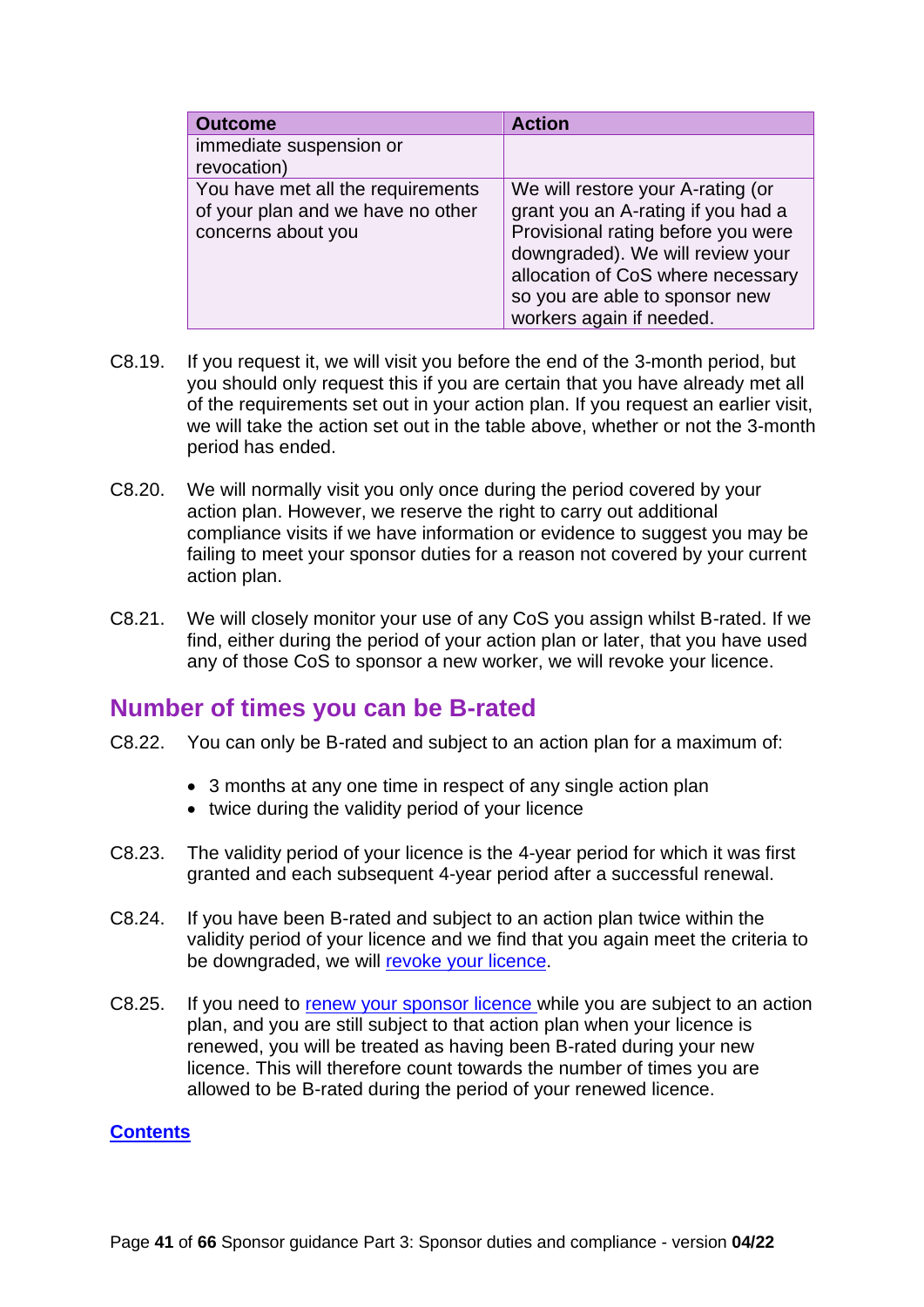# <span id="page-41-0"></span>C9. Suspending your licence

This section tells you about the circumstances in which we will, or may, suspend your sponsor licence.

## <span id="page-41-1"></span>**Overview**

- C9.1. If we believe that you are breaching your sponsor duties and/or pose a threat to immigration control, or are engaging in behaviours or actions that are not conducive to the public good, we may suspend your licence while we make further enquiries.
- C9.2. You will not be able to assign any CoS while your licence is suspended. You must continue to comply with all [sponsor duties](#page-7-0) and any requirements set out in this guidance throughout the period of suspension. If your licence is due to expire during the period of suspension, you must still [apply to renew](#page-26-0)  [it](#page-26-0) if you want to keep it.
- C9.3. If your licence is suspended, it is suspended in all routes in which you are licensed and we will remove your entry from the public version of the register of sponsors during the suspension period.
- C9.4. Workers whom you are sponsoring at the time of the suspension will not be affected, unless or until we decide to revoke your licence.
- C9.5. If we decide to revoke your licence, we will write to you to tell you of this. There is no right of appeal and you will not be allowed to apply for a sponsor licence again until at least 12 months have passed since the date we notified you of the revocation.
- C9.6. If we decide not to revoke your licence, we will lift the suspension and reinstate your entry on the register of sponsors on GOV.UK.

### <span id="page-41-2"></span>**How we decide whether to suspend your licence**

- C9.7. If any of the circumstances listed in [Annex C1](#page-47-0) arise, we will either revoke [your licence](#page-44-0) immediately or suspend your licence pending further investigation or consideration.
- C9.8. If any of the circumstances listed in [Annex](#page-54-0) C2 or [Annex C3](#page-58-1) arise, we will first consider [downgrading your licence.](#page-36-0) However, we may decide to suspend your licence without first downgrading it. This could be where there has been sustained non-compliance over a period of time, or where there have been a number of breaches which are minor in themselves but, taken together, indicate a more serious or systematic failing.

### <span id="page-41-3"></span>**The process we will follow**

C9.9. Where we are satisfied that we have enough evidence to suspend your licence without further investigation, we will write to you giving reasons for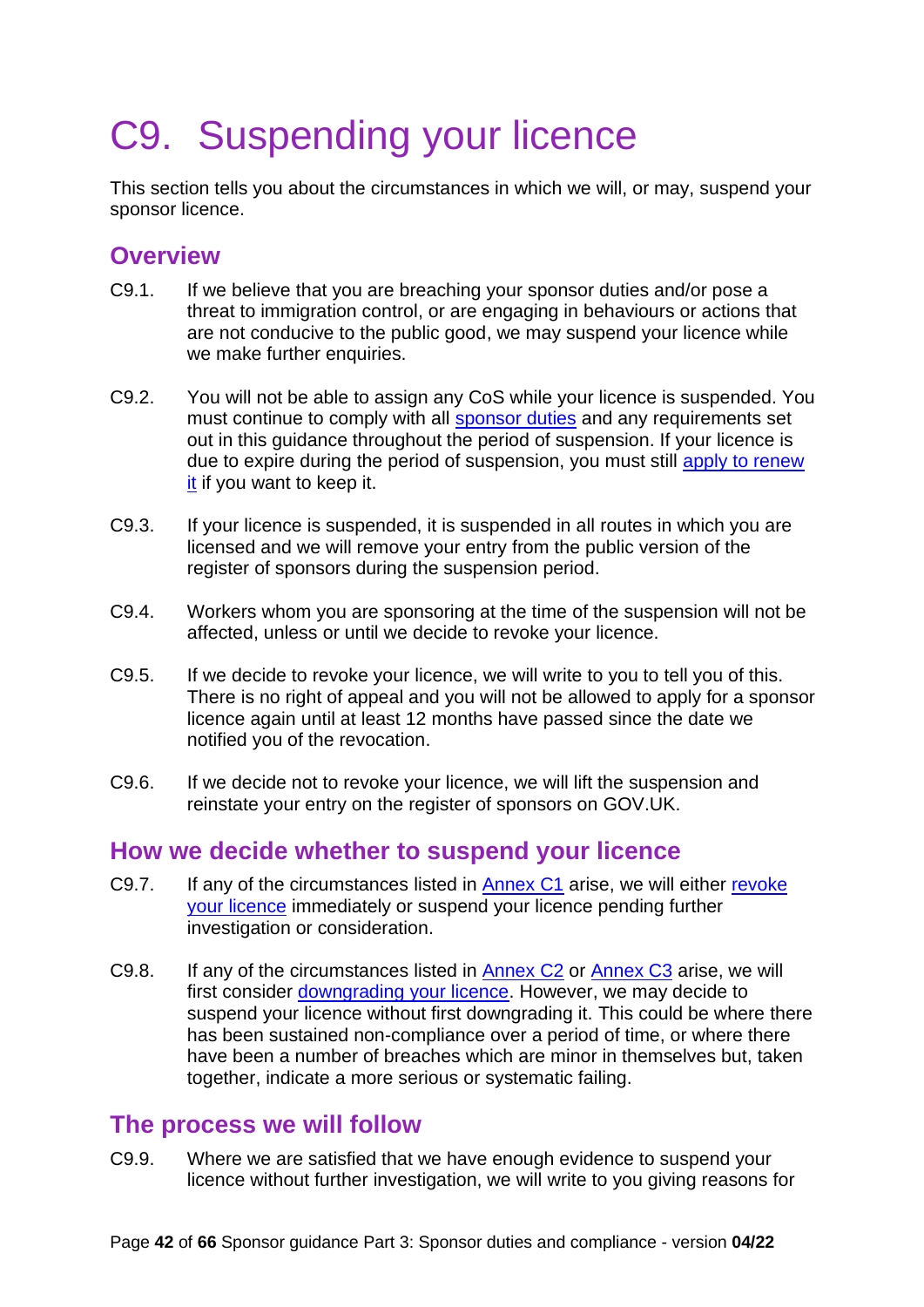the suspension.

- C9.10. Where we have evidence that justifies your licence being suspended pending a full investigation, we will write to you giving our initial reasons for suspension and telling you that an investigation will take place. It may not be possible to say how long the investigation will take, but we will update you on our progress at regular intervals. During this period, you can make any written statements to respond, including sending evidence. Any statement or evidence will be taken into account during the investigation.
- C9.11. You have 20 working days from the date of the written notification to respond to our letter. This is your opportunity to seek a review of our decision and to set out any mitigating arguments you believe exist. Your response to us must be in writing and set out, with any relevant supporting evidence, which grounds you believe to be incorrect and why. We may give you more time to respond if we are satisfied there are exceptional circumstances. We will not hold an oral hearing.
- C9.12. If we identify any additional reasons for the suspension of your licence during that 20-day period, including any additional information gained during the course of discussions or interviews with workers to whom you have assigned a CoS, we will write to you again, giving you another 20 working days to respond in writing to the additional reasons.
- C9.13. When we receive a response from you, we will consider this and may ask a compliance officer, other law enforcement agency, government department, agency, local authority, the police, foreign government or other body, for information.
- C9.14. If we do not receive a response within the time allowed, we will go ahead with whatever action we believe is appropriate and tell you of our decision in writing.
- C9.15. Appropriate action may include one or more the following we may:
	- re-instate your licence with an A-rating
	- re-instate your licence with a B-rating (and issue you with an action plan)
	- prevent you from assigning any new CoS
	- prevent the use of any assigned, but unused, CoS
	- revoke your licence
- C9.16. We will tell you of our final decision within 20 working days of receiving your response, unless the consideration is exceptionally complex or we are waiting for information from a third party, such as another government department. In this case, we will inform you of the delay.
- C9.17. Any action we take as a result of our decision will take effect from the date of the decision letter we send to you. We will send this letter by Royal Mail Signed For delivery or by email. If letters are emailed to you, hard copies are available at request via the email address on the letter.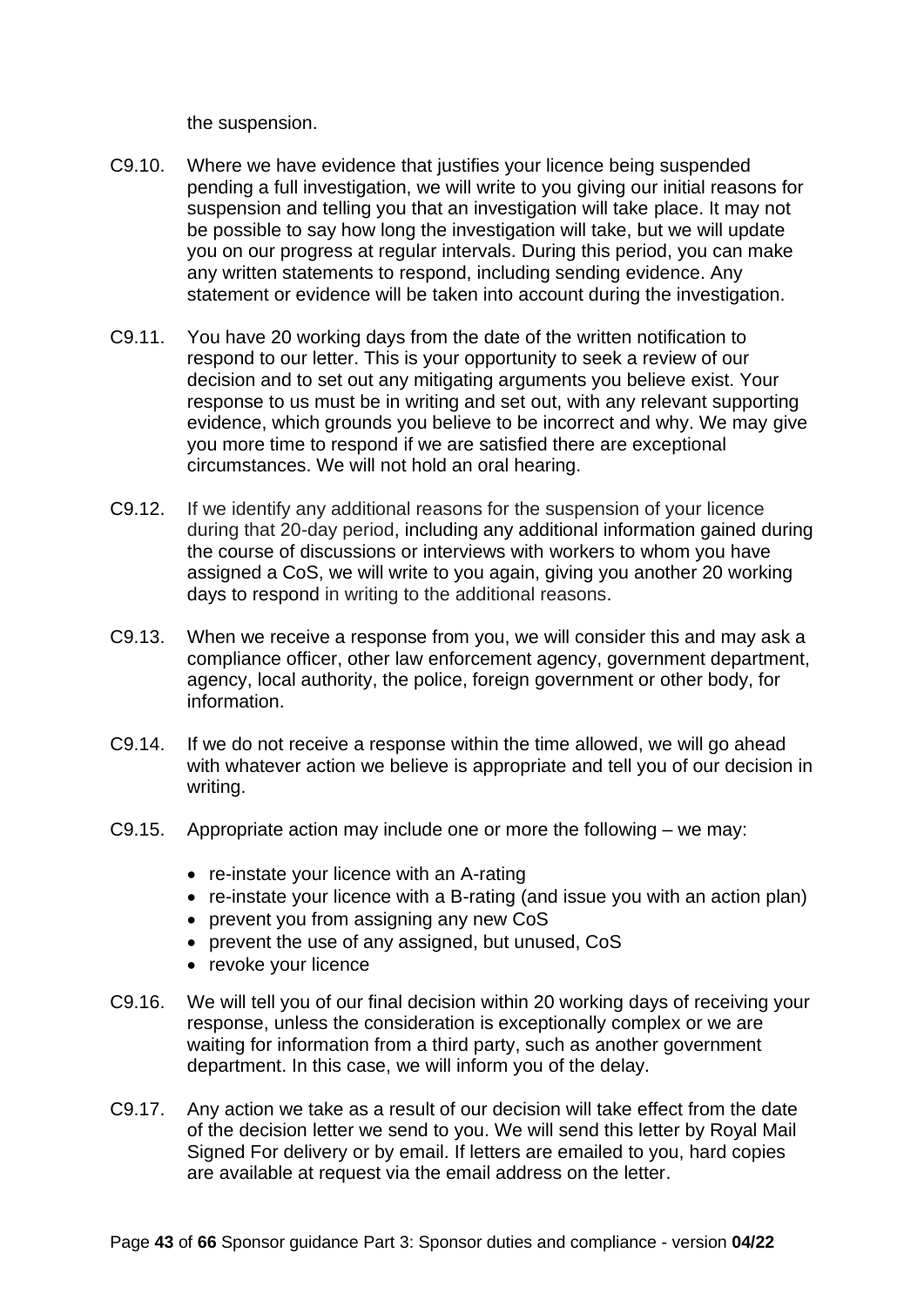## <span id="page-43-0"></span>**How suspension affects your sponsor licence**

- C9.18. You will not be able to assign any CoS while your licence is suspended.
- C9.19. If a worker makes an application supported by a valid CoS you assigned before your licence was suspended, or if you support a worker's application for indefinite leave to remain (settlement), we will not decide their application until the reason for suspension has been resolved, unless the application falls for refusal on other grounds.
- C9.20. If a worker has already been granted entry clearance on the basis of a CoS assigned by you before your licence was suspended, they will still be allowed to enter the UK and start working for you, provided your licence is not revoked by the time they travel. We advise all workers to check the [status of their sponsor's licence](https://www.gov.uk/government/publications/register-of-licensed-sponsors-workers) before they travel.
- C9.21. While your licence is suspended, the function to replace your Authorising Officer or Key Contact and add new Level 1 Users automatically will also be suspended, if these provisions had previously been granted on your licence.

## <span id="page-43-1"></span>**What happens if we reinstate your licence**

- C9.22. If your licence has been suspended and we do not later revoke it, we will reinstate it either as an A-rating or a B-rating.
- C9.23. If we reinstate your licence with a B-rating, you will not be given a further 20 working days to reply as this process will have been completed during the period your licence was suspended.
- C9.24. Re-instatement with a B-rating means you must comply with an [action plan.](#page-38-0) We may also reduce, or set to zero, the number of CoS you are allowed to assign.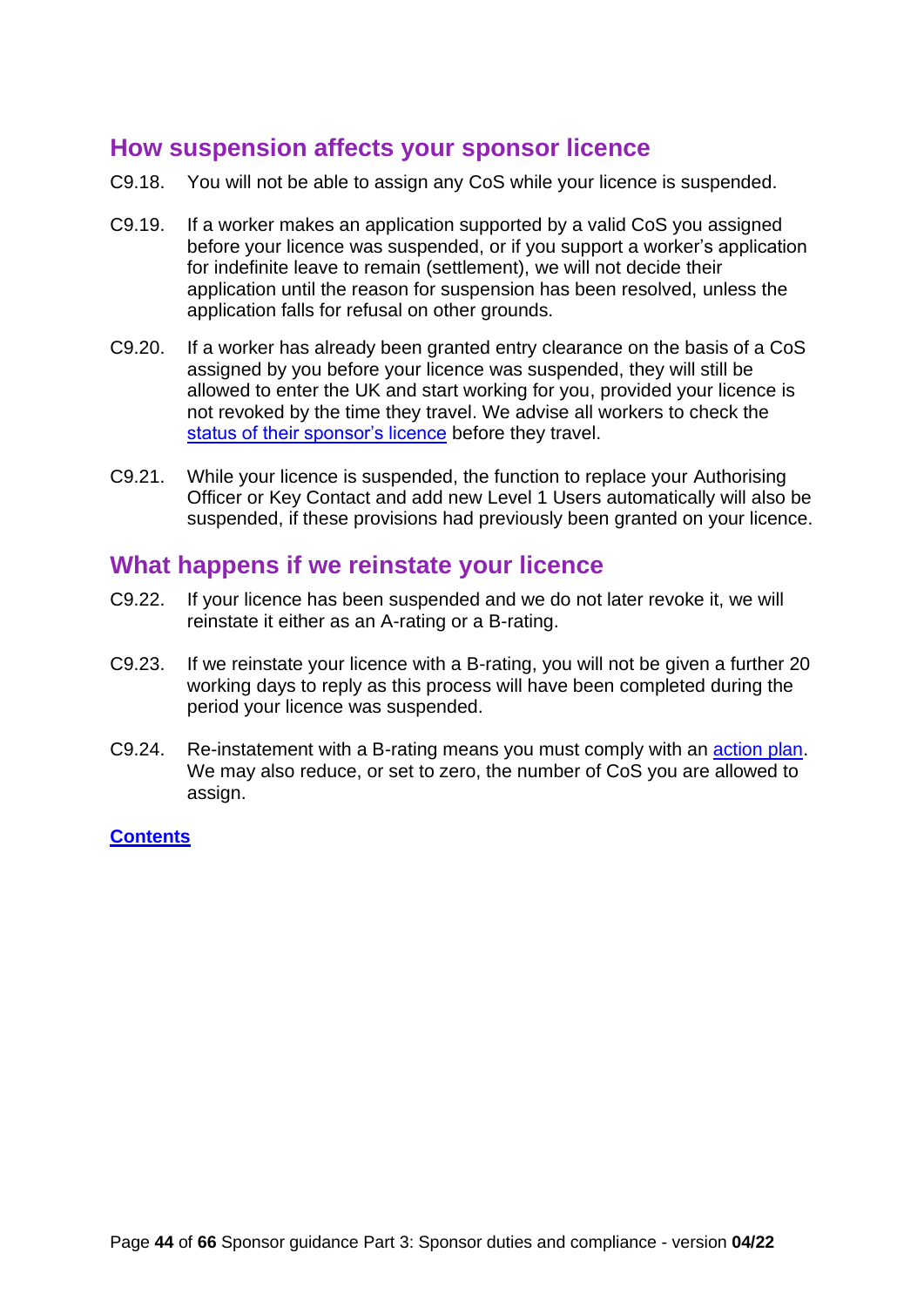# <span id="page-44-0"></span>C10.Revoking your licence

This section tells you about the circumstances in which we will, or may, revoke your sponsor licence.

## <span id="page-44-1"></span>**Overview**

- C10.1. Certain circumstances can lead to your sponsor licence being revoked. These include, but are not limited to, where:
	- you cease to have (or never had) a trading presence
	- you cease to meet the requirements of the route, or routes, in which you are licensed
	- there is a serious or systematic breach of your sponsor duties
	- you pose a threat to immigration control
	- you have been convicted of a relevant criminal offence (see [Annex L4](https://www.gov.uk/government/publications/workers-and-temporary-workers-guidance-for-sponsors-part-1-apply-for-a-licence/workers-and-temporary-workers-guidance-for-sponsors-part-1-apply-for-a-licence-accessible-version#annexL4) of [Part 1: Apply for a licence\)](https://www.gov.uk/government/publications/workers-and-temporary-workers-guidance-for-sponsors-part-1-apply-for-a-licence) or issued with a specified civil penalty
	- you are engaging or having engaged in behaviour or actions that are not conducive to the public good
- C10.2. If we revoke your licence, it will be revoked in all the routes in which you are licensed. You will not be able to sponsor any more workers and we will cancel the permission of any workers you are sponsoring. Your organisation's details will be removed from the public register of Worker and Temporary Worker sponsors.
- C10.3. We will tell you in writing if your licence has been revoked. There is no right of appeal against the decision and you will not be eligible to apply again for a sponsor licence until at least 12 months (longer in some circumstances) have passed since the date of revocation.

## <span id="page-44-2"></span>**How we decide whether to revoke your licence**

- C10.4. [Annex](#page-47-0) C1 of this document sets out the circumstances in which we will revoke your licence – these are known as 'mandatory' grounds of revocation. If any of these circumstances arise, we may revoke your licence immediately and without warning. If we do not revoke your licence immediately, we will [suspend your licence](#page-41-0) pending further investigation.
- C10.5. [Annex C2](#page-54-0) of this document sets out the circumstances in which we will normally revoke your licence, unless there are exceptional circumstances.
- C10.6. We cannot define in which exceptional circumstances we may not revoke your sponsor licence but, when one of the circumstances listed in Annex C2 of this guidance applies, we view this as a serious matter. We will look for evidence you have adequate processes and procedures in place and have taken all reasonable steps to verify information you are required to obtain and hold in connection with your duties under this guidance, as well as any information that you send to us.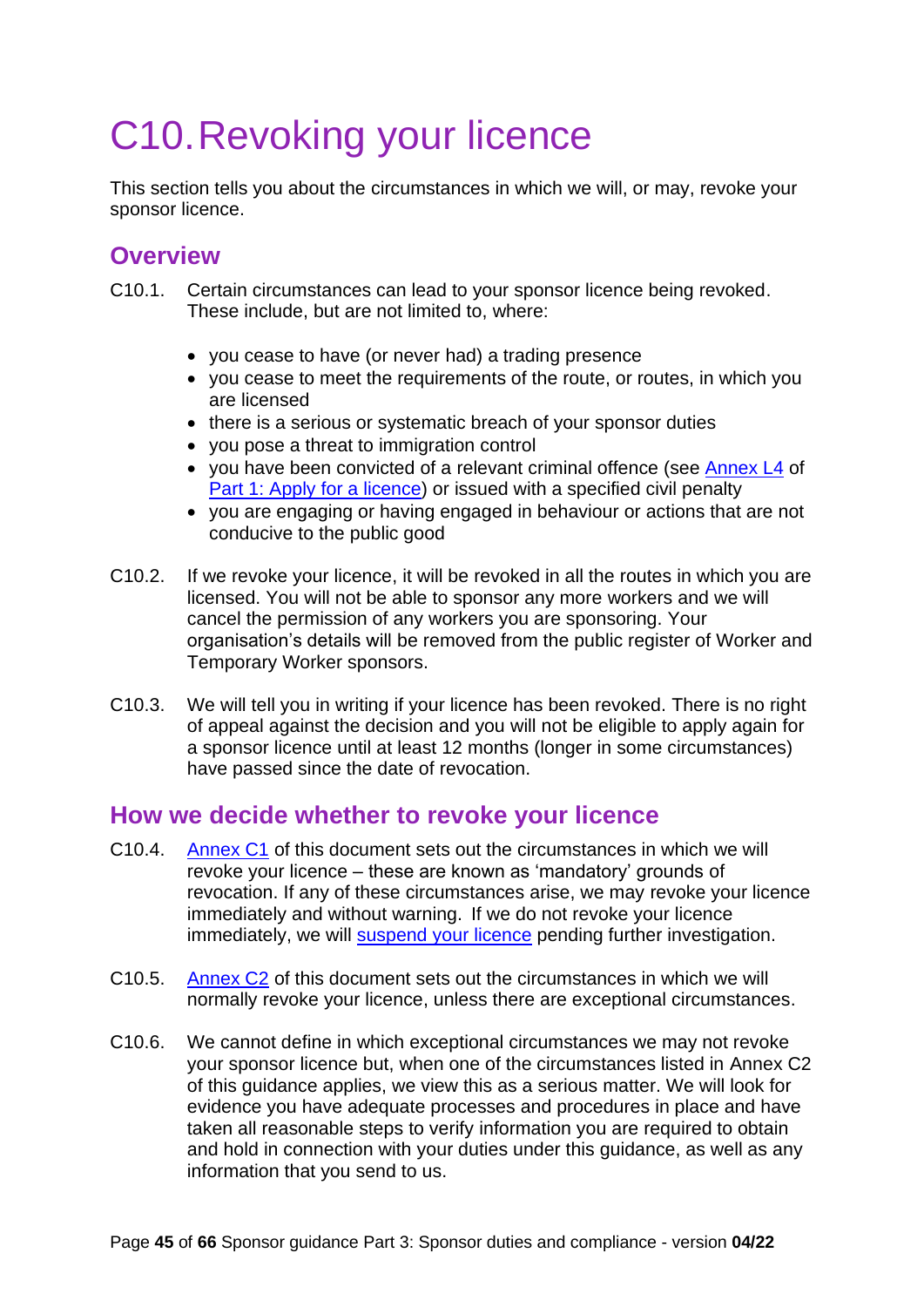- C10.7. [Annex C3](#page-58-1) of this document sets out the circumstances in which we may revoke your licence. Generally, we will not revoke your licence if only one of these circumstances arises, but we reserve the right to do so, depending on the gravity of the issue. The more of these circumstances that are present, the more likely it is that we will revoke your licence.
- C10.8. If any circumstances in Annex C2 or Annex C3 arise and we believe the evidence we have shows you are breaching your duties and/or pose a threat to immigration control, we will first [suspend your licence](#page-41-0) while we investigate further.
- C10.9. If any circumstances in Annex C2 or Annex C3 arise and we do not believe it is necessary to suspend your licence, we may first [downgrade it to a B](#page-36-0)[rating](#page-36-0) instead.

## <span id="page-45-0"></span>**How revocation affects your sponsored workers**

C10.10. If we revoke your licence, we will cancel (or shorten) the permission of any workers you are currently sponsoring on the Worker and Temporary Worker routes. The following table sets out the action we will take:

| <b>Situation</b>                                                                                                                                                                                                                                                   | <b>Action we will take</b>                                                                                                                                                                                                                                                                                                                                                                                                                                                                                                                                                        |
|--------------------------------------------------------------------------------------------------------------------------------------------------------------------------------------------------------------------------------------------------------------------|-----------------------------------------------------------------------------------------------------------------------------------------------------------------------------------------------------------------------------------------------------------------------------------------------------------------------------------------------------------------------------------------------------------------------------------------------------------------------------------------------------------------------------------------------------------------------------------|
| We believe the worker was actively<br>and knowingly involved (complicit) in<br>the reasons for the revocation of<br>your licence – for example, if the<br>worker agreed that you would<br>arrange a non-existent job for them<br>to enable them to come to the UK. | We will immediately cancel all of<br>their remaining permission, so that<br>they have none remaining.<br>This means that they will have to<br>leave the UK immediately or face<br>enforced removal.                                                                                                                                                                                                                                                                                                                                                                               |
| The worker was not actively or<br>knowingly involved (complicit) in the<br>reasons for revocation.                                                                                                                                                                 | We will normally shorten their<br>remaining permission to 60<br>calendar days.<br>We will not normally shorten the<br>worker's permission if, at the time<br>we consider cancellation action,<br>they have no more than 60<br>calendar days' permission<br>remaining.<br>In either case, the worker will have<br>to leave the UK or face enforced<br>removal if, at the end of the 60<br>calendar days (or by the time their<br>permission expires if it was not<br>shortened), they have not made an<br>application for permission to stay<br>on a route for which they qualify. |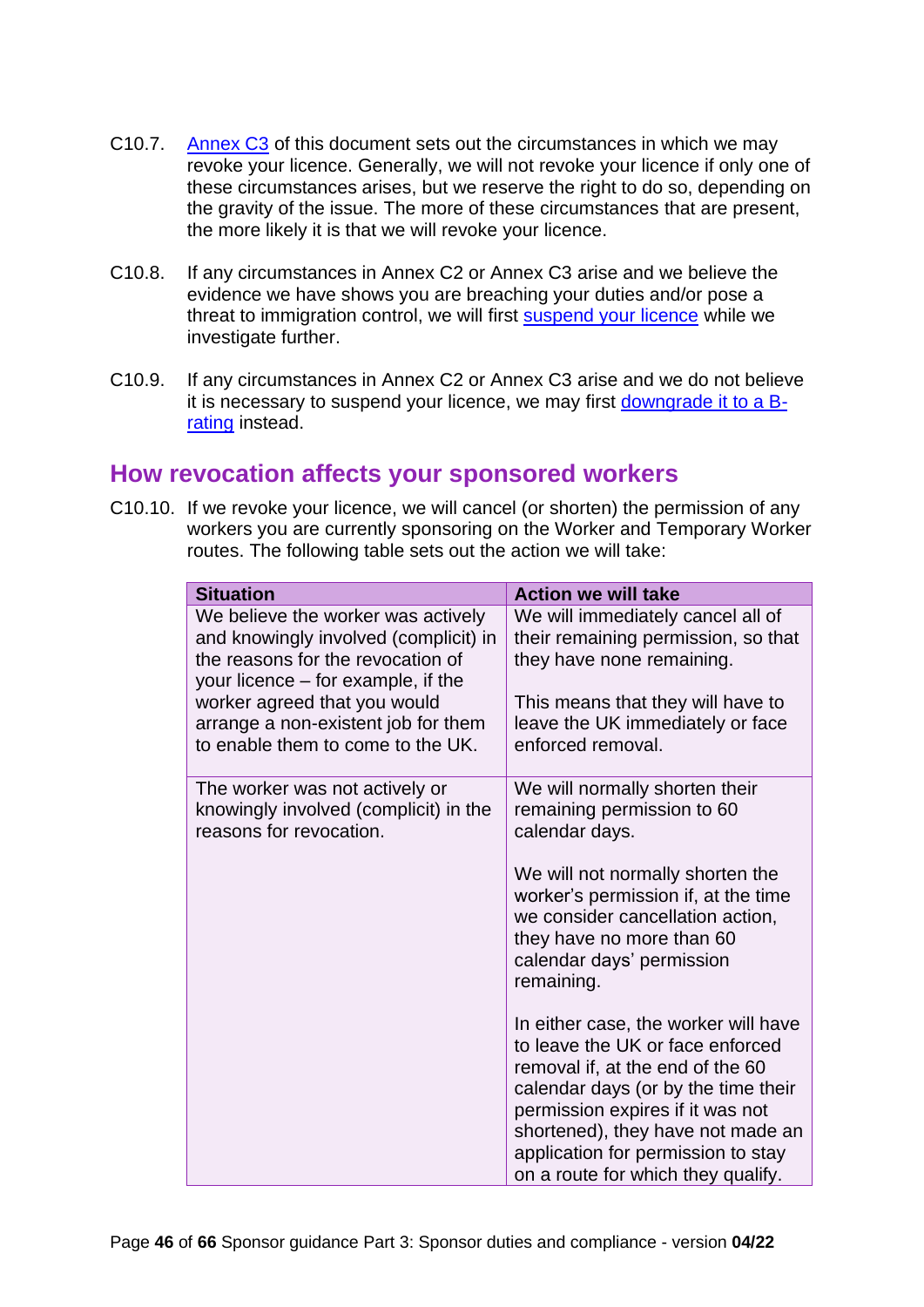- C10.11. We will take enforcement action against any sponsored worker who was granted permission under the Worker or Temporary Worker routes and remains in the UK after their permission has expired. This may result in the worker being detained and removed from the UK and any application they make to come to the UK within the next 10 years being refused.
- C10.12. If your licence is revoked, any Certificates of Sponsorship (CoS) you have assigned automatically become invalid. This means any application for entry clearance made on the basis of that CoS will automatically be refused.
- C10.13. Where a worker has already been granted entry clearance to the UK when we revoke your licence, and they have not yet travelled to the UK, their entry clearance will be cancelled under paragraph 9.28.1 in **Part 9 of the** [Immigration Rules.](https://www.gov.uk/guidance/immigration-rules/immigration-rules-part-9-grounds-for-refusal)
- C10.14. If your licence is suspended while we are considering an application for settlement (also known as indefinite leave to remain) from a worker you are sponsoring, we will not decide their application until the outcome of the suspension is decided (unless the application falls for refusal on other grounds).
- C10.15. We will notify all your sponsored workers of the revocation promptly, as it will affect their circumstances and they may wish to take action to address any resulting changes that will happen to their immigration status. We will not disclose to them any reasons why your licence has been revoked. If workers who have a live application do not vary the basis of their application (for example, to work for a different sponsor) before we make a decision, we will refuse it.

## <span id="page-46-0"></span>**Re-applying for your licence after it has been revoked**

- C10.16. Once your licence has been revoked, you cannot make a further application for a sponsor licence until at least 12 months have passed since the date we notified you of the revocation. This is known as a 'cooling-off' period and may be longer than 12 months in some circumstances (for example, where the revocation was due to certain civil penalties or criminal convictions). If you do make an application before the cooling-off period has passed, it will be refused. The only exception to this is if your licence was revoked in error. If this happens, we will contact you to arrange for it to be reinstated.
- C10.17. The cooling-off period also applies if you [surrender your licence](#page-30-0) while we were taking compliance action against you (but before we revoked your licence). In this case, the 12-month cooling-off period runs from the date we accepted your notification of surrender.
- C10.18. If you apply again after the cooling-off period, we will treat it the same as any other application. You will have to pay the correct fee and send in all relevant documents appropriate to the route in which you are applying. You must demonstrate you have addressed any reasons why your previous licence was revoked before you re-apply.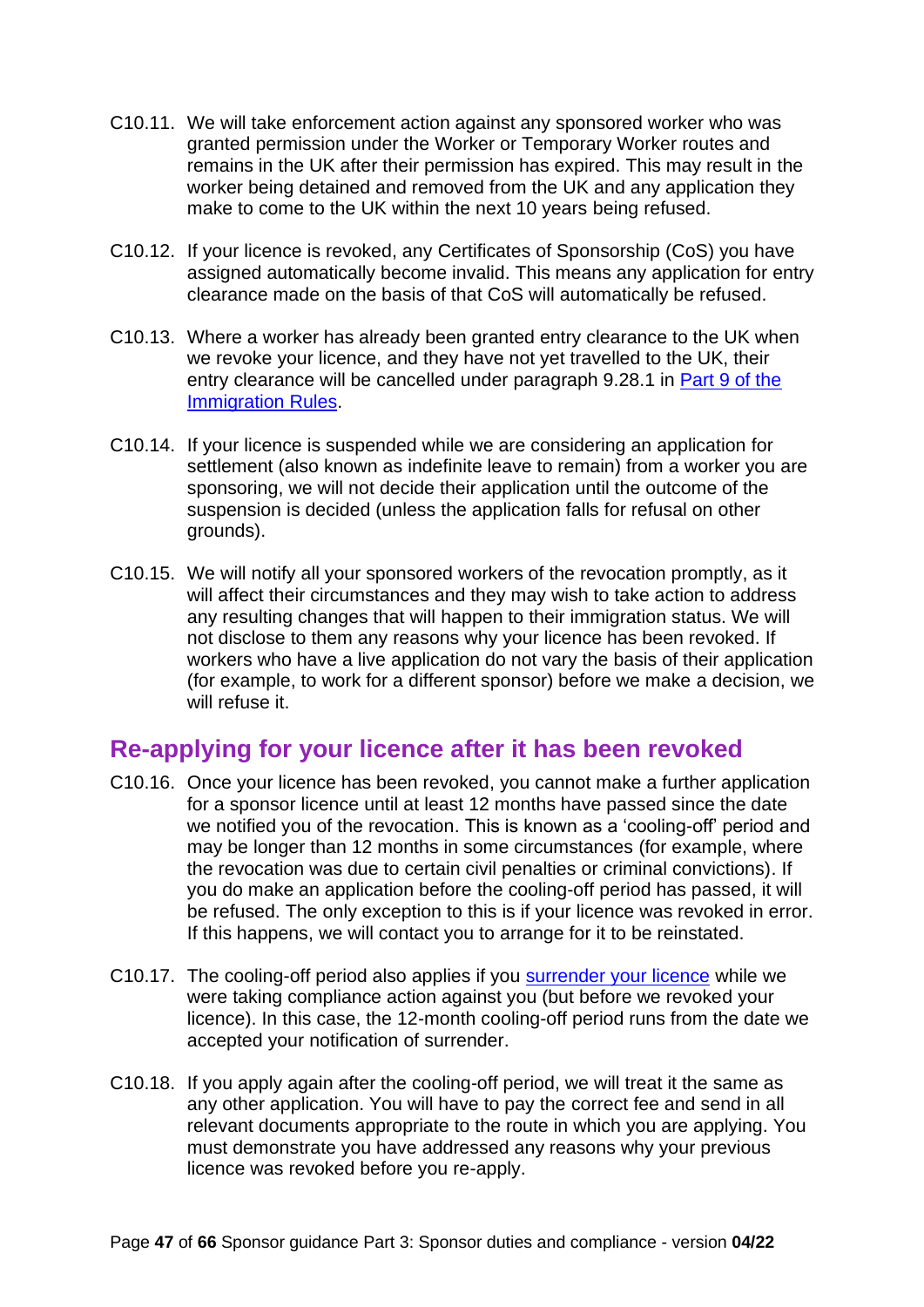<span id="page-47-0"></span>C10.19. For further information, see ['Cooling-off period'](https://www.gov.uk/government/publications/workers-and-temporary-workers-guidance-for-sponsors-part-1-apply-for-a-licence/workers-and-temporary-workers-guidance-for-sponsors-part-1-apply-for-a-licence-accessible-version#If-your-application-is-refused) in section L9 of Part 1: Apply [for a licence.](https://www.gov.uk/government/publications/workers-and-temporary-workers-guidance-for-sponsors-part-1-apply-for-a-licence)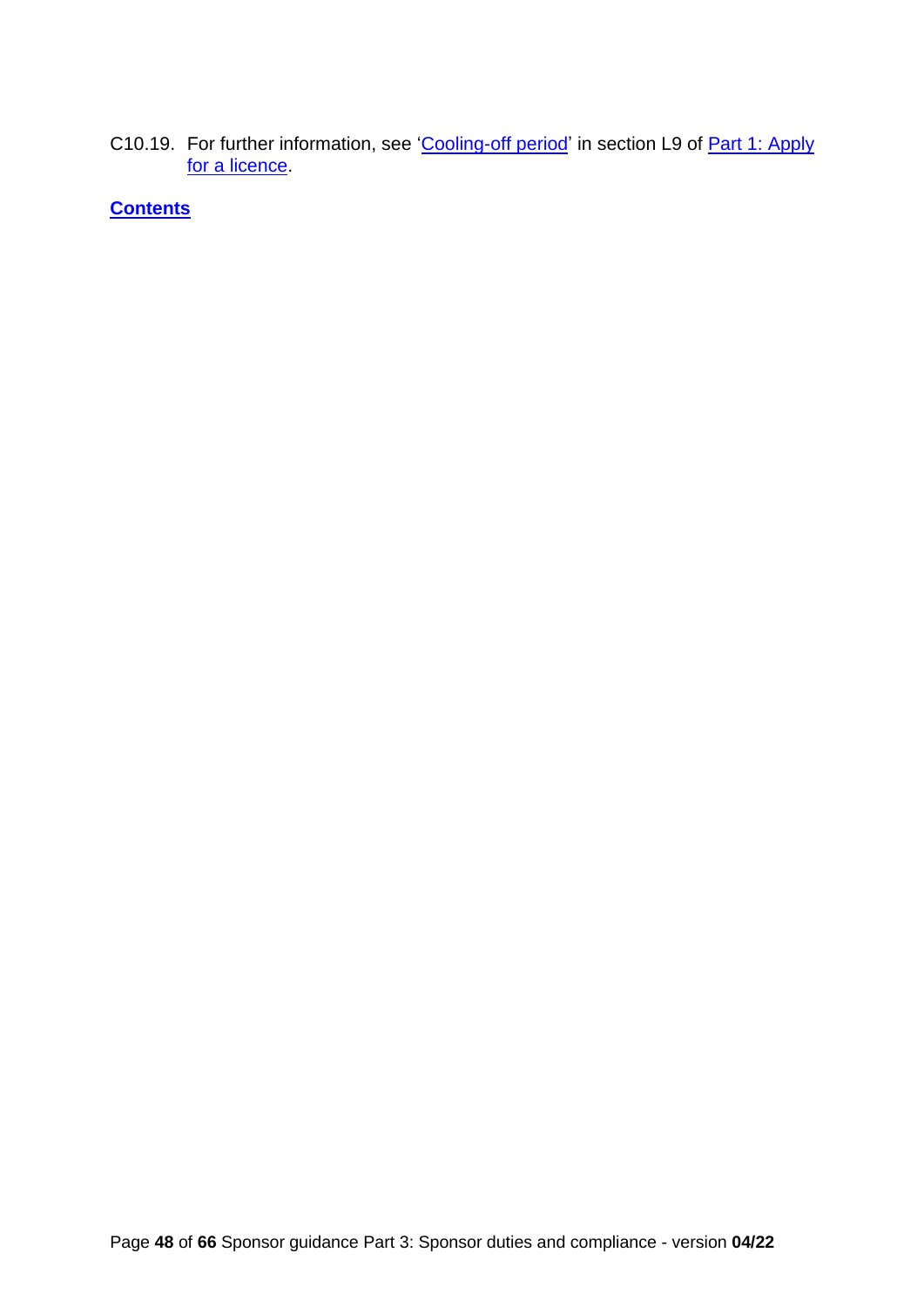## <span id="page-48-0"></span>Annex C1: circumstances in which we will revoke your licence

This annex sets out the circumstances in which we will revoke your sponsor licence. We may suspend your licence first while we consider the matter, but we reserve the right to revoke your licence immediately without suspending it. For further information, see [sections C9](#page-41-0) and [C10](#page-44-0) of this document.

Unless otherwise stated, 'you' or 'your' has the meaning given in the [Glossary](https://www.gov.uk/government/publications/workers-and-temporary-workers-guidance-for-sponsors-part-1-apply-for-a-licence/workers-and-temporary-workers-guidance-for-sponsors-part-1-apply-for-a-licence-accessible-version#glossary) in [Part](https://www.gov.uk/government/publications/workers-and-temporary-workers-guidance-for-sponsors-part-1-apply-for-a-licence)  [1: Apply for a licence.](https://www.gov.uk/government/publications/workers-and-temporary-workers-guidance-for-sponsors-part-1-apply-for-a-licence)

| <b>Reference</b> | <b>Circumstances</b>                                                                                                                                                                                                                                                    |
|------------------|-------------------------------------------------------------------------------------------------------------------------------------------------------------------------------------------------------------------------------------------------------------------------|
| a.               | We find, after your licence has been granted, you knowingly gave<br>false information on your sponsor licence application, or in support of<br>your sponsor licence application, and, had you given the correct<br>information, we would have refused your application. |
| b.               | You are convicted of, or we find you have an unspent conviction for,<br>a relevant offence listed in Annex L4 of Part 1: Apply for a licence.                                                                                                                           |
| C.               | You stop having (or we find you never had) a trading or an operating<br>presence in the UK. This could be for any reason, including, but not<br>limited to:                                                                                                             |
|                  | you sell your business (this includes circumstances where this<br>happens as a result of you becoming insolvent)<br>• you go into liquidation, or sequestration is awarded and you stop<br>trading as a result<br>• a court issues a bankruptcy order against you       |
|                  | • you stop trading for any other reason                                                                                                                                                                                                                                 |
| d.               | You stop being accredited by or registered with any accreditation or<br>regulatory body that you need to be accredited by or registered with<br>to get a licence or to otherwise trade legally in the UK.                                                               |
| е.               | You do not hold, or you stop holding appropriate planning permission<br>or Local Planning Authority consent to operate your type/class of<br>business at your trading address (where this is a Local Authority<br>requirement).                                         |
| f.               | You are a food business that is required to be approved or registered<br>by a relevant food authority and either you have never been<br>approved or registered, or you have, but that approval has been<br>withdrawn.                                                   |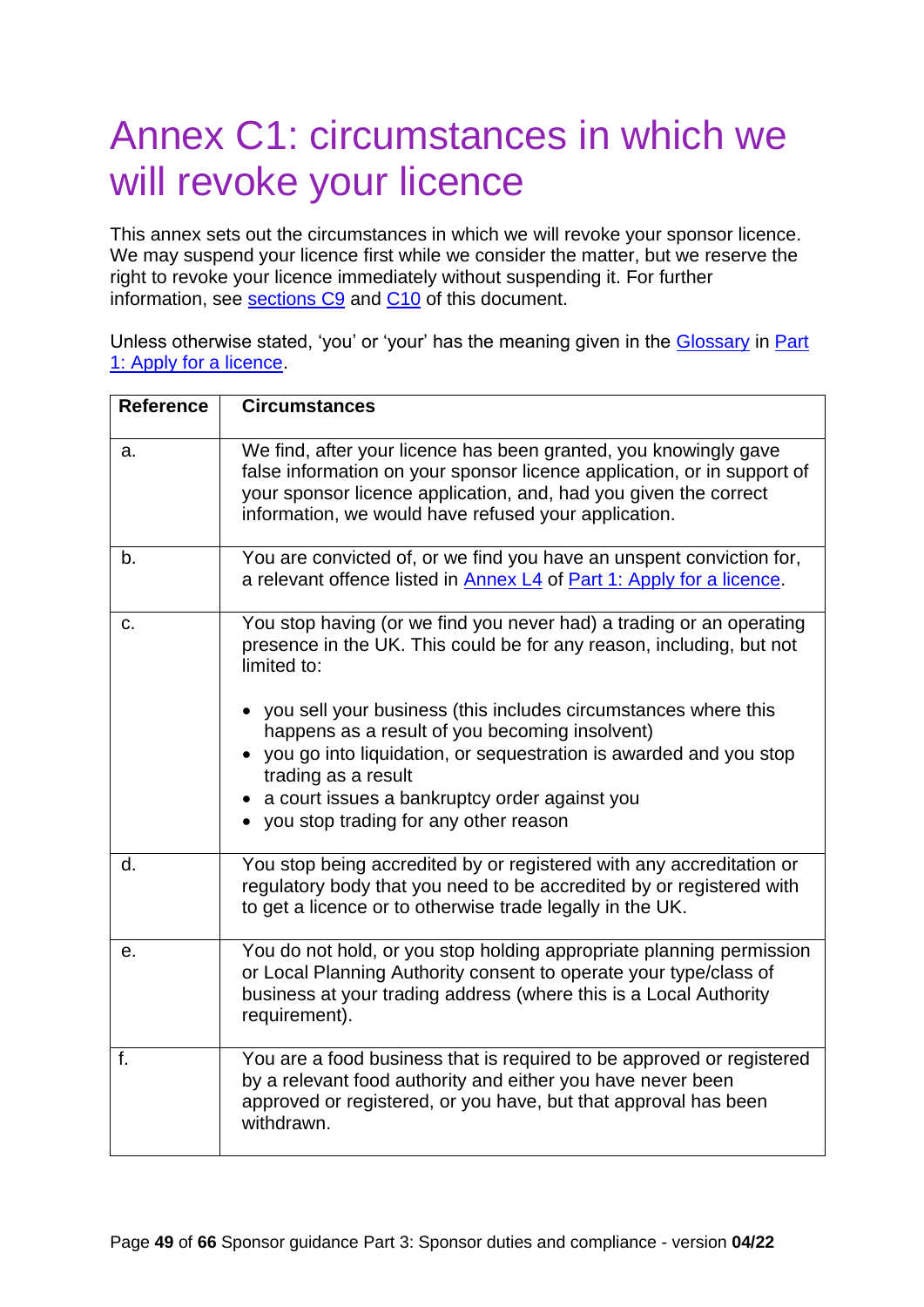| <b>Reference</b> | <b>Circumstances</b>                                                                                                                                                                                                                                                                                                                                                                                                                                                                                                                                    |
|------------------|---------------------------------------------------------------------------------------------------------------------------------------------------------------------------------------------------------------------------------------------------------------------------------------------------------------------------------------------------------------------------------------------------------------------------------------------------------------------------------------------------------------------------------------------------------|
| g.               | You are issued with a civil penalty or charge under any of the<br>following provisions and you are still liable once your objection and<br>appeal rights have been exhausted:                                                                                                                                                                                                                                                                                                                                                                           |
|                  | section 32 of the Immigration and Asylum Act 1999: carrying<br>clandestine entrants;<br>section 40 of the Immigration and Asylum Act 1999: carrying<br>passengers without proper documents; or<br>section 24 of the Counter-Terrorism and Security Act 2015, or the                                                                                                                                                                                                                                                                                     |
|                  | <b>Authority to Carry (Civil Penalties) Regulations 2015: bringing a</b><br>passenger to the UK in breach of an authority to carry scheme                                                                                                                                                                                                                                                                                                                                                                                                               |
|                  | Note: you will not be eligible to re-apply for your licence until at least 5<br>years has elapsed since you paid the relevant penalty or charge in full.                                                                                                                                                                                                                                                                                                                                                                                                |
| h.               | You:                                                                                                                                                                                                                                                                                                                                                                                                                                                                                                                                                    |
|                  | have been issued with 2 or more civil penalties for employing<br>$\bullet$<br>illegal workers under either:                                                                                                                                                                                                                                                                                                                                                                                                                                             |
|                  | o section 15 of the Immigration, Asylum and Nationality Act<br>2006, or                                                                                                                                                                                                                                                                                                                                                                                                                                                                                 |
|                  | o regulation 11 of the Accession of Croatia (Immigration and<br><b>Worker Authorisation) Regulations 2013; and</b>                                                                                                                                                                                                                                                                                                                                                                                                                                      |
|                  | remain liable for the penalties once your objection and appeal<br>rights have been exhausted; and                                                                                                                                                                                                                                                                                                                                                                                                                                                       |
|                  | the civil penalty for at least one of those workers remains at the<br>maximum amount once your objection and appeal rights have<br>been exhausted                                                                                                                                                                                                                                                                                                                                                                                                       |
|                  | Note: you will not be eligible to re-apply for your licence until at least<br>12 months has elapsed since you paid the civil penalties in full.                                                                                                                                                                                                                                                                                                                                                                                                         |
| i.               | Two or more civil penalties have been issued to an owner, a director<br>or an Authorising Officer of your organisation (either individually or<br>collectively) under section 23 or section 25 of the Immigration Act<br>2014 for authorising occupation of premises under a residential<br>tenancy agreement by an adult who is disqualified, because of their<br>immigration status, and that person is (or those persons are, as the<br>case may be) still liable for those penalties once their objection and<br>appeal rights have been exhausted. |
|                  | Note: you will not be eligible to re-apply for your licence until at least<br>12 months has elapsed since those civil penalties are paid in full.                                                                                                                                                                                                                                                                                                                                                                                                       |
| j.               | You are issued with a civil penalty for employing an illegal worker for<br>a first breach, where the civil penalty is below the maximum amount,<br>and either:                                                                                                                                                                                                                                                                                                                                                                                          |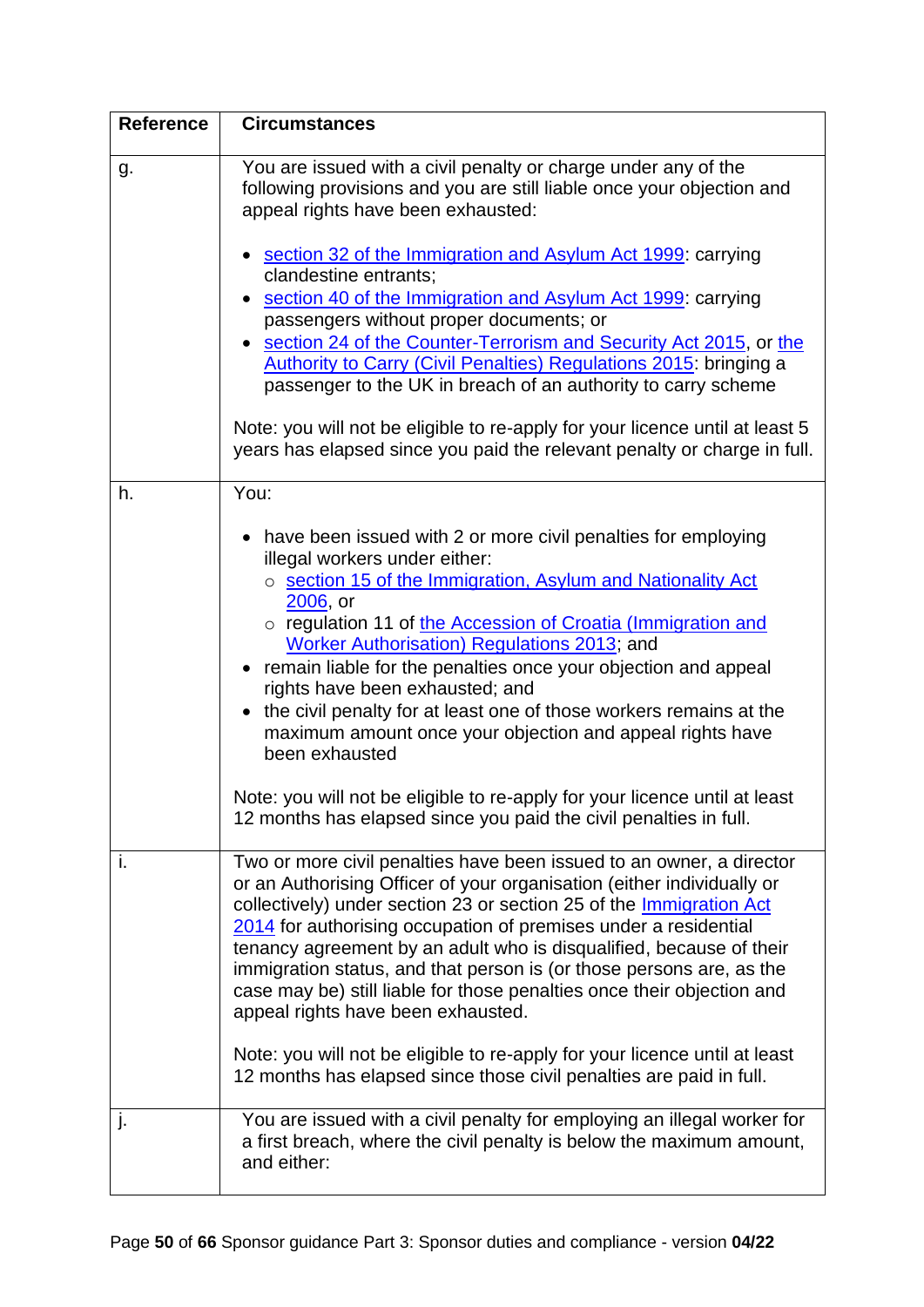| <b>Reference</b> | <b>Circumstances</b>                                                                                                                                                                                                                                                                                                                                                                                                                                                                                                                                                                                                                                                                                                                                                        |
|------------------|-----------------------------------------------------------------------------------------------------------------------------------------------------------------------------------------------------------------------------------------------------------------------------------------------------------------------------------------------------------------------------------------------------------------------------------------------------------------------------------------------------------------------------------------------------------------------------------------------------------------------------------------------------------------------------------------------------------------------------------------------------------------------------|
|                  | • you failed to pay the civil penalty in full or set up a payment<br>instalment plan within 29 days of the date that:<br>$\circ$ you were notified of liability for a civil penalty (if you did not<br>object to the civil penalty)<br>$\circ$ your initial objection was rejected (if you did not subsequently<br>appeal); or<br>o your appeal is dismissed; or<br>you set up a payment instalment plan with us, but you default on<br>that plan<br>Note: you will not be eligible to re-apply for your licence until at least<br>12 months has elapsed since you paid the civil penalty in full.                                                                                                                                                                          |
| k.               | An owner, a director or an Authorising Officer of your organisation is<br>issued with a civil penalty for authorising occupation of premises<br>under a residential tenancy agreement by an adult who is<br>disqualified, because of their immigration status for a first<br>contravention, and either:<br>• they failed to pay the civil penalty in full or set up a payment<br>instalment plan within 29 days of the date that:<br>$\circ$ they were notified of liability for a civil penalty (if they did not<br>object to the civil penalty)<br>$\circ$ their initial objection was rejected (if they did not<br>subsequently appeal); or<br>$\circ$ their appeal was dismissed; or<br>they set up a payment instalment plan with us, but they default on<br>that plan |
| I.               | You have been B-rated and have not met one or more of the<br>requirements of your action plan within the specified period.                                                                                                                                                                                                                                                                                                                                                                                                                                                                                                                                                                                                                                                  |
| m.               | You have been B-rated twice during the validity period of your licence<br>and we would have downgraded you to a B-rating again, were it not<br>for our policy that you cannot be B-rated more than twice during the<br>validity period of your licence.                                                                                                                                                                                                                                                                                                                                                                                                                                                                                                                     |
| n.               | You have been downgraded to, or given, a B-rating and have failed to<br>pay the action plan fee within 10 working days, unless this is due to<br>circumstances beyond your control.                                                                                                                                                                                                                                                                                                                                                                                                                                                                                                                                                                                         |
| 0.               | Subject to the exception below, a sponsorship management system<br>(SMS) user you have appointed assigns their own Certificate of<br>Sponsorship (CoS) or assigns a CoS to a close relative or partner. By<br>'close relative or partner', we mean:<br>a spouse or civil partner                                                                                                                                                                                                                                                                                                                                                                                                                                                                                            |
|                  |                                                                                                                                                                                                                                                                                                                                                                                                                                                                                                                                                                                                                                                                                                                                                                             |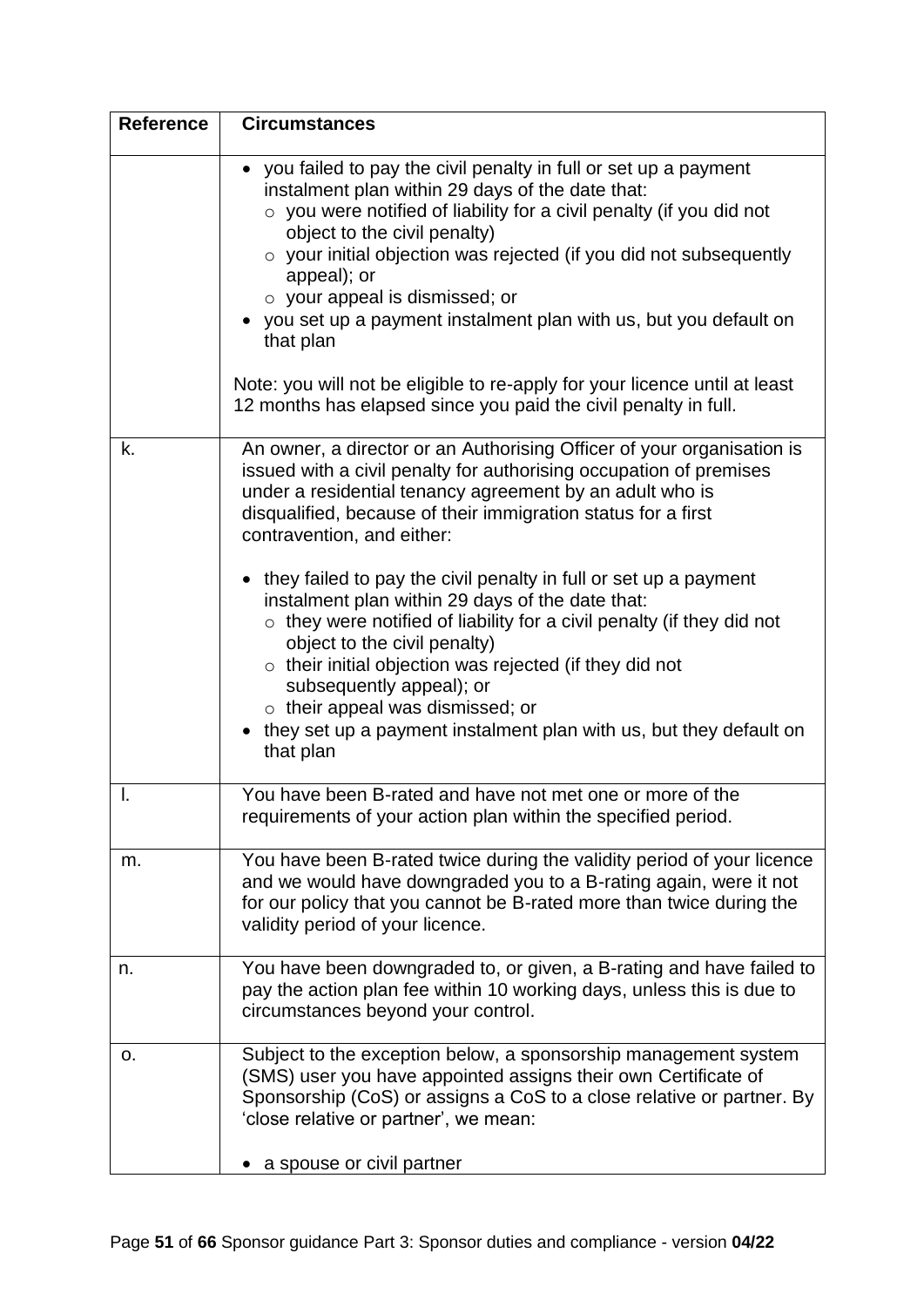| <b>Reference</b> | <b>Circumstances</b>                                                                                                                                                                                                                                                                                                                                                                                                                                                                                                                                                                            |
|------------------|-------------------------------------------------------------------------------------------------------------------------------------------------------------------------------------------------------------------------------------------------------------------------------------------------------------------------------------------------------------------------------------------------------------------------------------------------------------------------------------------------------------------------------------------------------------------------------------------------|
|                  | • an unmarried partner<br>a parent or step-parent<br>a son or step-son<br>a daughter or step-daughter<br>a brother, step-brother or half-brother<br>a sister, step-sister or half-sister<br>a nephew, niece, cousin<br>an aunt or uncle<br>a father-in-law, mother-in-law, brother-in-law, sister-in-law, son-in-<br>law or daughter-in-law                                                                                                                                                                                                                                                     |
|                  | The only exception to this is where you are licensed on the UK<br>Expansion Worker route and have a Provisional rating, in which case<br>the Authorising Officer (who must also be the Level 1 User) can<br>assign their own CoS.                                                                                                                                                                                                                                                                                                                                                               |
| p.               | You are a B-rated sponsor and we granted you a CoS specifically to<br>extend an existing sponsored worker's permission to stay, but you<br>use that CoS to sponsor a new worker instead.                                                                                                                                                                                                                                                                                                                                                                                                        |
| q.               | You use a CoS to fill a vacancy other than the one specified on the<br>CoS you assign for that role, unless the change is permitted by the<br>Immigration Rules or this guidance and you have notified us of the<br>change – see section S9 of Part 2: Sponsor a worker for further<br>information on change of employment applications.                                                                                                                                                                                                                                                        |
| r.               | You give false information in any application for, or request to assign,<br>a CoS, or a request to renew your annual allocation of CoS.                                                                                                                                                                                                                                                                                                                                                                                                                                                         |
| S.               | The role undertaken by a worker you have sponsored does not match<br>one or both of the following:<br>the occupation code stated on the CoS you assigned to them<br>the job description on the CoS you assigned to them                                                                                                                                                                                                                                                                                                                                                                         |
| t.               | You assign a CoS to a worker and on that CoS, or in the application<br>for that CoS (if it is, or was, a Skilled Worker Defined CoS or a Tier 2<br>(General) restricted CoS) you stated any of the following:<br>you had carried out a resident labour market test (where this is, or<br>was, a requirement of the route in which you are, or were,<br>sponsoring the worker) and either you did not carry out the test, or<br>the test you carried out did not meet the requirements set out in<br>this guidance<br>the job was exempt from the resident labour market test, but it was<br>not |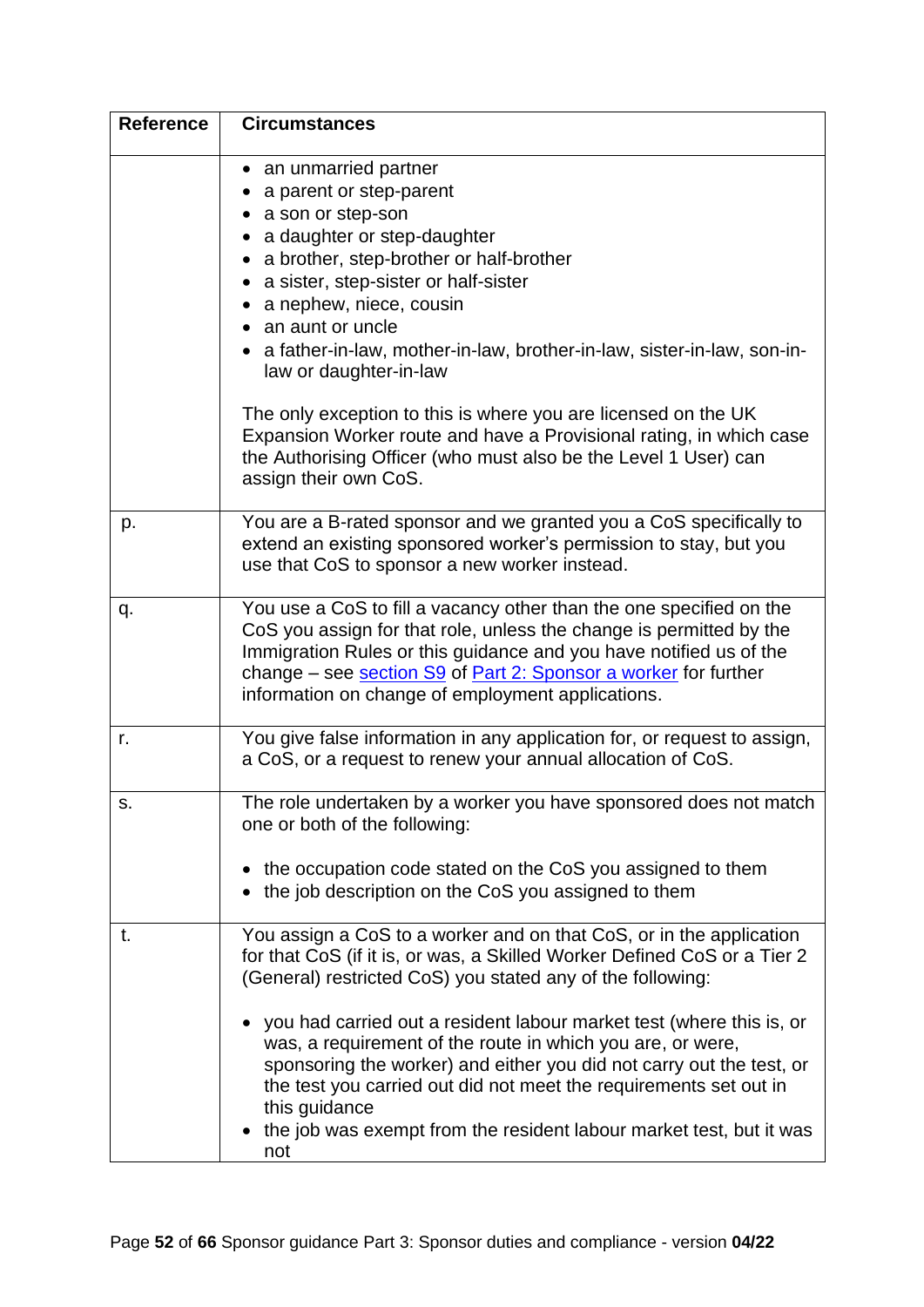| <b>Reference</b> | <b>Circumstances</b>                                                                                                                                                                                                                                                                                                                                                                                                         |
|------------------|------------------------------------------------------------------------------------------------------------------------------------------------------------------------------------------------------------------------------------------------------------------------------------------------------------------------------------------------------------------------------------------------------------------------------|
|                  | • you had complied with the creative codes of practice (where<br>required), but you did not                                                                                                                                                                                                                                                                                                                                  |
|                  | the vacancy was in an occupation listed in Appendix Shortage<br>Occupation List (or its predecessor, Appendix K) to the                                                                                                                                                                                                                                                                                                      |
|                  | Immigration Rules, when it was not<br>the job is on the shortage occupation list for a specific country of                                                                                                                                                                                                                                                                                                                   |
|                  | the UK and the job is not based in that country                                                                                                                                                                                                                                                                                                                                                                              |
| u.               | You fail to assign a new CoS, and where required, fail to properly<br>carry out a resident labour market test or comply with a code of<br>practice, to any worker who needs to make a change of employment<br>application. (See section S9 of Part 2: Sponsor a worker for guidance<br>on when a change of employment application is needed.)                                                                                |
| ν.               | Where you were required by this guidance, or the Tier 2 and 5<br>sponsor guidance previously in force, to carry out a resident labour<br>market test for the job, or otherwise take into account the needs of<br>the resident labour market, you assign a CoS to a migrant worker<br>instead of employing a suitably qualified settled worker for the role<br>(unless an exception to that requirement applies, or applied). |
| w.               | You employ a worker in a job that does not meet the skill-level<br>requirement for the route as set out in the sponsor guidance.                                                                                                                                                                                                                                                                                             |
| Х.               | You are, or you are acting as, an employment agency or business<br>and you have supplied a worker you are sponsoring to a third party<br>as labour.                                                                                                                                                                                                                                                                          |
| у.               | You are an employment agency or employment business and we<br>grant a sponsor licence to you on this basis, but later find a worker<br>you are sponsoring has been supplied to a third party as labour.                                                                                                                                                                                                                      |
| z.               | We have reasonable grounds to believe the role for which you have<br>assigned a CoS is not genuine – for example, because it:<br>does not exist                                                                                                                                                                                                                                                                              |
|                  | • is a sham (including but not limited to where the CoS contains an<br>exaggerated or incorrect job description to deliberately make it<br>appear to meet the requirements of the route you assigned it under<br>when it does not); or<br>has been created mainly so the worker can apply for entry<br>clearance or permission to stay                                                                                       |
| aa.              | You pay a sponsored worker less than you said you would on the<br>worker's CoS, and:                                                                                                                                                                                                                                                                                                                                         |
|                  | you have not notified us of the change in salary; or                                                                                                                                                                                                                                                                                                                                                                         |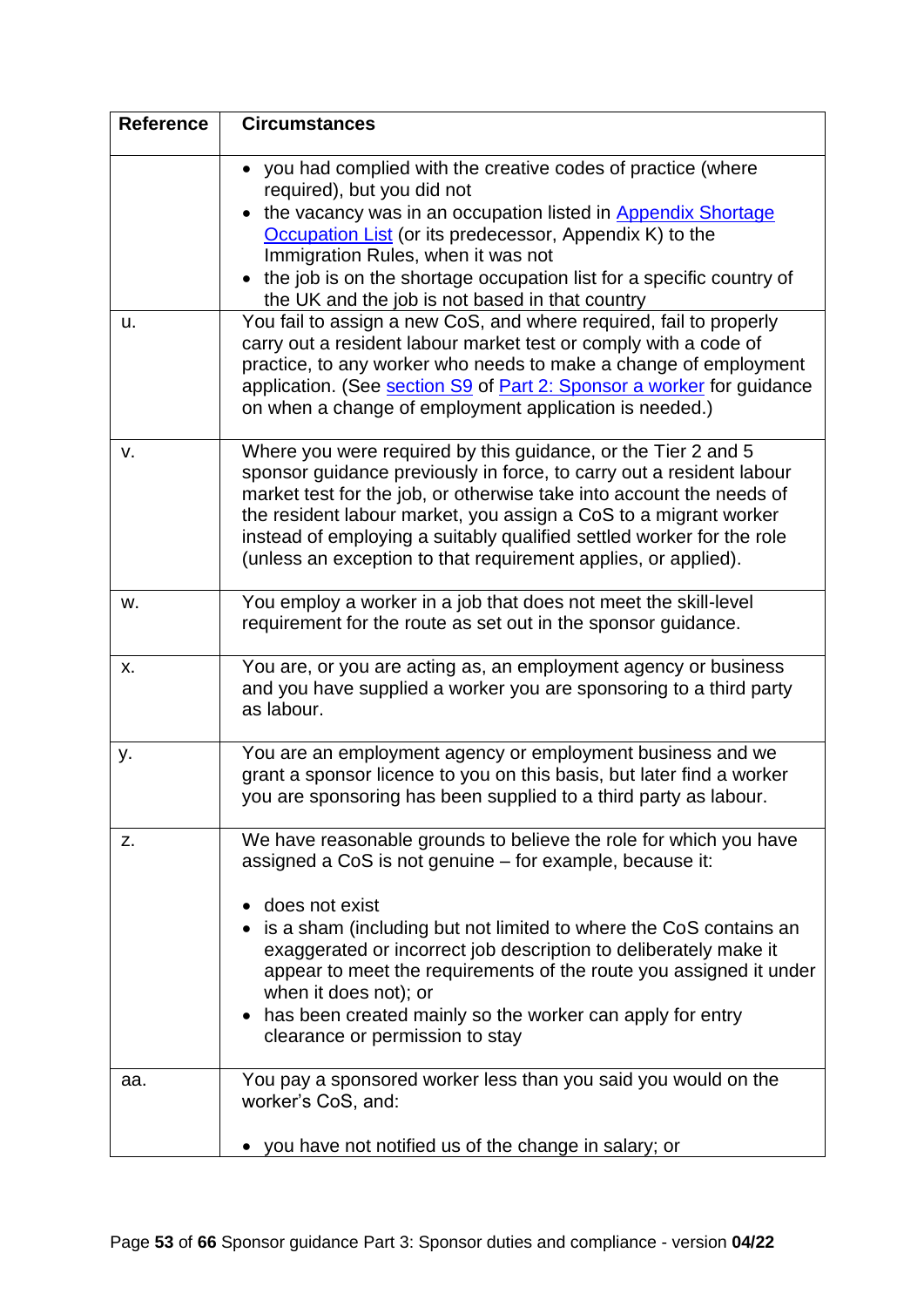| <b>Reference</b> | <b>Circumstances</b>                                                                                                                                                                                                                                                                                                                                                       |
|------------------|----------------------------------------------------------------------------------------------------------------------------------------------------------------------------------------------------------------------------------------------------------------------------------------------------------------------------------------------------------------------------|
|                  | • the reduction is not otherwise permitted by the <b>Immigration Rules</b><br>or the Workers and Temporary Workers: guidance for sponsors                                                                                                                                                                                                                                  |
| bb.              | We are satisfied on the balance of probabilities that you have<br>artificially inflated the salary of a worker to enable them to obtain<br>settlement (indefinite leave to remain).                                                                                                                                                                                        |
| CC.              | You fail to meet one or more the requirements set out in the<br>'Safeguarding children' section of Part 1: Apply for a licence.                                                                                                                                                                                                                                            |
| dd.              | You sponsor, or have sponsored, a worker on the Global Business<br>Mobility - Service Supplier route (or as a as a contractual service<br>supplier or an independent professional on the International<br>Agreement route under the rules in force before 11 April 2022), or on<br>the Global Business Mobility - Secondment Worker route, to service<br>a contract which: |
|                  | you have not told us about<br>• you have told us about, but we have not yet confirmed that you<br>can assign a CoS in connection with that contract; or<br>we have told you does not meet the requirements set for<br>sponsoring Service Suppliers or Secondment Workers, as set out<br>in the document 'Sponsor a Global Business Mobility worker'.                       |
| ee.              | Where it was a requirement at the time you assigned a CoS, you<br>stated you would employ a worker in a shortage occupation listed in<br>Appendix K to the Immigration Rules then in force, but you did not<br>meet one or more of the sponsor criteria under those provisions.                                                                                            |
| ff.              | You have assigned a CoS to a sportsperson or coach on the<br>International Sportsperson route, T2 Sportsperson route or the<br>sporting provisions of the T5 (Temporary Worker) Creative or<br>Sporting Worker route without having a current endorsement from the<br>appropriate sports governing body.                                                                   |
| gg.              | You pay any worker sponsored on the Charity Worker route more<br>than reasonable expenses as defined in section 44 of the National<br>Minimum Wage Act 1998 (as amended from time to time).                                                                                                                                                                                |
| hh.              | You are sponsoring workers on the Seasonal Worker route and<br>within any 12-month period:                                                                                                                                                                                                                                                                                 |
|                  | fewer than 95 percent of your sponsored workers are granted entry<br>clearance (a visa);<br>3 percent or more of your sponsored workers who obtain a visa fail<br>to arrive at their place of employment; or<br>fewer than 97 percent of your sponsored workers who obtain a<br>visa return overseas at the end of their stay                                              |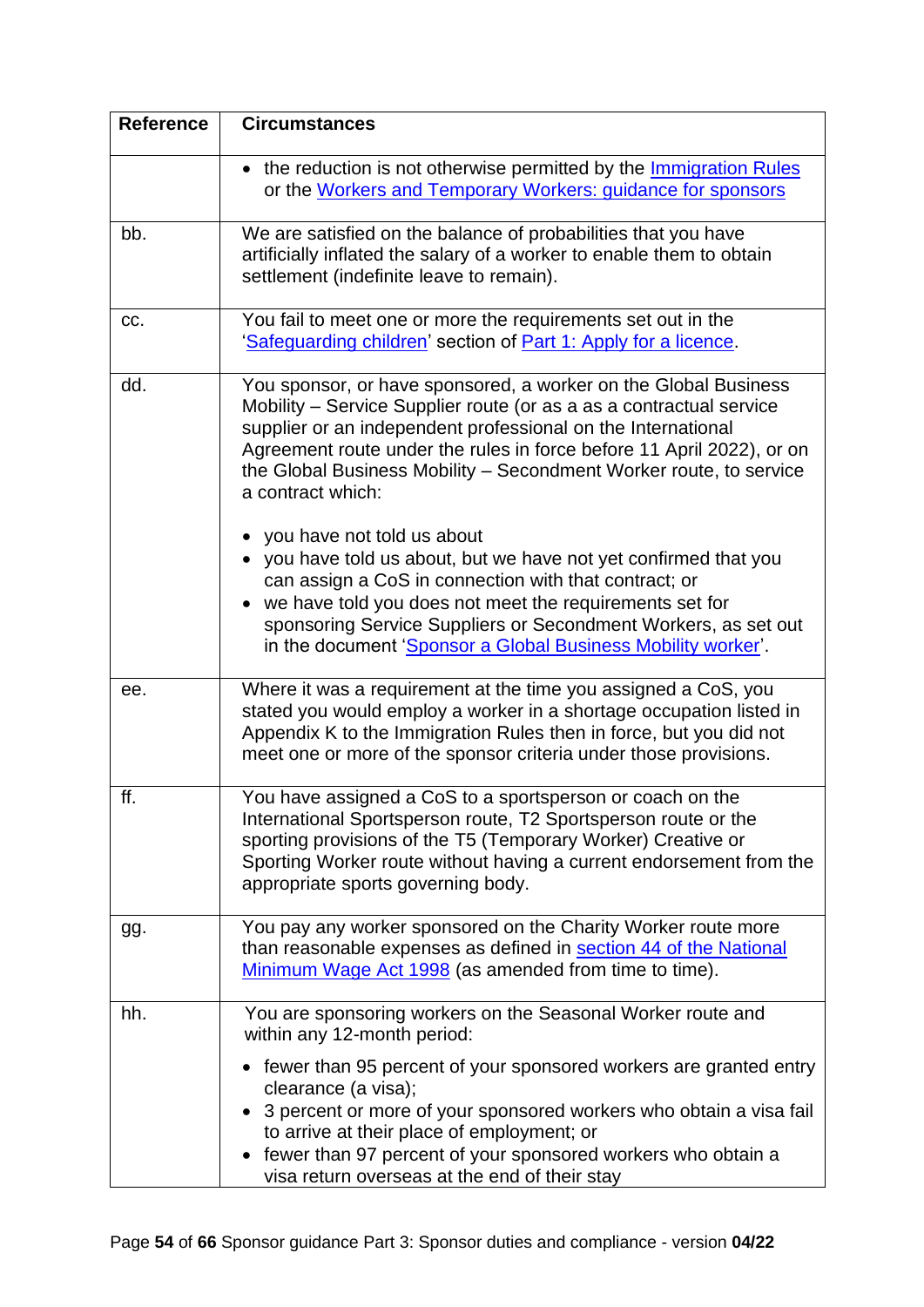<span id="page-54-0"></span>

| <b>Reference</b> | <b>Circumstances</b>                                                                                                                                                                                                                                                                                                                                                                                                                                                                                                                                                                                             |
|------------------|------------------------------------------------------------------------------------------------------------------------------------------------------------------------------------------------------------------------------------------------------------------------------------------------------------------------------------------------------------------------------------------------------------------------------------------------------------------------------------------------------------------------------------------------------------------------------------------------------------------|
| ii.              | You hold a licence for the Seasonal Worker route and the<br>government department that supported your sponsor licence<br>application withdraws its endorsement.                                                                                                                                                                                                                                                                                                                                                                                                                                                  |
| jj.              | You hold a licence for the Seasonal Worker route and you allow your<br>sponsored workers to fill job roles that are not:                                                                                                                                                                                                                                                                                                                                                                                                                                                                                         |
|                  | seasonal roles in the horticultural sector (where the worker was<br>assigned a Certificate of Sponsorship to work in that sector)<br>haulage driving involving transportation of food goods (where the<br>worker was assigned a Certificate of Sponsorship to work in that<br>sector between 11 October 2021 and 28 February 2022)<br>• specified pork butchery work (where the worker was assigned a<br>Certificate of Sponsorship to work in that sector between 1<br>November 2021 and 31 December 2021)<br>For further information on eligible employment on this route, see<br>'Sponsor a Seasonal Worker'. |
| kk.              | You hold a licence for the Seasonal Worker route and your licensing<br>by the Gangmasters and Labour Abuse Authority is revoked.                                                                                                                                                                                                                                                                                                                                                                                                                                                                                 |
| II.              | You hold a licence for the Seasonal Worker route and you charge<br>your sponsored workers fees in excess of those to cover the<br>administration of the scheme.                                                                                                                                                                                                                                                                                                                                                                                                                                                  |
| mm.              | You hold a licence for the Seasonal Worker route and you use it to<br>source your own labour needs.                                                                                                                                                                                                                                                                                                                                                                                                                                                                                                              |
| nn.              | You hold a licence for the Seasonal Worker route and place workers<br>at an employment business or agency.                                                                                                                                                                                                                                                                                                                                                                                                                                                                                                       |
| OO.              | You are licensed on the Government Authorised Exchange route and<br>the government department that supported your sponsor licence<br>application withdraws its endorsement.                                                                                                                                                                                                                                                                                                                                                                                                                                      |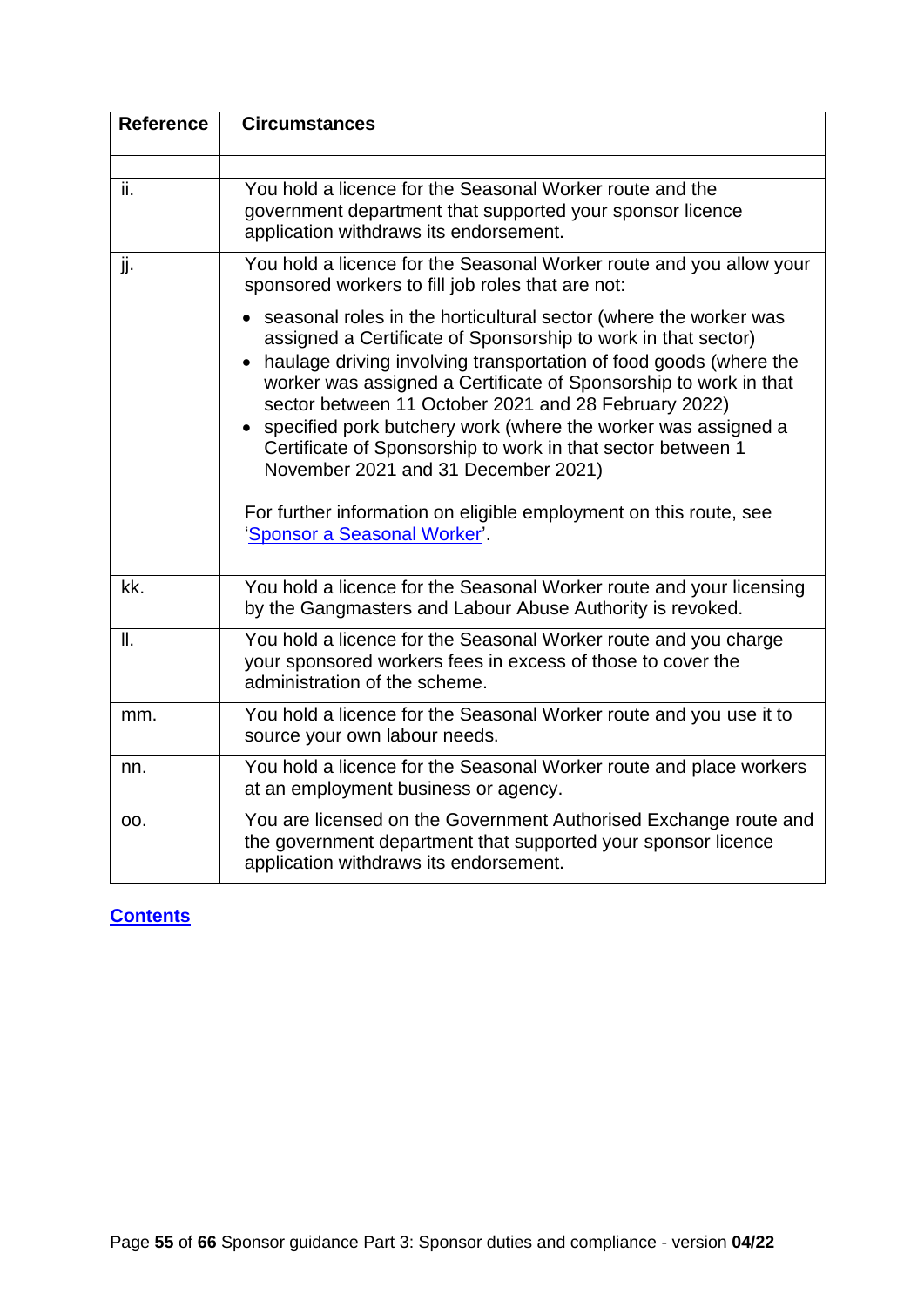## <span id="page-55-0"></span>Annex C2: circumstances in which we will normally revoke your licence

This annex lists the circumstances in which we will normally revoke your sponsor licence. We may downgrade or suspend your licence first while we consider the matter, but we reserve the right to revoke your licence immediately without downgrading or suspending it. For further information, see sections [C8,](#page-36-0) [C9](#page-41-0) and [C10](#page-44-0) of this document.

Unless otherwise stated, 'you' or 'your' has the meaning given in the [Glossary](https://www.gov.uk/government/publications/workers-and-temporary-workers-guidance-for-sponsors-part-1-apply-for-a-licence/workers-and-temporary-workers-guidance-for-sponsors-part-1-apply-for-a-licence-accessible-version#glossary) in [Part](https://www.gov.uk/government/publications/workers-and-temporary-workers-guidance-for-sponsors-part-1-apply-for-a-licence)  [1: Apply for a licence.](https://www.gov.uk/government/publications/workers-and-temporary-workers-guidance-for-sponsors-part-1-apply-for-a-licence)

| <b>Reference</b> | <b>Circumstance</b>                                                                                                                                                         |
|------------------|-----------------------------------------------------------------------------------------------------------------------------------------------------------------------------|
| a.               | You fail to comply with any of your sponsor duties set out in section<br>C1 of this document.                                                                               |
| b.               | As a result of information available to us, we are not satisfied you are<br>using a process or procedure necessary to fully comply with your<br>sponsor duties.             |
| C.               | You:                                                                                                                                                                        |
|                  | have been issued with two or more civil penalties during the<br>validity period of your licence for employing an illegal worker under<br>either:                            |
|                  | o section 15 of the Immigration, Asylum and Nationality Act<br>2006, or                                                                                                     |
|                  | o regulation 11 of the Accession of Croatia (Immigration and<br><b>Worker Authorisation) Regulations 2013; and</b>                                                          |
|                  | remain liable for the penalty once your objection and appeal rights<br>have been exhausted                                                                                  |
|                  | Note: if we revoke your licence, you will not be eligible to re-apply for<br>your licence until at least 12 months has elapsed since you paid the<br>civil penalty in full. |
| d.               | You are employing a worker (whether sponsored or not) who is<br>subject to immigration control and that person either:                                                      |
|                  | • does not have permission to enter or stay in the UK; or                                                                                                                   |
|                  | they are working in breach of the conditions of their permission<br>(leave) and you could reasonably have been aware of this breach                                         |
|                  | We will also refer your case to the relevant Home Office team to<br>consider issuing you with a civil penalty.                                                              |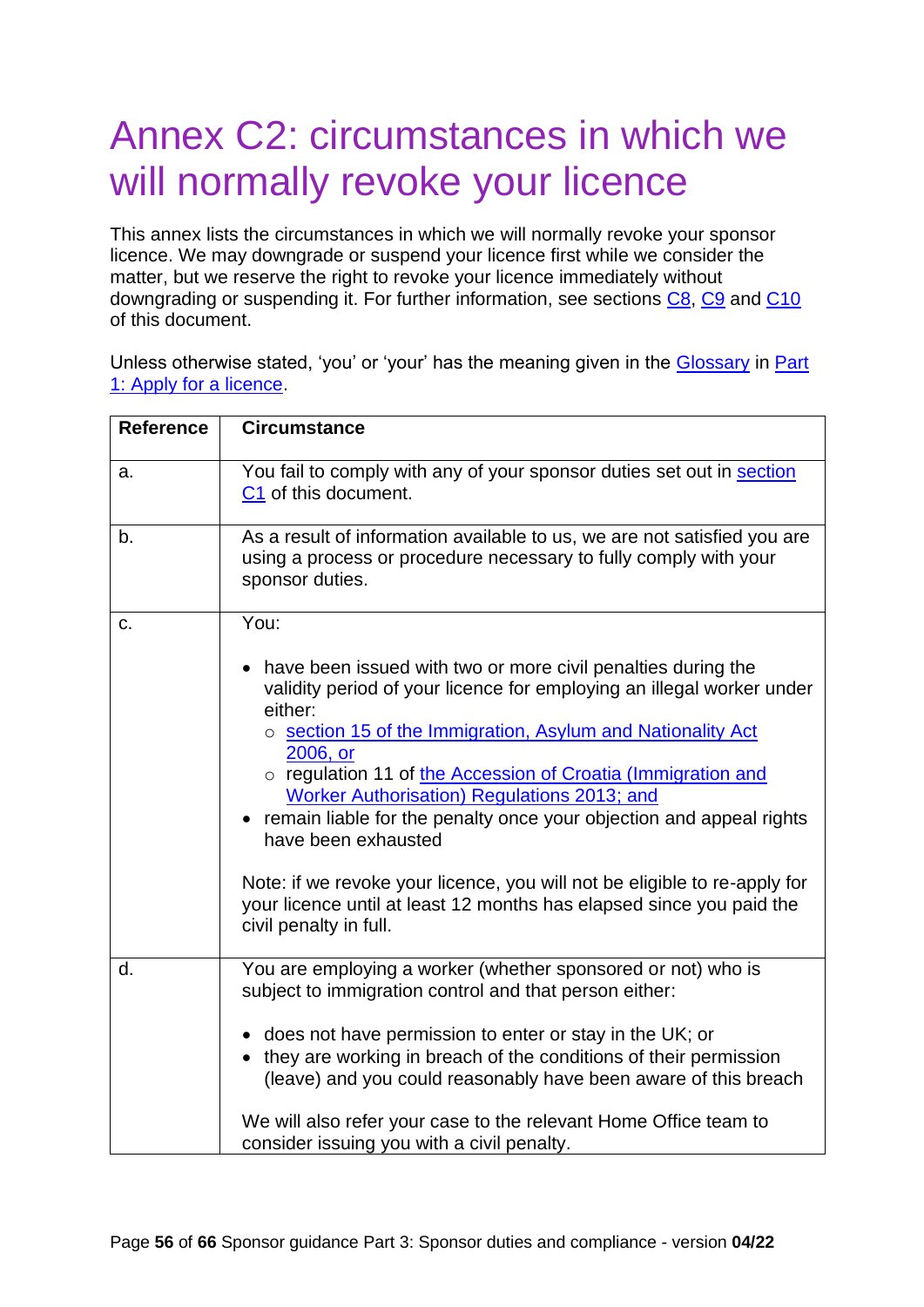| <b>Reference</b> | <b>Circumstance</b>                                                                                                                                                                                                                                                                                          |
|------------------|--------------------------------------------------------------------------------------------------------------------------------------------------------------------------------------------------------------------------------------------------------------------------------------------------------------|
| е.               | You fail to co-operate with a compliance visit, or delay compliance<br>activity.                                                                                                                                                                                                                             |
| f.               | You have provided a false statement or false information, or have not<br>provided, when required, information that you held, to us or any other<br>Government Department.                                                                                                                                    |
| g.               | You fail to provide a document listed in Appendix D of the sponsor<br>guidance or evidence you are required to keep for shortage<br>occupations listed in Appendix Shortage Occupation List (or its<br>predecessor, Appendix K) to the Immigration Rules, when requested<br>within the specified time limit. |
| h.               | You do not supply when asked and within the specified time limit, any<br>document we request to support any change you have reported via<br>the SMS or the sponsor Change of circumstances form.                                                                                                             |
| i.               | You have previously been named as 'Key Personnel' at any sponsor<br>organisation whose sponsor licence (of any type) has been revoked<br>within the last 12 months - see Checks we make on your personnel<br>below this table.                                                                               |
| j.               | Any person who falls under the general definition of 'you' is legally<br>prohibited from becoming a company director, unless:                                                                                                                                                                                |
|                  | they are only disqualified due to being an undischarged bankrupt;<br>and                                                                                                                                                                                                                                     |
|                  | that person has not been appointed as your director, Authorising<br><b>Officer or Level 1 User</b>                                                                                                                                                                                                           |
| k.               | We find you have no Level 1 User in place who is able to undertake<br>your day-to-day sponsorship activities or who meets the requirements<br>set out in the 'Key Personnel' section of Part 1: Apply for a licence.                                                                                         |
| I.               | You have no sponsorship management system (SMS) users in place.                                                                                                                                                                                                                                              |
| m.               | You have no Authorising Officer in place who meets the requirements<br>set out in the 'Key Personnel' section of Part 1: Apply for a licence.                                                                                                                                                                |
| n.               | You have an unspent conviction for an offence not listed in Annex L4<br>of Part 1: Apply for a licence which we believe to be of relevance to<br>you discharging your sponsor duties.                                                                                                                        |
| О.               | You are or have been an owner, a director or an Authorising Officer<br>of a sponsor institution that has been ordered to pay costs to the<br>Home Office in any legal proceedings, and those costs have not been<br>paid.                                                                                    |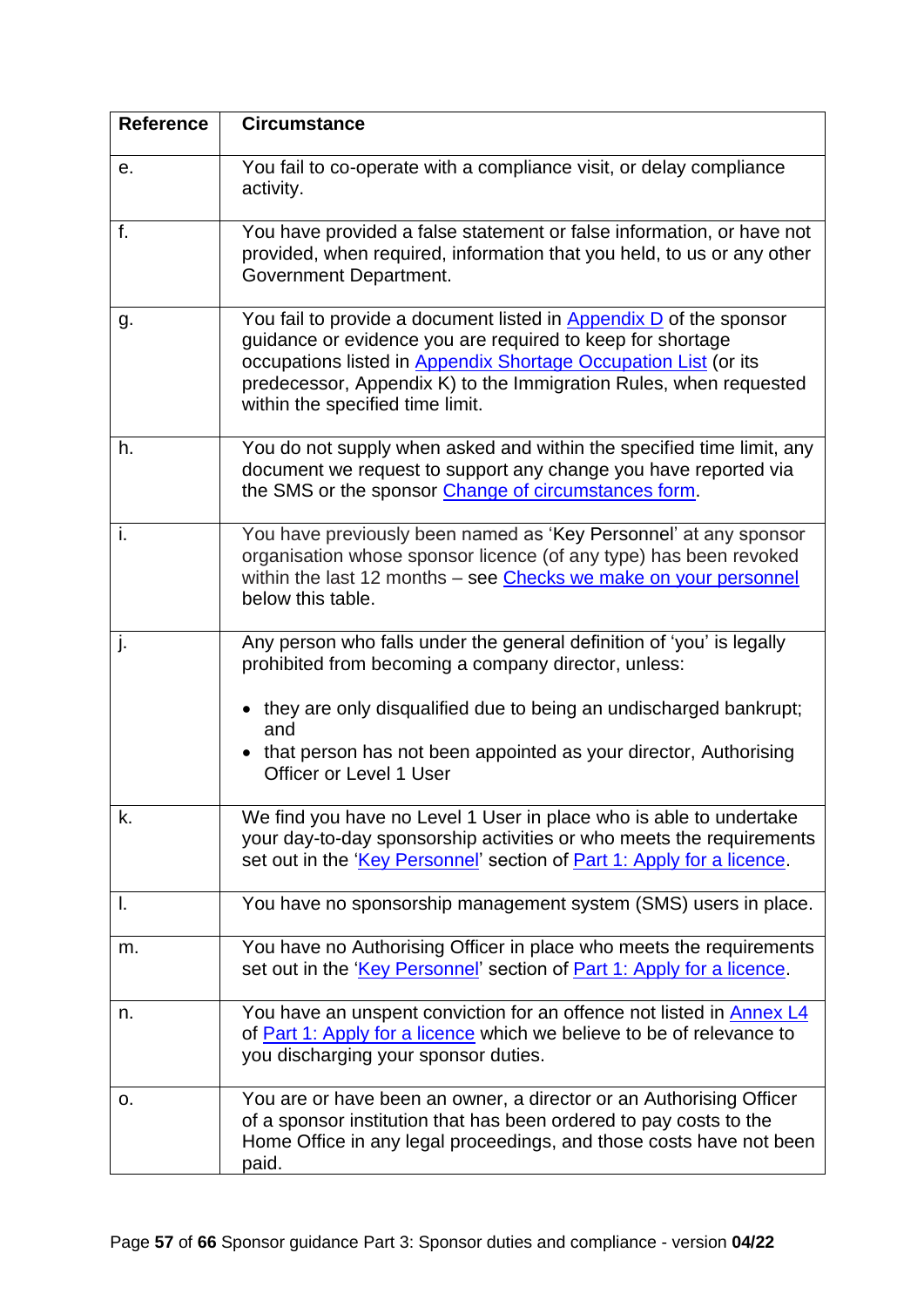| <b>Reference</b> | <b>Circumstance</b>                                                                                                                                                                                                                                                                                                                                                     |
|------------------|-------------------------------------------------------------------------------------------------------------------------------------------------------------------------------------------------------------------------------------------------------------------------------------------------------------------------------------------------------------------------|
|                  |                                                                                                                                                                                                                                                                                                                                                                         |
| p.               | You pay a sponsored worker in cash.                                                                                                                                                                                                                                                                                                                                     |
| q.               | You are, or were, liable to pay the Immigration Skills Charge in<br>respect of a worker whom you are, or were, sponsoring, and you<br>have asked that worker to pay some or all of the charge, or you have<br>recouped, or attempted to recoup, some or all of the charge from<br>them.                                                                                 |
| r.               | If the European Union (EU) or United Nations (UN) has imposed<br>sanctions on you which will be contravened by your continuing to<br>have a sponsor licence.                                                                                                                                                                                                            |
| S.               | You assign a CoS to a Government Authorised Exchange worker for<br>a period longer than has been authorised for your scheme and it has<br>been used successfully in an application for entry clearance or<br>permission to stay.                                                                                                                                        |
| t.               | You have sponsored more than 20 workers on the Intra-Company<br>Graduate Trainee route in force before 11 April 2022 (or its<br>predecessor, the Graduate Trainee sub-category of the Tier 2 (Intra-<br>company Transfer) route in force before 1 December 2020) with start<br>dates in the same financial year (6 April in one year to 5 April the<br>following year). |
| u.               | You assign an undefined Skilled Worker CoS (or an unrestricted Tier<br>2 (General) CoS) to a worker who requires a defined (or restricted)<br>one.                                                                                                                                                                                                                      |
| v.               | You engage in actions or behaviours that are not conducive to the<br>public good.                                                                                                                                                                                                                                                                                       |
| w.               | You hold a licence for the Seasonal Worker route and you fail to<br>monitor, to our satisfaction, the welfare and other employment<br>conditions of the workers you are sponsoring as specified in the<br>Sponsor a Seasonal Worker guidance.                                                                                                                           |
| х.               | You hold a licence for the Seasonal Worker route and you refuse<br>reasonable requests from participating workers to change employers<br>unless their visa will expire imminently.                                                                                                                                                                                      |
| у.               | You assign a Certificate of Sponsorship (CoS) to a worker who<br>requires an <b>Academic Technology Approval Scheme (ATAS)</b><br>certificate but you stated on their CoS that they do not require such a<br>certificate.                                                                                                                                               |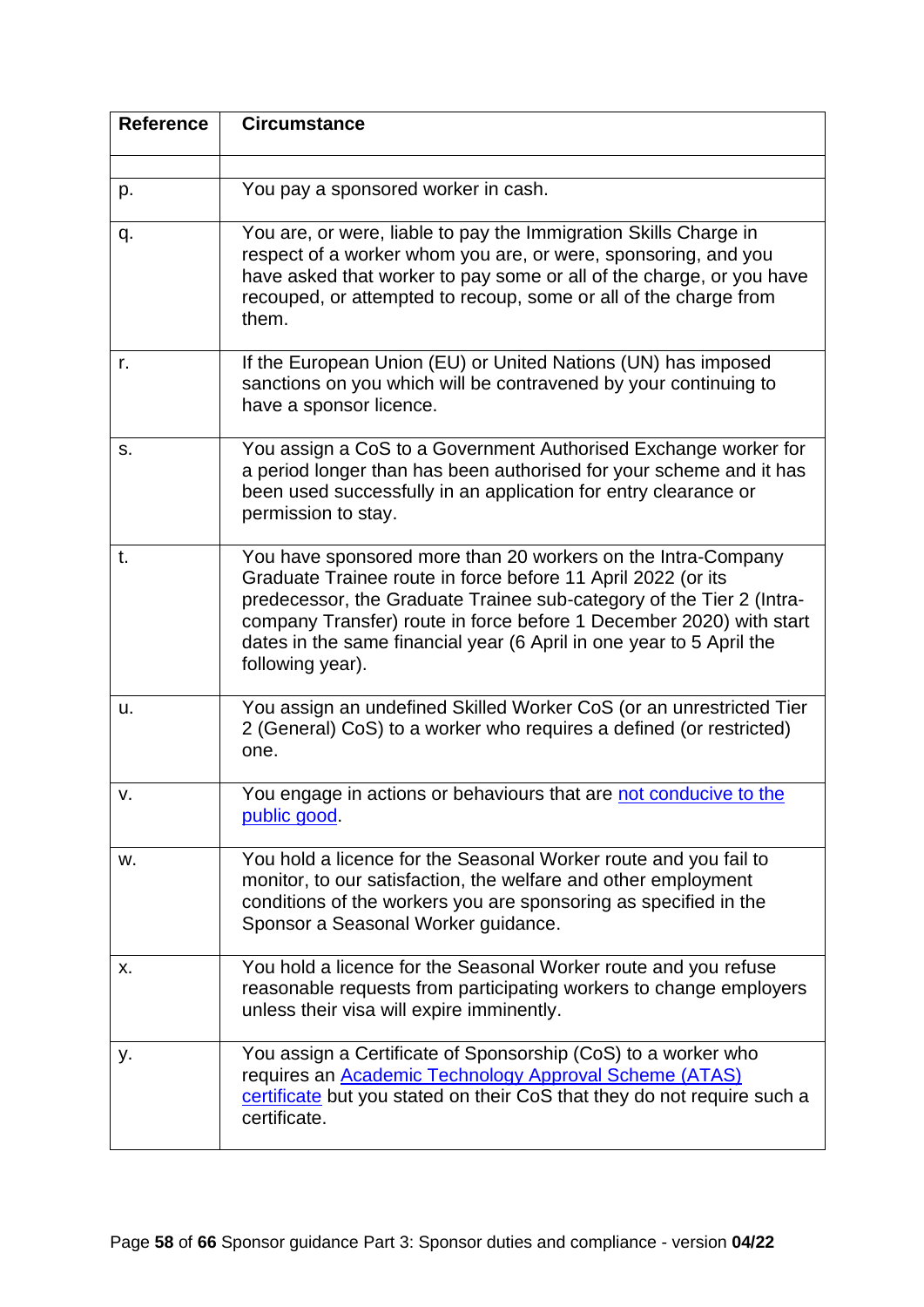## <span id="page-58-0"></span>**Checks we make on your personnel**

We do not routinely undertake checks on persons associated with sponsors who do not fall under the general definition of 'you' or 'your'. Such persons may include, for example, employees in positions of responsibility who are not directors or Key Personnel and financiers involved in the running of the institution. However, we reserve the right to do so and may ask you for information on such individuals as part of the application process and throughout the life of your sponsor licence. Where relevant, we may take into account the conduct of such persons in deciding what action to take.

Previous non-compliance may result in our revoking your licence where it is one of several grounds we have considered leading to the decision, or where it is warranted by the actions of that person and their previous organisation's revocation.

The action we take will depend on:

- the seriousness of the past conduct (including conduct that led to revocation of a licence) and what you have done to improve the situation
- how long it is since the conduct took place and any mitigating circumstances
- concerns we may have about any of your associated persons or employees, and the role they have within your organisation – in particular, where they have been employed or associated with an organisation that has been removed from the sponsor list for abuse or serious non-compliance within the last 5 years
- <span id="page-58-1"></span>• whether we believe your previous criminal conduct has a bearing on your suitability to be a sponsor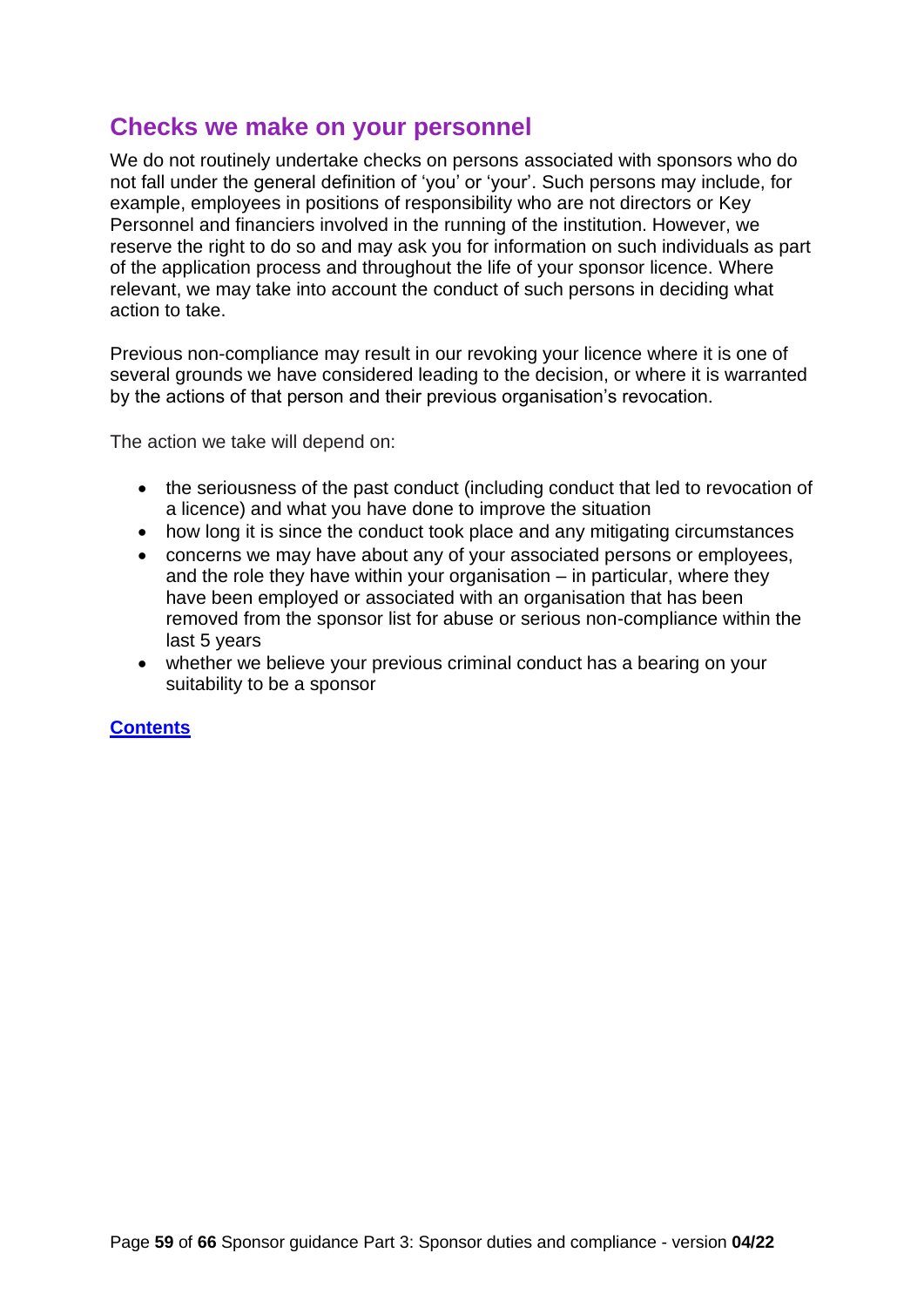## <span id="page-59-0"></span>Annex C3: circumstances in which we may revoke your licence

This annex lists the circumstances in which we will consider revoking your sponsor licence. Generally, we will not revoke your licence if only one of these circumstances arises, but we reserve the right to do so, depending on the gravity of the issue. The more of these circumstances that are present, the more likely it is that we will revoke your licence.

We may downgrade or suspend your licence first while we consider the matter, but we reserve the right to revoke your licence immediately without downgrading or suspending it. For further information, see sections [C8,](#page-36-0) [C9](#page-41-0) and [C10](#page-44-0) of this document.

Unless otherwise stated, 'you' or 'your' has the meaning given in the [Glossary](https://www.gov.uk/government/publications/workers-and-temporary-workers-guidance-for-sponsors-part-1-apply-for-a-licence/workers-and-temporary-workers-guidance-for-sponsors-part-1-apply-for-a-licence-accessible-version#glossary) in [Part](https://www.gov.uk/government/publications/workers-and-temporary-workers-guidance-for-sponsors-part-1-apply-for-a-licence)  [1: Apply for a licence.](https://www.gov.uk/government/publications/workers-and-temporary-workers-guidance-for-sponsors-part-1-apply-for-a-licence)

| <b>Reference</b> | <b>Circumstance</b>                                                                                                                                                                                                                                                                                                                                                                                                                                                                                                                                          |
|------------------|--------------------------------------------------------------------------------------------------------------------------------------------------------------------------------------------------------------------------------------------------------------------------------------------------------------------------------------------------------------------------------------------------------------------------------------------------------------------------------------------------------------------------------------------------------------|
| a.               | You:<br>have been issued a civil penalty (first breach) for employing an<br>illegal worker under either:<br>o section 15 of the Immigration, Asylum and Nationality Act<br>2006; or<br>o regulation 11 of the Accession of Croatia (Immigration and<br><b>Worker Authorisation) Regulations 2013; and</b><br>remain liable for the penalty once your objection and appeal rights<br>have been exhausted<br>Note: if we revoke your licence, you will not be eligible to re-apply for<br>your licence until at least 12 months has elapsed since you paid the |
|                  | civil penalty in full.                                                                                                                                                                                                                                                                                                                                                                                                                                                                                                                                       |
| b.               | An owner, a director or your Authorising Officer is issued with a civil<br>penalty (first breach) for authorising occupation of premises under a<br>residential tenancy agreement by an adult who is disqualified, because<br>of their immigration status during the validity period of your sponsor<br>licence, and they are still liable once objection and appeal rights have<br>been exhausted.                                                                                                                                                          |
| c.               | You have been issued with a civil penalty not mentioned elsewhere in<br>this guidance and we believe this is of relevance to your ability to carry<br>out your sponsor duties or suitability to hold a sponsor licence.                                                                                                                                                                                                                                                                                                                                      |
| d.               | You or any organisation that you have been involved with in a similar<br>role has had its authorisation removed by the Office of the Immigration<br>Services Commissioner (OISC) under the Immigration and Asylum Act                                                                                                                                                                                                                                                                                                                                        |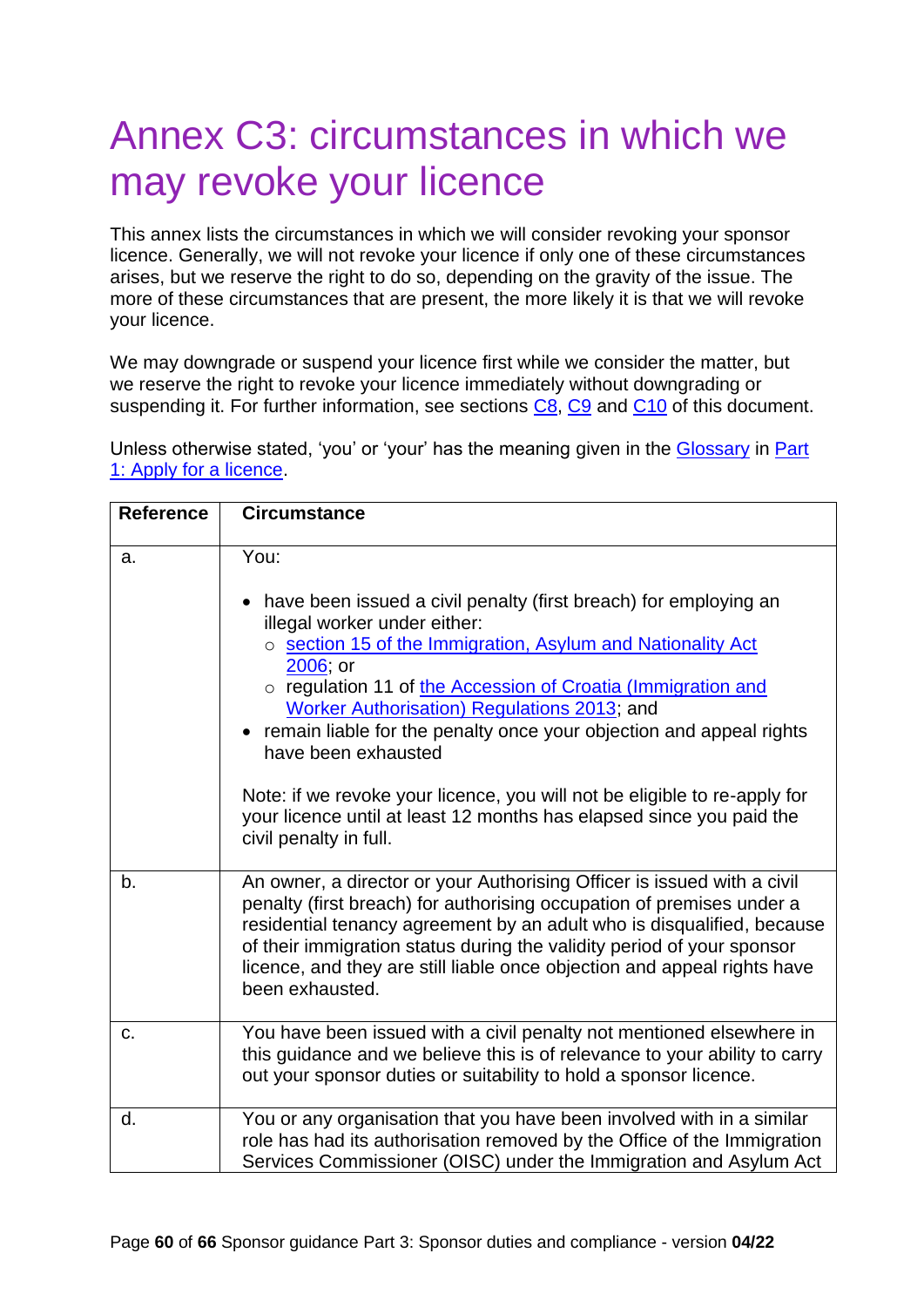| <b>Reference</b> | <b>Circumstance</b>                                                                                                                                                                                                                                                                                |
|------------------|----------------------------------------------------------------------------------------------------------------------------------------------------------------------------------------------------------------------------------------------------------------------------------------------------|
|                  | 1999. (This applies to individuals or organisations that give immigration<br>advice or services.)                                                                                                                                                                                                  |
| е.               | We find that a worker you have sponsored or employed has not<br>complied with the conditions (rules) of their permission to stay in the<br>UK, other than conditions relating to employment, and you have not<br>been following good practice guidance set out by us or a relevant<br>sector body. |
| f.               | Any of your Level 1 or Level 2 Users disclose their sponsorship<br>management system (SMS) password to another person.                                                                                                                                                                             |
| g.               | You have, or, as far as you are aware, any organisation that you have<br>been involved with in a similar role has, been issued with a penalty for<br>failure to pay VAT or duty within the last 5 years.                                                                                           |
| h.               | You were required to confirm, when assigning a Certificate of<br>Sponsorship (CoS) to a worker, whether or not that worker requires an<br>Academic Technology Approval Scheme (ATAS) certificate, but you<br>failed to provide such confirmation.                                                  |
| i.               | You are sponsoring a worker who requires an <b>Academic Technology</b><br>Approval Scheme (ATAS) certificate but they do not have such a<br>certificate.                                                                                                                                           |
| j.               | You have been issued with a warning notice (not a civil penalty) under<br>section 15 of the Immigration, Asylum and Nationality Act 2006<br>(employment of illegal workers) within the last 5 years.                                                                                               |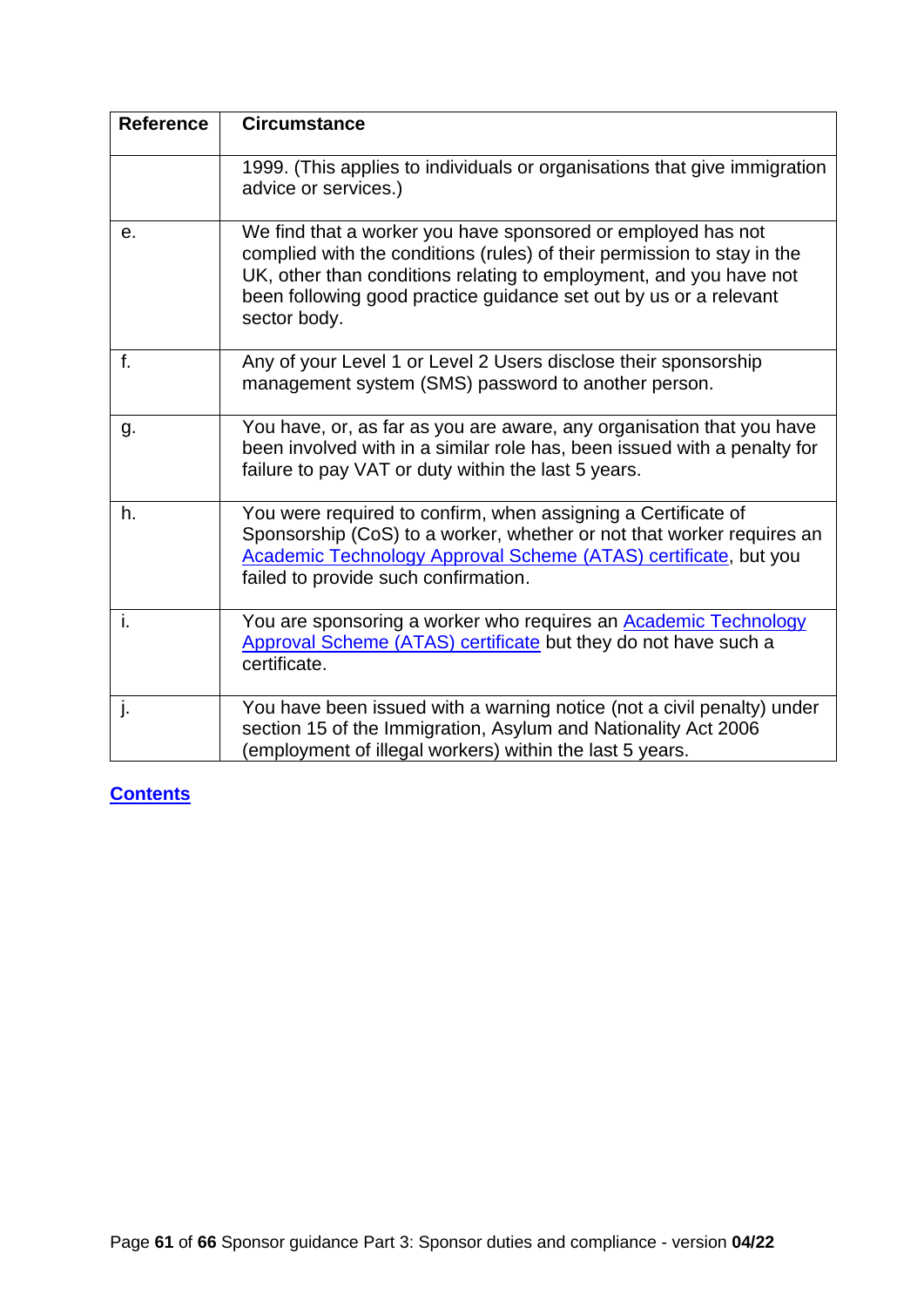## <span id="page-61-0"></span>Annex C4: further help on mergers and takeovers

This annex gives examples of mergers, takeovers and similar changes to provide more information on the steps you need to take. You must also refer to the Mergers, [takeovers and similar changes'](#page-20-2) section of this guidance.

## <span id="page-61-1"></span>**Example 1 - a takeover when the new owner already has a licence**

Company A is a licensed Skilled Worker sponsor.

Company A is taken over by Company B.

Company B is a licensed Skilled Worker sponsor.

All of Company A's workers move to Company B with [TUPE or similar protection.](#page-21-2)

Both sponsors must report this change to us within 20 working days of the takeover.

Company A must confirm to us the details of the sponsored workers that are moving to Company B and that they are content to have their licence made dormant.

Company B must confirm that they are taking full sponsorship responsibility for any workers moving to them from Company A and provide the supporting evidence.

We will make Company A's sponsor licence 'dormant'. We will grant Company B limited access to Company A's licence records, sufficient for them to be able to report against the sponsored workers who have transferred to them.

## <span id="page-61-2"></span>**Example 2 - a takeover when the new owner does not have a licence**

Company A is a licensed Skilled Worker sponsor.

Company A is taken over by Company B.

Company B is not a licensed sponsor.

All of Company A's workers move to Company B with the [TUPE or similar protection.](#page-21-2)

Company A must report this change to us within 20 working days of the takeover.

Company A must confirm the details of their sponsored workers moving to Company B and confirm that they are content to have their licence made dormant.

Company B must make an application for a sponsor licence within 20 working days of the takeover.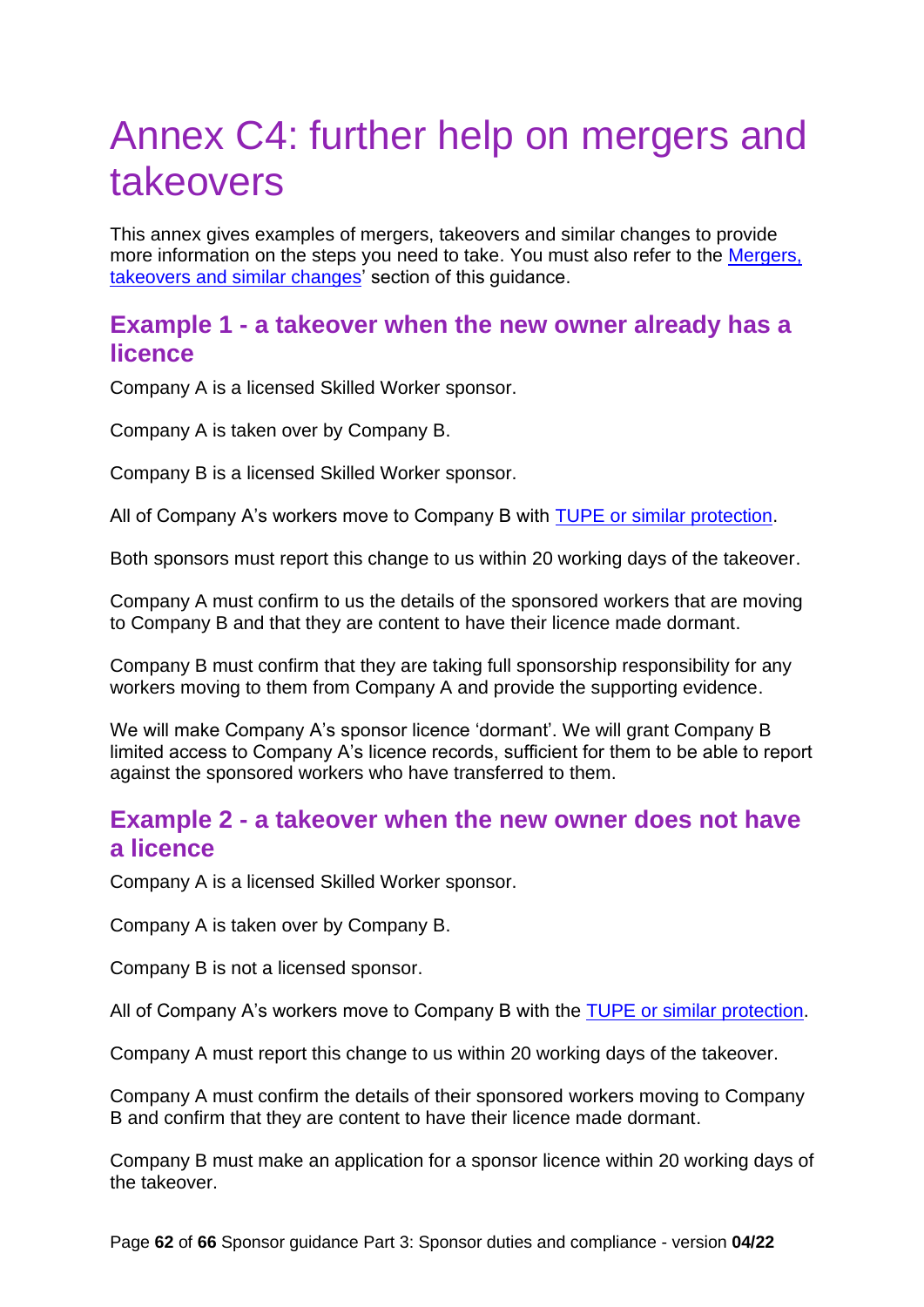Once their licence is granted, Company B must confirm with us that they are taking full sponsorship responsibility for any workers moving to them from Company A with the supporting evidence.

We will make Company A's sponsor licence 'dormant' and grant limited access to it to Company B, sufficient for them to be able to report against the sponsored workers who have transferred to them.

If Company B is unable to make a successful licence application, the sponsored workers' permission will be cancelled.

## <span id="page-62-0"></span>**Example 3 - a partial takeover when the new owner already has a licence**

Company A is a licensed Skilled Worker sponsor.

Company A is taken over by Company B.

Company B is a licensed Skilled Worker sponsor.

Some of Company A's workers move to Company B under the [TUPE or similar](#page-21-2)  [protection,](#page-21-2) others remain with Company A.

Both sponsors must report this change to us within 20 working days of the takeover.

Company A must confirm to us the details of the sponsored workers that are moving to Company B, and that they wish to retain their licence and continue to report on the sponsored workers they will still be employing. Company A may also wish to amend their Certificate of Sponsorship (CoS) allocation.

Company B must confirm that they are taking full sponsorship responsibility for any workers moving to them from Company A and provide supporting evidence for the transfer. Company B may also wish to increase their CoS allocation.

Company B must report on the workers that have moved from Company A. They will do this by emailing us the details.

## <span id="page-62-1"></span>**Example 4 - a takeover but the change is one removed from the sponsor**

Global Company G is selling part of its business. It will sell Company B, which owns Company A. Company B will remain the same company and will continue to own Company A.

Company A is a sponsor licence holder.

Company A does not have a new direct owner, as it is still owned by Company B the change of ownership is one removed from Company A. (It is Company B whose ownership has changed, not Company A's.)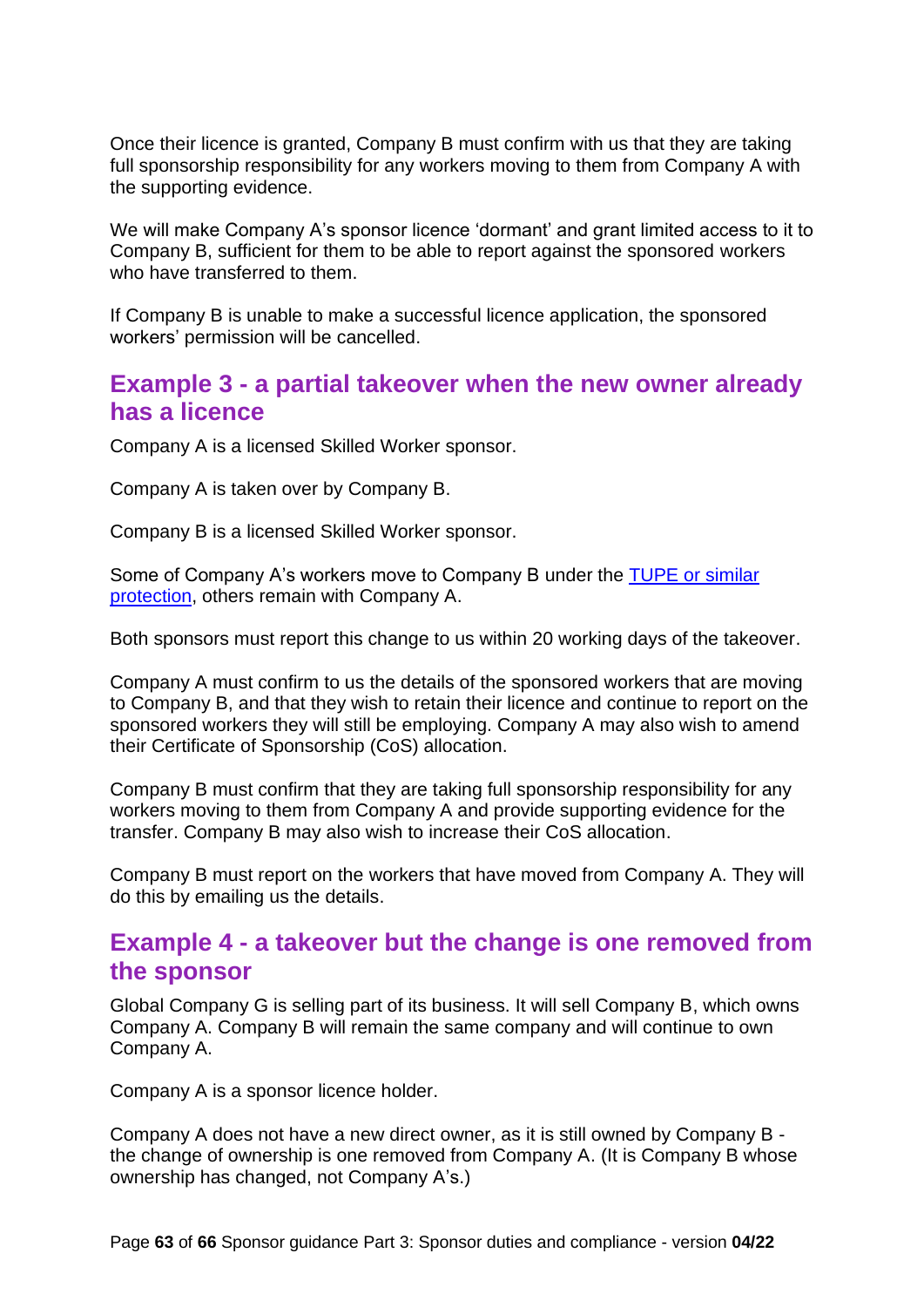Company A must tell us of the changes via the SMS. It is likely that provided there is no change to Company A's operations and to the jobs, terms and conditions of its workers, Company A will not require a new licence and can carry on as before.

## <span id="page-63-0"></span>**Example 5 - a takeover when the overall owner remains the same but the immediate owner changes**

Global Company G is restructuring. It owns 100% of Company A through a holding company (Company B).

Company A is a sponsor licence holder.

Global Company G establishes a new holding company (Company H) and transfers Company A to Company H.

Global Company G still owns 100% of Company A through Company H.

Company A has a new direct owner and must apply for a new licence to continue to employ the workers. [TUPE or similar protection](#page-21-2) will not apply because there is no change of employer, but workers can be moved to the new licence without having to make a change of employment application.

Company A must report the change within 20 working days via the old licence.

Once the new licence is granted, Company A must confirm with us that they are taking full sponsorship responsibility for any workers under the new licence and provide the supporting evidence.

## <span id="page-63-1"></span>**Example 6 - a takeover when TUPE is not triggered but employees can be transferred**

Company M is a sponsor licence holder. It transfers the controlling number of its shares to a private individual who has had no prior involvement with Company M.

Company M continues to trade and there are no other changes.

Company M must report this to us and must make a new application for a sponsor licence with 20 working days of this change taking place. [TUPE or similar protection](#page-21-2) will not apply because there is no change of employer, but workers can be moved to the new licence without having to make a change of employment application.

Once the new licence is granted, Company M must confirm with us that they are taking full sponsorship responsibility for any workers under the new licence and provide the required evidence.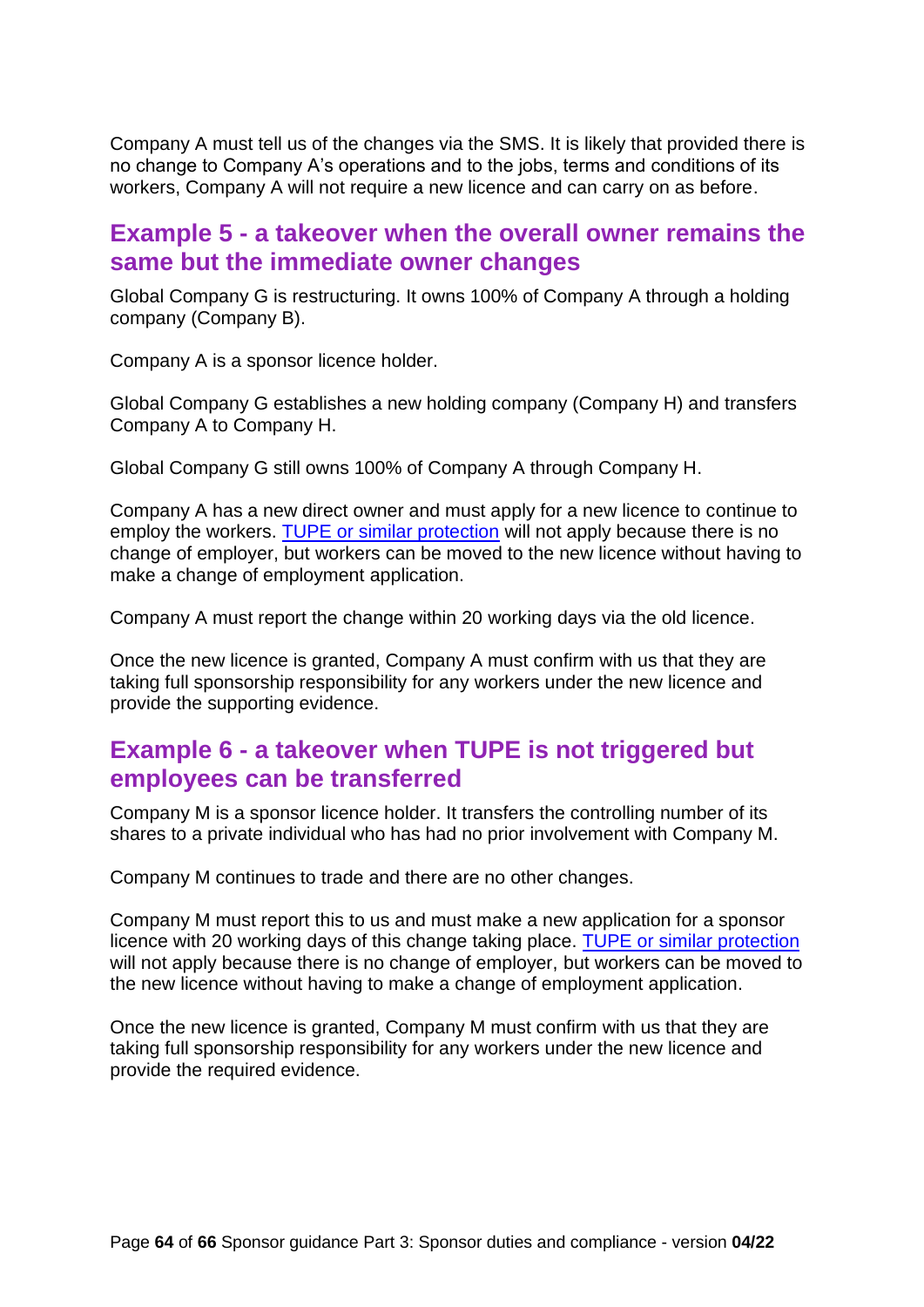## <span id="page-64-0"></span>**Example 7 - restructuring where another branch can act as sponsor**

Global Company G owns a portfolio of brands, trading across the world under the respective brand names where Company G is the ultimate parent company. Company G has several branches in the UK.

- Branch A, a licensed sponsor, is to be wound up. Its employees will move under [TUPE or similar protection](#page-21-2) to Branch B
- Branch B is not a licensed sponsor
- Branch A will finish trading and must tell us of this within 20 working days of it finishing trading
- Branch B must apply for a sponsor licence, and send the supporting evidence, within 20 working days of Branch A's workers transferring to them

## <span id="page-64-1"></span>**Example 8 – sponsorship transfers to parent company but employer remains the same (non-TUPE)**

A parent company, Company P, has 4 entities in the UK:

- Company A
- Company B
- Company C
- Company D

Company P, and each entity listed above, has its own sponsor licence. Each entity is also listed as a branch of Company P.

Company P wishes all sponsorship to be transferred to it. Therefore, workers who were previously sponsored by A, B, C or D will now be sponsored by P. However, they will continue working for the same employer (A, B, C or D) and there will be no other changes to their employment.

This is not a merger or takeover, rather it is a movement of human resources function to the parent company. We allow this but only if we are satisfied that the parent company is capable of effectively carrying out its sponsorship duties in respect of all the workers it now wishes to sponsor. We may need to ask for additional information from, or visit, the parent company to establish this.

If we approve the change, there is no requirement for the workers previously sponsored by A, B, C or D to make a new application for permission to stay, provided they are continuing to work for the same employer, and in the same occupation code, specified in the CoS that led to their last grant of permission, and they otherwise continue to meet the requirements of the route on which they are being sponsored (including any salary or skill-level requirements). See [section S9](https://www.gov.uk/government/publications/workers-and-temporary-workers-guidance-for-sponsors-part-2-sponsor-a-worker/workers-and-temporary-workers-guidance-for-sponsors-part-2-sponsor-a-worker-general-information-accessible-version#S9) of [Part 2: Sponsor a](https://www.gov.uk/government/publications/workers-and-temporary-workers-guidance-for-sponsors-part-2-sponsor-a-worker)  [worker](https://www.gov.uk/government/publications/workers-and-temporary-workers-guidance-for-sponsors-part-2-sponsor-a-worker) for information on when sponsored workers need to make a 'change of employment' application.